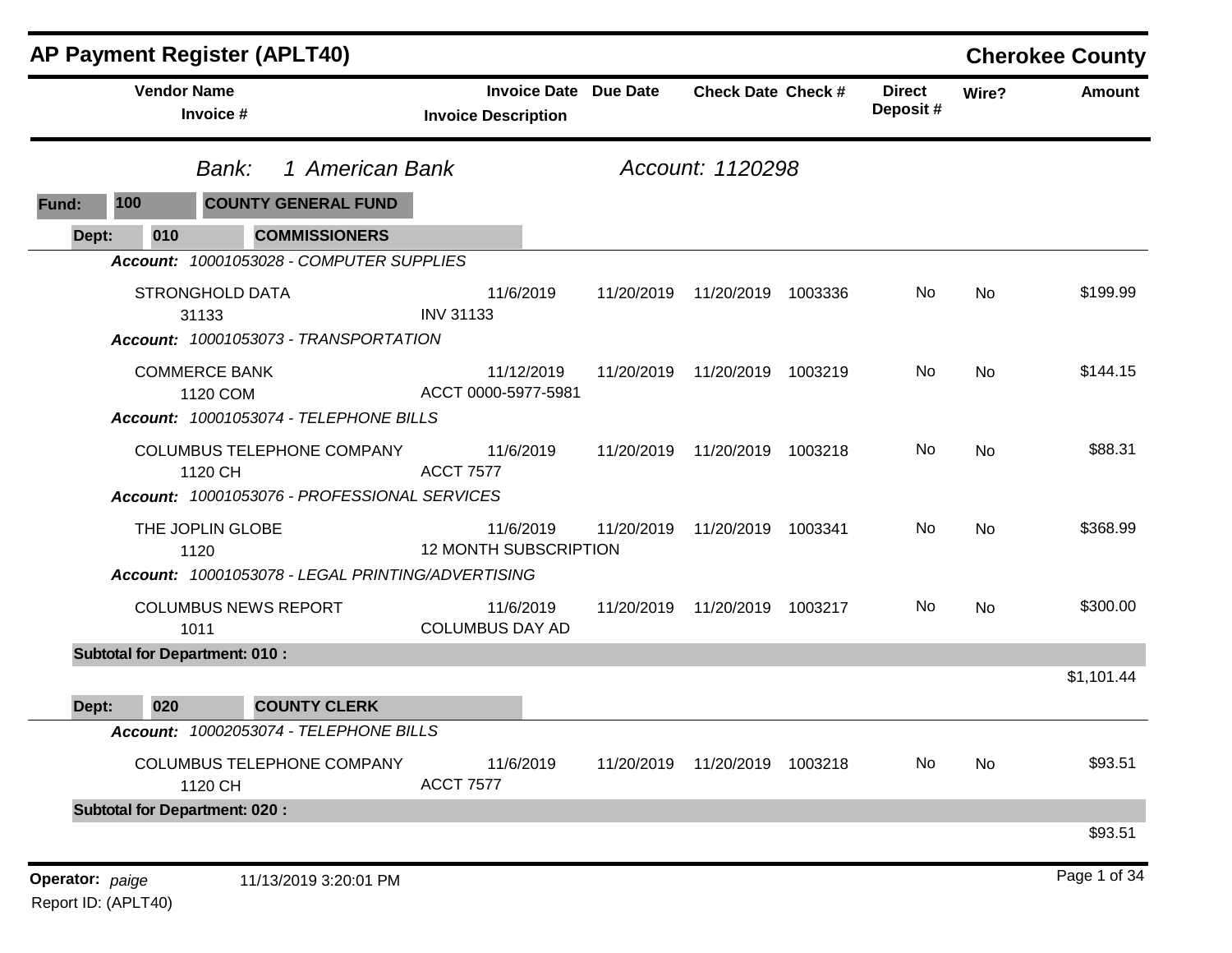|       |                                       | <b>AP Payment Register (APLT40)</b>                                |                                                            |            |                           |                           |           | <b>Cherokee County</b> |
|-------|---------------------------------------|--------------------------------------------------------------------|------------------------------------------------------------|------------|---------------------------|---------------------------|-----------|------------------------|
|       | <b>Vendor Name</b><br>Invoice #       |                                                                    | <b>Invoice Date Due Date</b><br><b>Invoice Description</b> |            | <b>Check Date Check #</b> | <b>Direct</b><br>Deposit# | Wire?     | <b>Amount</b>          |
| Dept: | 030                                   | <b>TREASURER</b>                                                   |                                                            |            |                           |                           |           |                        |
|       |                                       | Account: 10003053074 - TELEPHONE BILLS                             |                                                            |            |                           |                           |           |                        |
|       | 1120 CH                               | COLUMBUS TELEPHONE COMPANY                                         | 11/6/2019<br><b>ACCT 7577</b>                              | 11/20/2019 | 11/20/2019 1003218        | No.                       | <b>No</b> | \$158.80               |
|       | <b>Subtotal for Department: 030:</b>  |                                                                    |                                                            |            |                           |                           |           | \$158.80               |
| Dept: | 040                                   | <b>ATTORNEY</b><br>Account: 10004053021 - PRINTING/OFFICE SUPPLIES |                                                            |            |                           |                           |           |                        |
|       | <b>XEROX CORPORATION</b><br>098530268 |                                                                    | 11/12/2019<br>INV 098530268                                | 11/20/2019 | 11/20/2019 1003353        | No.                       | <b>No</b> | \$264.87               |
|       | <b>COMMERCE BANK</b><br>1120 ATT      |                                                                    | 11/12/2019<br>ACCT 0000-3278-6288                          | 11/20/2019 | 11/20/2019 1003219        | No.                       | <b>No</b> | \$7.73                 |
|       | <b>COMMERCE BANK</b><br>1120 ATT1     | Account: 10004053023 - EMPLOYEE FOOD/MEALS                         | 11/12/2019<br>ACCT 0001-1455-1617                          | 11/20/2019 | 11/20/2019 1003219        | No.                       | <b>No</b> | \$54.49                |
|       | <b>COMMERCE BANK</b><br>1120 ATT1     |                                                                    | 11/12/2019<br>ACCT 0001-1455-1617                          | 11/20/2019 | 11/20/2019 1003219        | No.                       | <b>No</b> | \$110.38               |
|       | <b>COMMERCE BANK</b><br>1120 ATT      |                                                                    | 11/12/2019<br>ACCT 0000-3278-6288                          | 11/20/2019 | 11/20/2019 1003219        | No.                       | <b>No</b> | \$113.11               |
|       |                                       | Account: 10004053030 - GASOLINE                                    |                                                            |            |                           |                           |           |                        |
|       | <b>COMMERCE BANK</b><br>1120 ATT      |                                                                    | 11/12/2019<br>ACCT 0000-3278-6288                          | 11/20/2019 | 11/20/2019 1003219        | No                        | <b>No</b> | \$70.81                |
|       |                                       | Account: 10004053074 - TELEPHONE BILLS                             |                                                            |            |                           |                           |           |                        |
|       | 1120 CH                               | <b>COLUMBUS TELEPHONE COMPANY</b>                                  | 11/6/2019<br><b>ACCT 7577</b>                              | 11/20/2019 | 11/20/2019 1003218        | No.                       | No.       | \$252.66               |
|       |                                       | Account: 10004053081 - MISC EXPENSE                                |                                                            |            |                           |                           |           |                        |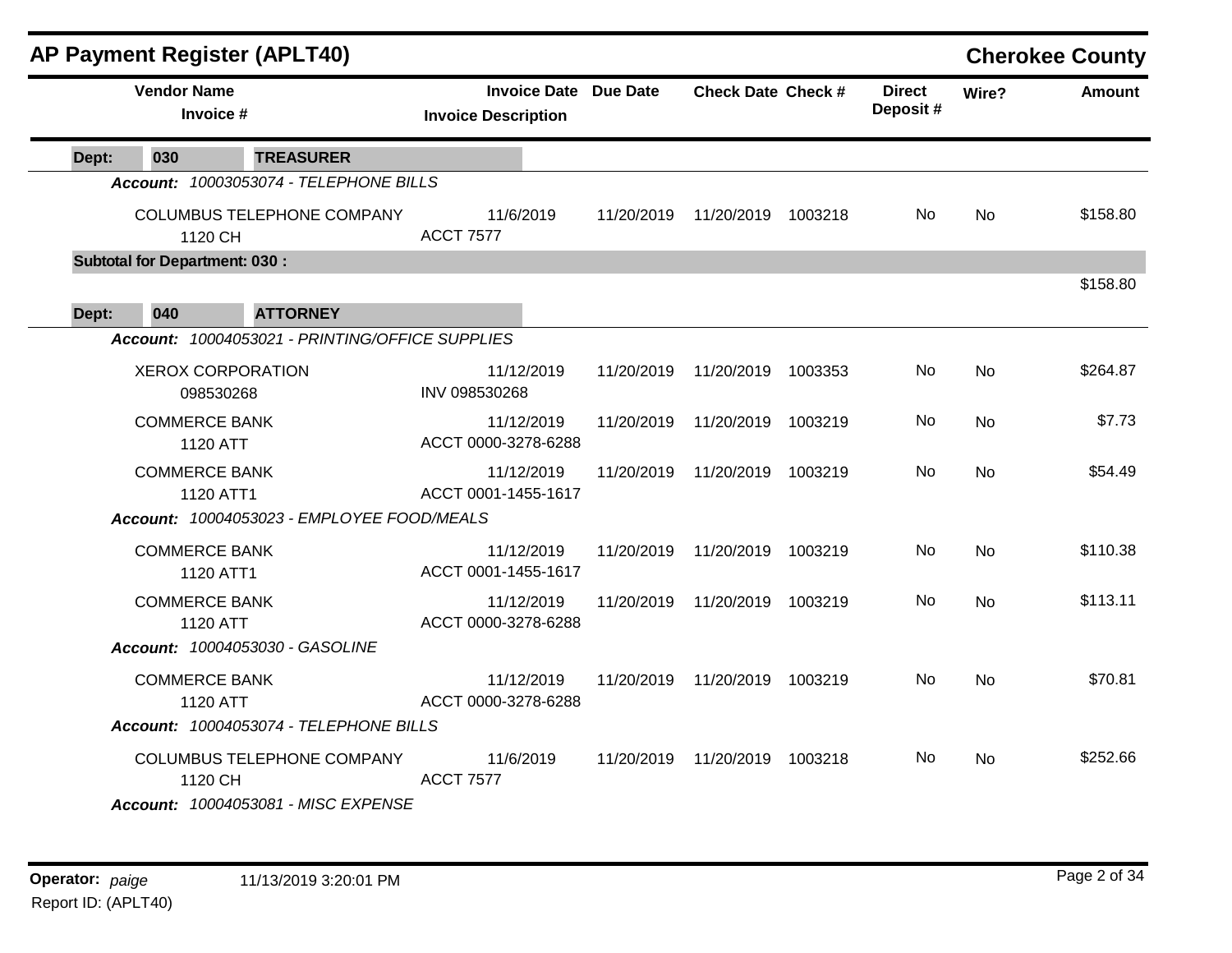|                                                                               | <b>AP Payment Register (APLT40)</b>                                               |                                                  |                                                            |                    |                           |         |                           |          | <b>Cherokee County</b> |
|-------------------------------------------------------------------------------|-----------------------------------------------------------------------------------|--------------------------------------------------|------------------------------------------------------------|--------------------|---------------------------|---------|---------------------------|----------|------------------------|
|                                                                               | <b>Vendor Name</b><br>Invoice #                                                   |                                                  | <b>Invoice Date Due Date</b><br><b>Invoice Description</b> |                    | <b>Check Date Check #</b> |         | <b>Direct</b><br>Deposit# | Wire?    | <b>Amount</b>          |
|                                                                               | <b>LADELL F TURLEY CSR</b><br>1120 AT2                                            |                                                  | 11/12/2019<br><b>TRANSCRIPT</b>                            | 11/20/2019         | 11/20/2019                | 1003280 | No                        | No       | \$182.00               |
|                                                                               | <b>LADELL F TURLEY CSR</b><br>1120 ATT                                            |                                                  | 11/12/2019<br><b>TRANSCRIPT</b>                            | 11/20/2019         | 11/20/2019                | 1003280 | No                        | No       | \$23.50                |
|                                                                               | <b>COMMERCE BANK</b><br>1120 ATT1<br>Account: 10004053085 - WITNESS FEES & TRAVEL |                                                  | 11/12/2019<br>ACCT 0001-1455-1617                          | 11/20/2019         | 11/20/2019                | 1003219 | No                        | No       | \$240.00               |
|                                                                               | <b>COMMERCE BANK</b><br>1120 ATT                                                  |                                                  | 11/12/2019<br>ACCT 0000-3278-6288                          | 11/20/2019         | 11/20/2019                | 1003219 | No                        | No       | \$18.00                |
| <b>COMMERCE BANK</b><br>1120 ATT1<br>Account: 10004053089 - OTHER CONTRACTUAL |                                                                                   | 11/12/2019<br>ACCT 0001-1455-1617                | 11/20/2019                                                 | 11/20/2019 1003219 |                           | No      | No                        | \$290.44 |                        |
|                                                                               | <b>VERIZON WIRELESS</b><br>9840238628                                             |                                                  | 11/12/2019<br>INV 9840238628                               | 11/20/2019         | 11/20/2019 1003347        |         | No                        | No       | \$74.79                |
| Dept:                                                                         | <b>Subtotal for Department: 040:</b><br>050                                       | <b>REGISTER OF DEEDS</b>                         |                                                            |                    |                           |         |                           |          | \$1,702.78             |
|                                                                               |                                                                                   | Account: 10005053074 - UTILITIES/TELEPHONE BILLS |                                                            |                    |                           |         |                           |          |                        |
|                                                                               | 1120 CH                                                                           | COLUMBUS TELEPHONE COMPANY                       | 11/6/2019<br><b>ACCT 7577</b>                              | 11/20/2019         | 11/20/2019                | 1003218 | No                        | No       | \$87.63                |
|                                                                               | <b>Subtotal for Department: 050:</b>                                              |                                                  |                                                            |                    |                           |         |                           |          |                        |
| Dept:                                                                         | 060                                                                               | <b>SHERIFF &amp; JAIL</b>                        |                                                            |                    |                           |         |                           |          | \$87.63                |
|                                                                               |                                                                                   |                                                  | Account: 10006053022 - EMPLOYEE UNIFORMS/ACCESSORIES       |                    |                           |         |                           |          |                        |
|                                                                               | <b>COMMERCE BANK</b><br>1120 SH1                                                  | Account: 10006053025 - PARTS/VEHICLE REPAIRS     | 11/12/2019<br>ACCT 0000-0268-3076                          | 11/20/2019         | 11/20/2019 1003219        |         | No                        | No       | \$25.64                |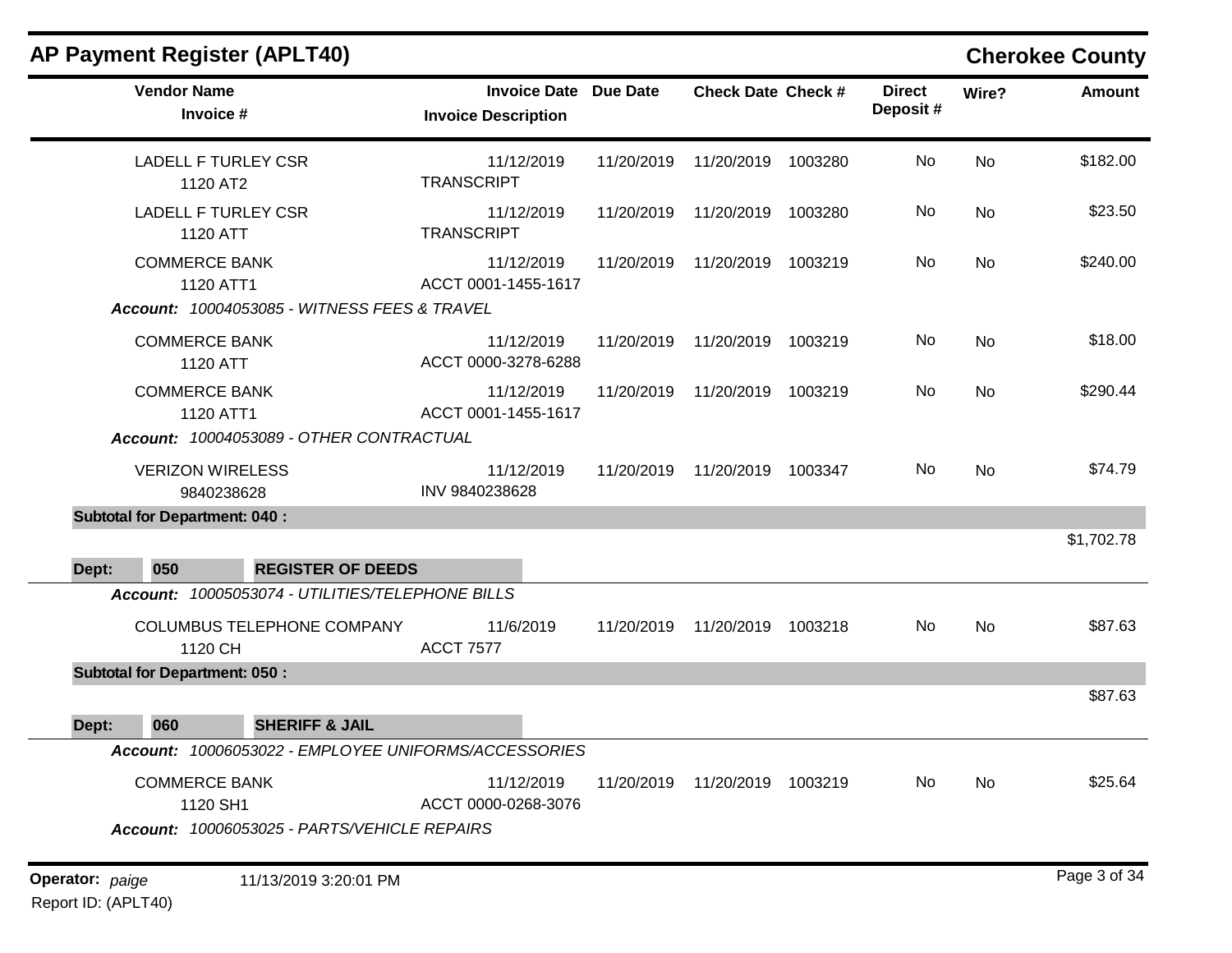| <b>Vendor Name</b><br>Invoice #                                   | <b>Invoice Date Due Date</b><br><b>Invoice Description</b> |            | <b>Check Date Check #</b>       | <b>Direct</b><br>Deposit# | Wire?          | <b>Amount</b> |
|-------------------------------------------------------------------|------------------------------------------------------------|------------|---------------------------------|---------------------------|----------------|---------------|
| MIKE CARPINO FORD MERCURY INC<br>112654                           | 11/13/2019<br><b>INV 112654</b>                            |            | 11/20/2019  11/20/2019  1003304 | No.                       | <b>No</b>      | \$53.02       |
| FRANK FLETCHER DODGE<br>121188                                    | 11/6/2019<br><b>INV 121188</b>                             |            | 11/20/2019  11/20/2019  1003241 | No.                       | No             | \$109.09      |
| NATALINIS AUTOMOTIVE<br>718575                                    | 11/6/2019<br><b>INV 718575, CREDIT</b>                     |            | 11/20/2019  11/20/2019  1003311 | No                        | <b>No</b>      | (\$66.00)     |
| NATALINIS AUTOMOTIVE<br>718685                                    | 11/6/2019<br><b>INV 718685</b>                             |            | 11/20/2019  11/20/2019  1003311 | No.                       | No             | \$5.33        |
| NATALINIS AUTOMOTIVE<br>718793                                    | 11/6/2019<br><b>INV 718793</b>                             | 11/20/2019 | 11/20/2019 1003311              | No                        | <b>No</b>      | \$11.02       |
| MIKE CARPINO FORD MERCURY INC<br>112650                           | 11/12/2019<br><b>INV 112650</b>                            |            | 11/20/2019  11/20/2019  1003304 | No.                       | N <sub>o</sub> | \$258.86      |
| MIKE CARPINO FORD MERCURY INC<br>112623                           | 11/12/2019<br><b>INV 112623</b>                            |            | 11/20/2019  11/20/2019  1003304 | No                        | <b>No</b>      | \$65.95       |
| NATALINIS AUTOMOTIVE<br>719134                                    | 11/8/2019<br><b>INV 719134</b>                             |            | 11/20/2019  11/20/2019  1003309 | No.                       | <b>No</b>      | \$46.83       |
| NATALINIS AUTOMOTIVE<br>719432                                    | 11/8/2019<br><b>INV 719432</b>                             |            | 11/20/2019  11/20/2019  1003309 | No                        | <b>No</b>      | \$73.43       |
| NATALINIS AUTOMOTIVE<br>719594                                    | 11/8/2019<br><b>INV 719594</b>                             |            | 11/20/2019  11/20/2019  1003309 | No.                       | N <sub>o</sub> | \$225.99      |
| NATALINIS AUTOMOTIVE<br>720065<br>Account: 10006053030 - GASOLINE | 11/13/2019<br><b>INV 720065, CREDIT</b>                    |            | 11/20/2019  11/20/2019  1003311 | No                        | No             | (\$225.99)    |
| <b>COMMERCE BANK</b><br>1120 SH3                                  | 11/12/2019<br>ACCT 0000-0198-5019                          |            | 11/20/2019  11/20/2019  1003220 | No.                       | <b>No</b>      | \$47.81       |
| <b>COMMERCE BANK</b><br>1120 SH3                                  | 11/12/2019<br>ACCT 0000-0198-5019                          | 11/20/2019 | 11/20/2019 1003220              | No.                       | N <sub>o</sub> | \$40.86       |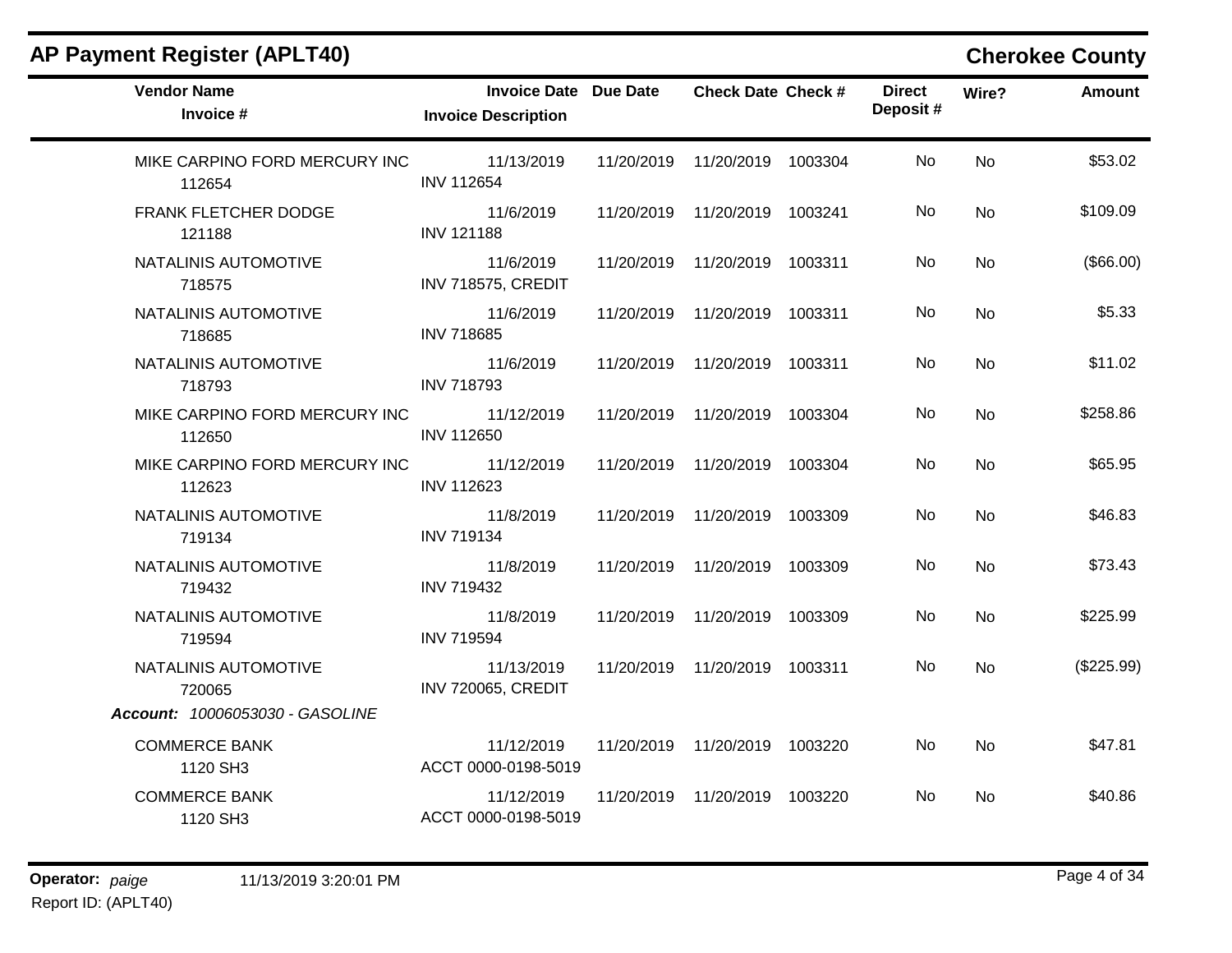| <b>AP Payment Register (APLT40)</b>                                                      |                   |                                                     |            |                                 |                           |           | <b>Cherokee County</b> |
|------------------------------------------------------------------------------------------|-------------------|-----------------------------------------------------|------------|---------------------------------|---------------------------|-----------|------------------------|
| <b>Vendor Name</b><br>Invoice #                                                          |                   | Invoice Date Due Date<br><b>Invoice Description</b> |            | <b>Check Date Check #</b>       | <b>Direct</b><br>Deposit# | Wire?     | <b>Amount</b>          |
| <b>COMMERCE BANK</b><br>1120 SH1<br>Account: 10006053040 - JANITORIAL SUPPLIES           |                   | 11/12/2019<br>ACCT 0000-0268-3076                   | 11/20/2019 | 11/20/2019 1003219              | No.                       | <b>No</b> | \$28.66                |
| <b>HENRY KRAFT INC</b><br>293719<br>Account: 10006053068 - OTHER COMMODITIES             | <b>INV 121188</b> | 11/8/2019                                           |            | 11/20/2019  11/20/2019  1003251 | No.                       | No        | \$666.04               |
| FARMERS COOPERATIVE ASSOCIATION<br>262433<br>Account: 10006053072 - GAS, ELECTRIC, WATER | INV 262433        | 11/8/2019                                           |            | 11/20/2019  11/20/2019  1003238 | No.                       | No        | \$30.00                |
| <b>CITY OF COLUMBUS</b><br>1120 SH                                                       |                   | 11/6/2019<br>ACCT 09-52410-01                       | 11/20/2019 | 11/20/2019 1003213              | No.                       | <b>No</b> | \$110.00               |
| COLUMBUS TELEPHONE COMPANY<br>1120 SH                                                    | <b>ACCT 2963</b>  | 11/6/2019                                           |            | 11/20/2019  11/20/2019  1003218 | No.                       | No.       | \$1,687.10             |
| KANSAS GAS SERVICE<br>1120 SH<br>Account: 10006053073 - TRANSPORTATION                   |                   | 11/8/2019<br>ACCT 510401545 1674911 36              | 11/20/2019 | 11/20/2019 1003271              | No.                       | <b>No</b> | \$204.52               |
| JIMMY D OBERBECK<br>1120                                                                 |                   | 11/8/2019<br><b>REIMBURSEMENT</b>                   |            | 11/20/2019  11/20/2019  1003260 | No.                       | <b>No</b> | \$6.78                 |
| <b>COMMERCE BANK</b><br>1120 SH<br>Account: 10006053074 - TELEPHONE BILLS                |                   | 11/12/2019<br>ACCT 0000-3054-4514                   | 11/20/2019 | 11/20/2019 1003219              | No                        | <b>No</b> | \$29.22                |
| COLUMBUS TELEPHONE COMPANY<br>1120 SH1                                                   | ACCT 171          | 11/8/2019                                           |            | 11/20/2019  11/20/2019  1003218 | No.                       | <b>No</b> | \$46.47                |
| <b>CENTURYLINK</b><br>1120 SH                                                            | ACCT 314237715    | 11/8/2019                                           | 11/20/2019 | 11/20/2019 1003201              | No.                       | <b>No</b> | \$21.57                |
| CRAW-KAN TELEPHONE COOPERATIVE INC 11/8/2019<br>1120 SH                                  | ACCT 121787       |                                                     | 11/20/2019 | 11/20/2019 1003225              | No.                       | <b>No</b> | \$38.82                |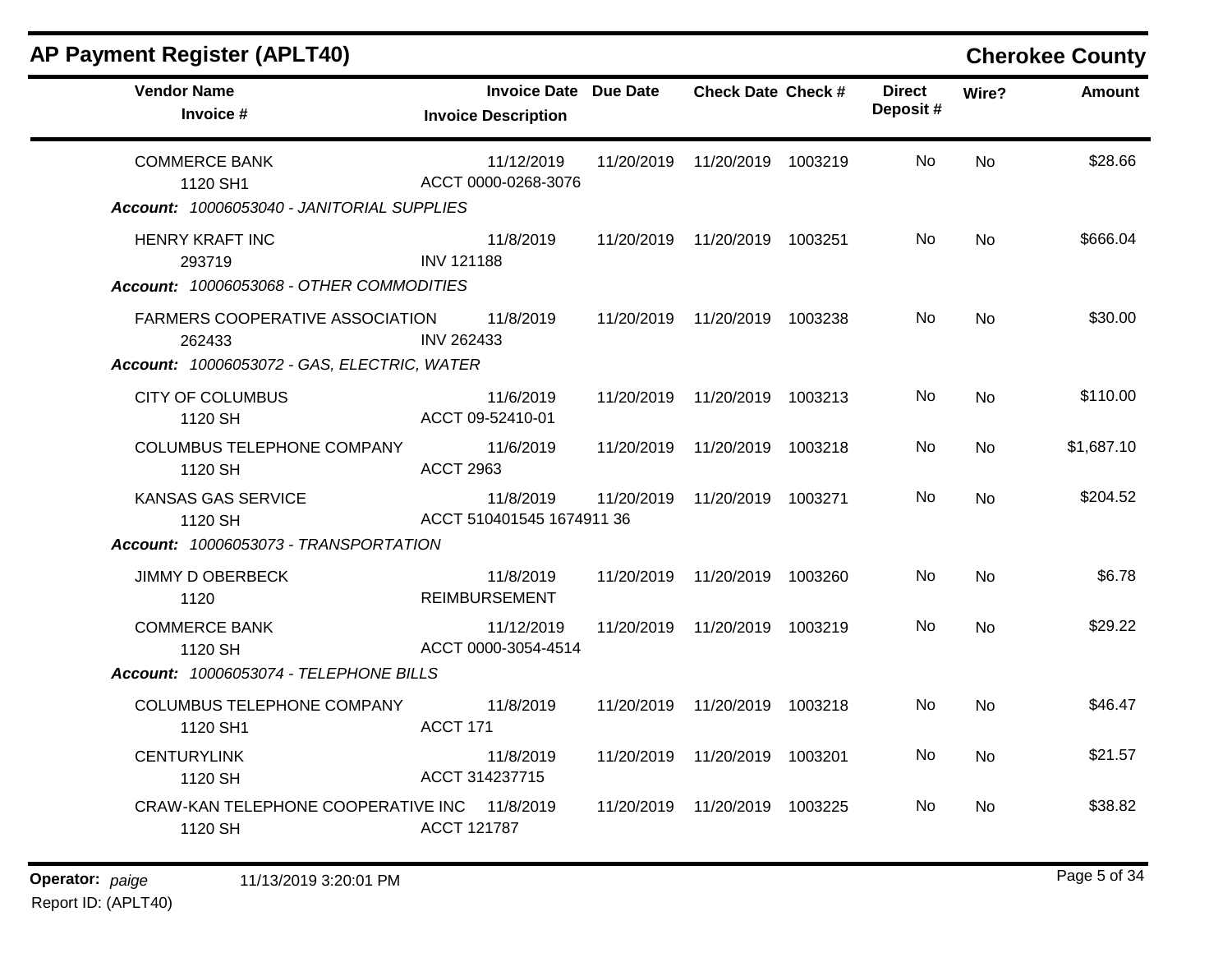| <b>AP Payment Register (APLT40)</b>                                           |                                                            |            |                                 |         |                           |           | <b>Cherokee County</b> |
|-------------------------------------------------------------------------------|------------------------------------------------------------|------------|---------------------------------|---------|---------------------------|-----------|------------------------|
| <b>Vendor Name</b><br>Invoice #                                               | <b>Invoice Date Due Date</b><br><b>Invoice Description</b> |            | <b>Check Date Check #</b>       |         | <b>Direct</b><br>Deposit# | Wire?     | <b>Amount</b>          |
| Account: 10006053083 - EQUIPMENT LEASE/RENTAL                                 |                                                            |            |                                 |         |                           |           |                        |
| COPY PRODUCTS INC<br>25832269<br>Account: 10006053737 - INMATE PERSONAL ITEMS | 11/8/2019<br>INV 25832269                                  |            | 11/20/2019  11/20/2019  1003222 |         | No                        | <b>No</b> | \$405.60               |
| <b>CHARM-TEX INC</b><br>0203070 SH                                            | 11/8/2019<br>INV 0203070                                   | 11/20/2019 | 11/20/2019                      | 1003203 | No                        | <b>No</b> | \$191.84               |
| <b>CHARM-TEX INC</b><br>0203745                                               | 11/8/2019<br>INV 0203745                                   | 11/20/2019 | 11/20/2019                      | 1003203 | No.                       | No        | \$52.90                |
| <b>TURNKEY CORRECTIONS</b><br>114620191031l                                   | 11/8/2019<br>INV 114620191031I                             | 11/20/2019 | 11/20/2019                      | 1003344 | No.                       | No        | \$279.19               |
| <b>TURNKEY CORRECTIONS</b><br>114620191031F                                   | 11/8/2019<br>INV 114620191031F                             | 11/20/2019 | 11/20/2019                      | 1003344 | No                        | <b>No</b> | \$13.00                |
| <b>TURNKEY CORRECTIONS</b><br>114620191031C                                   | 11/8/2019<br><b>INV 61186</b>                              | 11/20/2019 | 11/20/2019                      | 1003344 | No.                       | No        | \$1,485.29             |
| <b>TURNKEY CORRECTIONS</b><br>114620191031E                                   | 11/8/2019<br>INV 114620191031E                             | 11/20/2019 | 11/20/2019                      | 1003344 | No                        | <b>No</b> | \$36.14                |
| Account: 10006053786 - INMATE MEDICAL                                         |                                                            |            |                                 |         |                           |           |                        |
| EVAN'S HEALTH MART DRUG<br>1120                                               | 11/8/2019<br><b>INMATE MEDICINE</b>                        | 11/20/2019 | 11/20/2019                      | 1003235 | No                        | <b>No</b> | \$100.34               |
| ADVANCED CORRECTIONAL HEALTHCARE,<br>90589                                    | 11/6/2019<br><b>INV 90589</b>                              | 11/20/2019 | 11/20/2019                      | 1003176 | No.                       | No        | \$3,657.60             |
| <b>Subtotal for Department: 060:</b>                                          |                                                            |            |                                 |         |                           |           |                        |
| 070<br><b>DISTRICT COURT</b><br>Dept:                                         |                                                            |            |                                 |         |                           |           | \$9,762.92             |
| Account: 10007053021 - PRINTING/OFFICE SUPPLIES                               |                                                            |            |                                 |         |                           |           |                        |
| ETTINGER'S OFFICE SUPPLY<br>5234400                                           | 11/8/2019<br>INV 5234400                                   | 11/20/2019 | 11/20/2019                      | 1003234 | No.                       | No        | \$300.09               |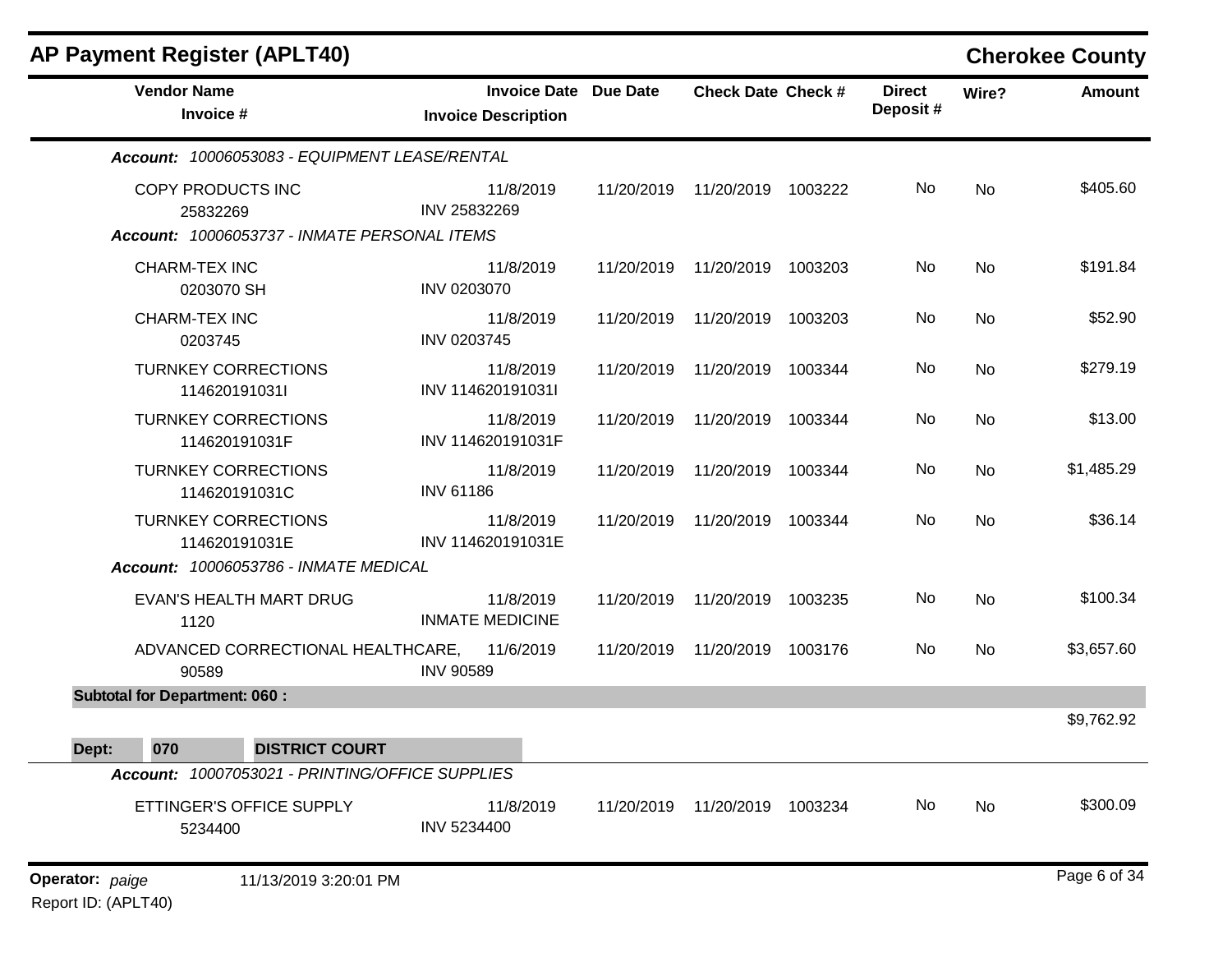| AP Payment Register (APLT40)                    |                      |                                                            |            |                                 |         |                           |       | <b>Cherokee County</b> |
|-------------------------------------------------|----------------------|------------------------------------------------------------|------------|---------------------------------|---------|---------------------------|-------|------------------------|
| <b>Vendor Name</b><br>Invoice #                 |                      | <b>Invoice Date Due Date</b><br><b>Invoice Description</b> |            | <b>Check Date Check #</b>       |         | <b>Direct</b><br>Deposit# | Wire? | <b>Amount</b>          |
| Account: 10007053073 - TRANSPORTATION           |                      |                                                            |            |                                 |         |                           |       |                        |
| <b>TRESA MILLER</b><br>1120                     | <b>MILEAGE</b>       | 11/8/2019                                                  |            | 11/20/2019  11/20/2019  1003342 |         | No                        | No    | \$135.31               |
| Account: 10007053074 - TELEPHONE BILLS          |                      |                                                            |            |                                 |         |                           |       |                        |
| COLUMBUS TELEPHONE COMPANY<br>1120 CH           | <b>ACCT 7577</b>     | 11/6/2019                                                  |            | 11/20/2019  11/20/2019  1003218 |         | No                        | No    | \$516.85               |
| Account: 10007053079 - MAINT/REPAIRS MACH/EQUIP |                      |                                                            |            |                                 |         |                           |       |                        |
| ADVANTAGE COMPUTER ENTERPRISES IN<br>73667      | <b>INV 73667</b>     | 11/8/2019                                                  |            | 11/20/2019 11/20/2019           | 1003177 | No                        | No    | \$37.50                |
| ADVANTAGE COMPUTER ENTERPRISES IN<br>73677      | <b>INV 73677</b>     | 11/8/2019                                                  | 11/20/2019 | 11/20/2019                      | 1003177 | No                        | No    | \$37.50                |
| Account: 10007053083 - EQUIPMENT LEASE/RENTAL   |                      |                                                            |            |                                 |         |                           |       |                        |
| <b>CULLIGAN OF JOPLIN</b><br>154498             | <b>INV 154498</b>    | 11/8/2019                                                  | 11/20/2019 | 11/20/2019                      | 1003226 | No                        | No    | \$19.50                |
| <b>CULLIGAN OF JOPLIN</b><br>154008             | <b>INV 154008</b>    | 11/8/2019                                                  | 11/20/2019 | 11/20/2019                      | 1003226 | No                        | No    | \$5.45                 |
| Account: 10007053089 - OTHER CONTRACTUAL        |                      |                                                            |            |                                 |         |                           |       |                        |
| LADELL F TURLEY CSR<br>1120                     |                      | 11/8/2019<br>TRANSCRIPT 2019CR129                          |            | 11/20/2019  11/20/2019  1003280 |         | No                        | No    | \$164.50               |
| IMAGING OFFICE SYSTEMS, INC<br>LAB020242        | <b>INV LAB020242</b> | 11/8/2019                                                  |            | 11/20/2019 11/20/2019           | 1003253 | No.                       | No    | \$3,583.13             |
| <b>Subtotal for Department: 070:</b>            |                      |                                                            |            |                                 |         |                           |       |                        |
|                                                 |                      |                                                            |            |                                 |         |                           |       | \$4,799.83             |
| <b>COURTHOUSE</b><br>Dept:<br>080               |                      |                                                            |            |                                 |         |                           |       |                        |
| Account: 10008053029 - MISC SUPPLIES            |                      |                                                            |            |                                 |         |                           |       |                        |
| <b>COMMERCE BANK</b><br>1120 CH1                |                      | 11/12/2019<br>ACCT 0000-0065-3741                          |            | 11/20/2019  11/20/2019  1003219 |         | No                        | No    | \$11.11                |
| 11/13/2019 3:20:01 PM<br>Operator: paige        |                      |                                                            |            |                                 |         |                           |       | Page 7 of 34           |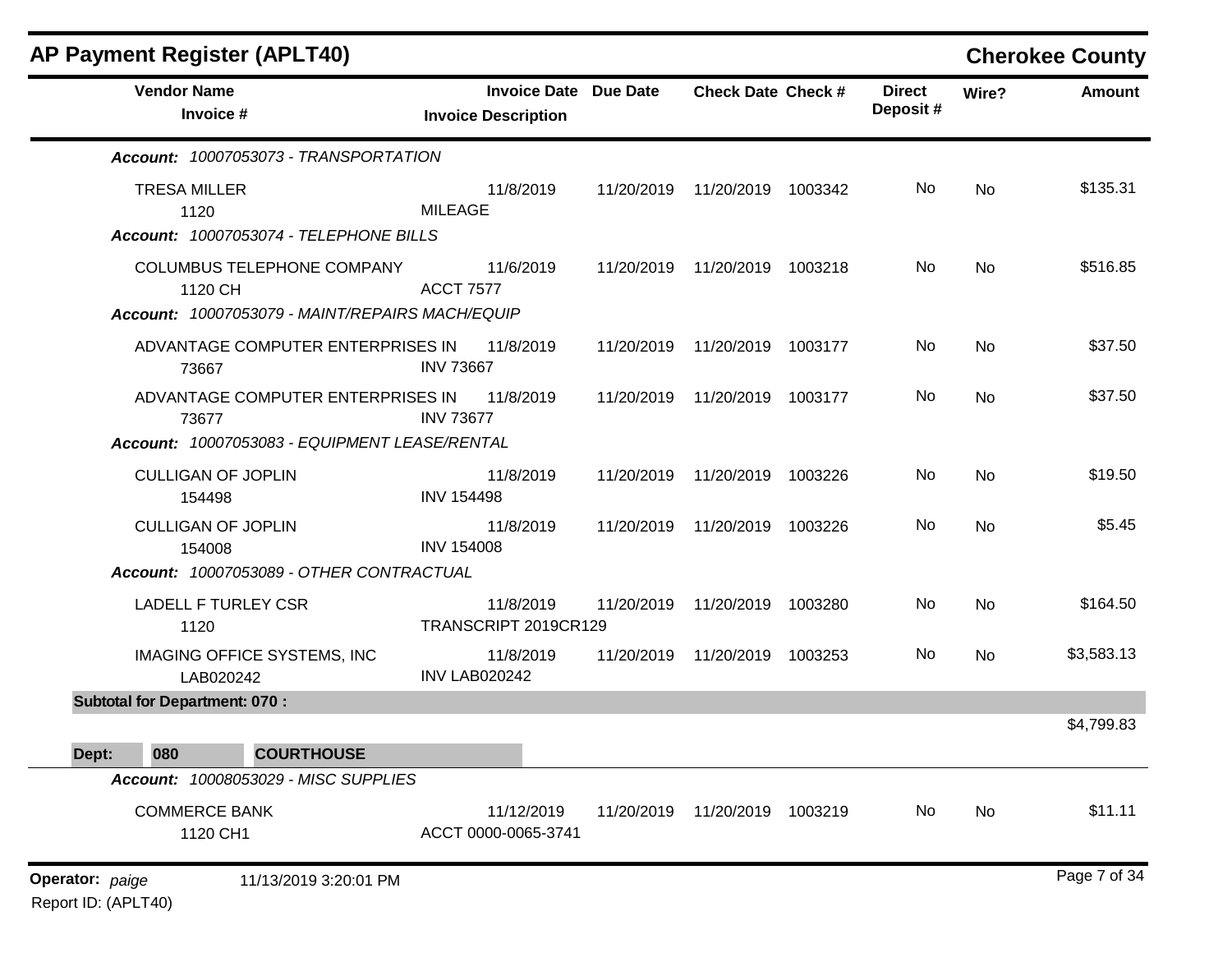| <b>AP Payment Register (APLT40)</b>                                            |                                                            |                                 |                           |           | <b>Cherokee County</b> |
|--------------------------------------------------------------------------------|------------------------------------------------------------|---------------------------------|---------------------------|-----------|------------------------|
| <b>Vendor Name</b><br>Invoice #                                                | <b>Invoice Date Due Date</b><br><b>Invoice Description</b> | <b>Check Date Check #</b>       | <b>Direct</b><br>Deposit# | Wire?     | <b>Amount</b>          |
| Account: 10008053030 - GASOLINE                                                |                                                            |                                 |                           |           |                        |
| <b>COMMERCE BANK</b><br>1120 CH1<br>Account: 10008053040 - JANITORIAL SUPPLIES | 11/12/2019<br>ACCT 0000-0065-3741                          | 11/20/2019  11/20/2019  1003219 | No.                       | No        | \$5.88                 |
| ETTINGER'S OFFICE SUPPLY<br>5234570                                            | 11/7/2019<br>INV 5234570                                   | 11/20/2019  11/20/2019  1003234 | No.                       | <b>No</b> | \$135.33               |
| ETTINGER'S OFFICE SUPPLY<br>5230101                                            | 11/6/2019<br>INV 5230101                                   | 11/20/2019  11/20/2019  1003234 | No.                       | <b>No</b> | \$42.47                |
| <b>CINTAS #459</b><br>4033548575                                               | 11/6/2019<br>INV 4033548575                                | 11/20/2019  11/20/2019  1003209 | No.                       | <b>No</b> | \$109.84               |
| Account: 10008053042 - BREAKROOM SUPPLIES                                      |                                                            |                                 |                           |           |                        |
| <b>CULLIGAN OF JOPLIN</b><br>154084                                            | 11/7/2019<br><b>INV 154084</b>                             | 11/20/2019  11/20/2019  1003226 | No.                       | <b>No</b> | \$30.70                |
| Account: 10008053072 - GAS, ELECTRIC, WATER                                    |                                                            |                                 |                           |           |                        |
| KANSAS GAS SERVICE<br>1120                                                     | 11/6/2019<br>ACCT 510241094 1188724 27                     | 11/20/2019  11/20/2019  1003271 | No.                       | <b>No</b> | \$72.28                |
| Account: 10008053073 - TRANSPORTATION                                          |                                                            |                                 |                           |           |                        |
| KDOR OFFICE OF FINANCIAL MANAGEMEN<br>2019-1                                   | 11/7/2019<br>INV 2019-1, JUNE, JULY, AUG, SEPT 2019        | 11/20/2019  11/20/2019  1003276 | No.                       | <b>No</b> | \$2,165.70             |
| Account: 10008053074 - UTILITIES/TELEPHONE BILLS                               |                                                            |                                 |                           |           |                        |
| COLUMBUS TELEPHONE COMPANY<br>1120 CH                                          | 11/6/2019<br><b>ACCT 7577</b>                              | 11/20/2019  11/20/2019  1003218 | No.                       | No.       | \$1,018.14             |
| Account: 10008053084 - CELL PHONE CHARGES                                      |                                                            |                                 |                           |           |                        |
| <b>COMMERCE BANK</b><br>1120 EL<br>Account: 10008053089 - OTHER CONTRACTUAL    | 11/12/2019<br>ACCT 0000-1003-7232                          | 11/20/2019  11/20/2019  1003219 | No.                       | No.       | \$33.32                |

## $\blacksquare$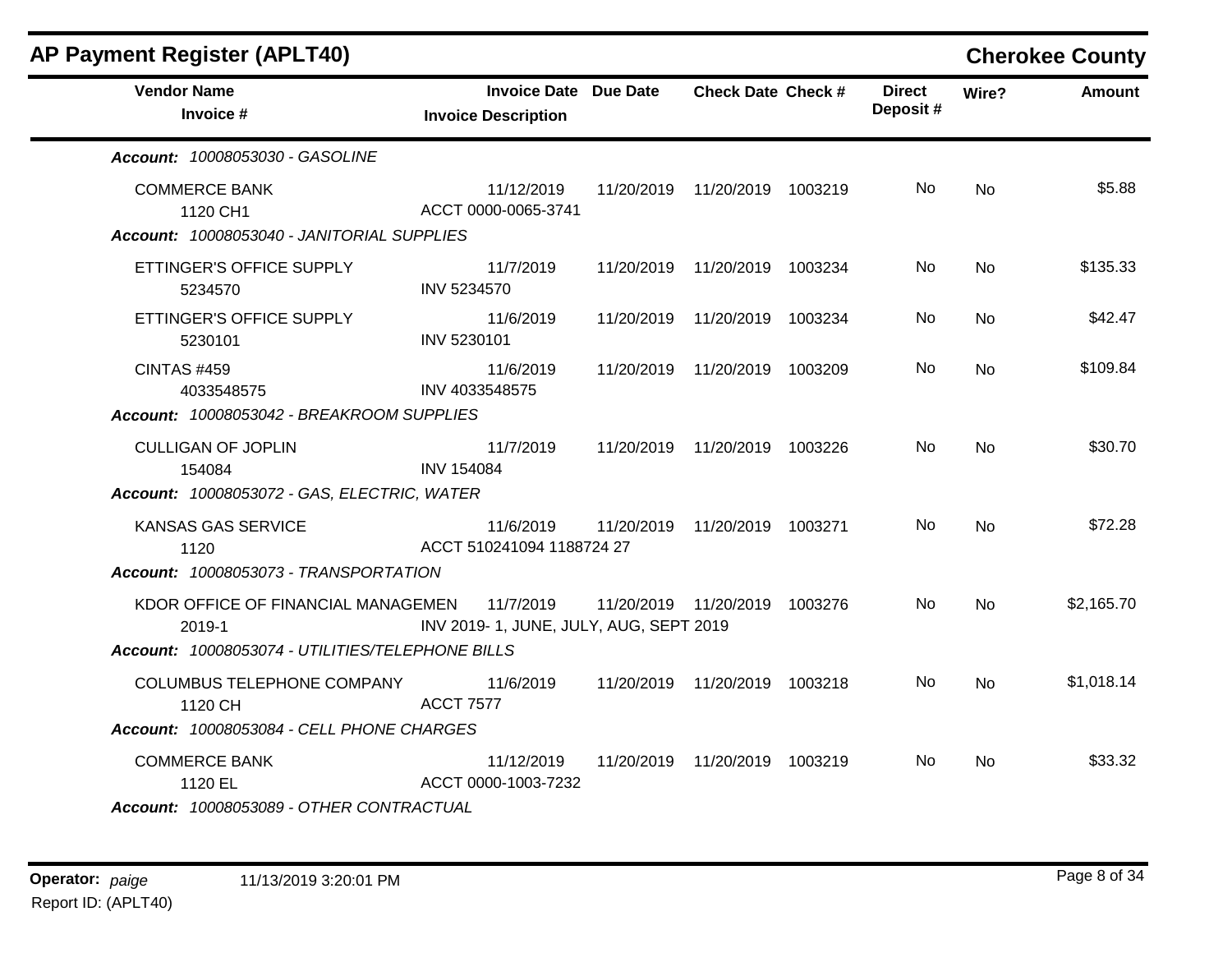| <b>AP Payment Register (APLT40)</b>             |                                                            |            |                                 |         |                           |           | <b>Cherokee County</b> |
|-------------------------------------------------|------------------------------------------------------------|------------|---------------------------------|---------|---------------------------|-----------|------------------------|
| <b>Vendor Name</b><br>Invoice #                 | <b>Invoice Date Due Date</b><br><b>Invoice Description</b> |            | <b>Check Date Check #</b>       |         | <b>Direct</b><br>Deposit# | Wire?     | <b>Amount</b>          |
| <b>CRAWFORD COUNTY CLERK</b><br>1120 CH         | 11/6/2019<br>DISTRIC CORONER'S SALARY OCT 2019             |            | 11/20/2019 11/20/2019           | 1003223 | No                        | No        | \$879.12               |
| <b>CRAWFORD COUNTY CLERK</b><br>1120            | 11/6/2019<br>DISTRICT CORONER'S SALARY SEPT 2019           |            | 11/20/2019 11/20/2019           | 1003223 | No                        | No        | \$879.12               |
| <b>Subtotal for Department: 080:</b>            |                                                            |            |                                 |         |                           |           |                        |
| Dept:<br>090<br><b>EMERGENCY PREPAREDNESS</b>   |                                                            |            |                                 |         |                           |           | \$5,383.01             |
| Account: 10009053024 - OPER/REPAIR MACH & EQUIP |                                                            |            |                                 |         |                           |           |                        |
| FIRE MASTER FIRE EQUIPMENT, INC<br>114453       | 11/6/2019<br><b>INV 114453</b>                             | 11/20/2019 | 11/20/2019 1003239              |         | No                        | <b>No</b> | \$417.00               |
| Account: 10009053025 - PARTS/VEHICLE REPAIRS    |                                                            |            |                                 |         |                           |           |                        |
| NATALINIS AUTOMOTIVE<br>714084                  | 11/8/2019<br><b>INV 714084</b>                             | 11/20/2019 | 11/20/2019 1003311              |         | No                        | <b>No</b> | \$125.02               |
| Account: 10009053072 - GAS, ELECTRIC, WATER     |                                                            |            |                                 |         |                           |           |                        |
| HEARTLAND ELECTRIC COOPERATIVE INC<br>1106      | 11/6/2019<br>ACCT 50891200                                 | 11/20/2019 | 11/20/2019 1003249              |         | No                        | No        | \$47.30                |
| <b>EVERGY</b><br>1120                           | 11/8/2019<br>ACCT 2457329745                               | 11/20/2019 | 11/20/2019                      | 1003237 | No                        | No        | \$32.94                |
| Account: 10009053074 - TELEPHONE BILLS          |                                                            |            |                                 |         |                           |           |                        |
| COLUMBUS TELEPHONE COMPANY<br>1120 CH           | 11/6/2019<br><b>ACCT 7577</b>                              | 11/20/2019 | 11/20/2019                      | 1003218 | No.                       | No        | \$84.82                |
| <b>Subtotal for Department: 090:</b>            |                                                            |            |                                 |         |                           |           |                        |
| <b>HUMAN RESOURCE</b><br>Dept:<br>095           |                                                            |            |                                 |         |                           |           | \$707.08               |
| Account: 10009553074 - TELEPHONE BILLS          |                                                            |            |                                 |         |                           |           |                        |
| COLUMBUS TELEPHONE COMPANY<br>1120 CH           | 11/6/2019<br><b>ACCT 7577</b>                              |            | 11/20/2019  11/20/2019  1003218 |         | No                        | No        | \$42.27                |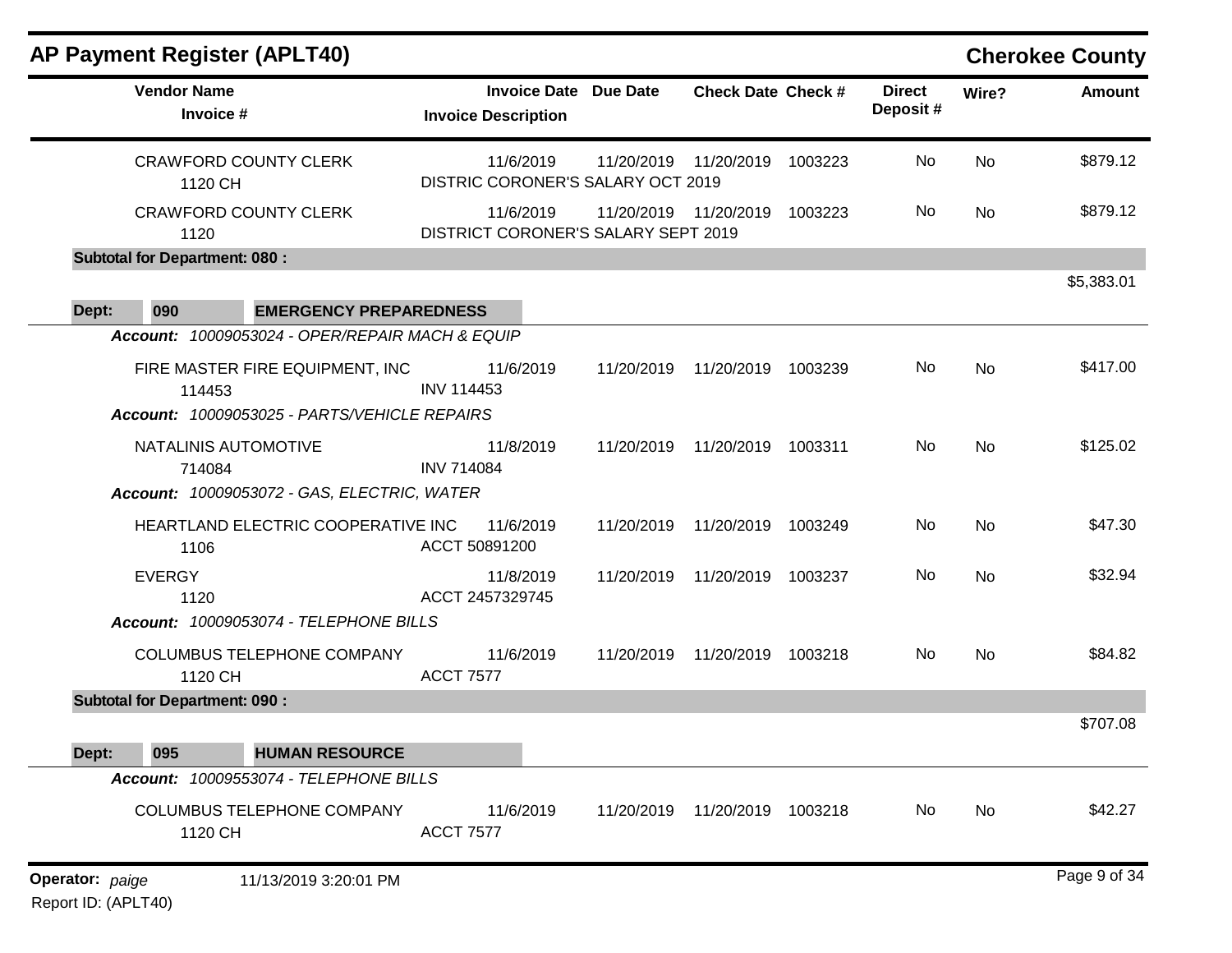| <b>Vendor Name</b><br><b>Invoice Date Due Date</b><br><b>Direct</b><br><b>Check Date Check #</b><br>Wire?<br>Deposit#<br>Invoice #<br><b>Invoice Description</b><br><b>Subtotal for Department: 095:</b><br>\$42.27<br>150<br><b>COMPUTER PROGRAMMING</b><br>Account: 10015053074 - TELEPHONE BILLS<br><b>COLUMBUS TELEPHONE COMPANY</b><br>11/6/2019<br>No<br>No<br>11/20/2019<br>11/20/2019<br>1003218<br><b>ACCT 7577</b><br>1120 CH<br>Account: 10015053089 - OTHER CONTRACTUAL<br>No<br><b>STRONGHOLD DATA</b><br>11/6/2019<br>No<br>11/20/2019<br>11/20/2019<br>1003336<br><b>INV 31101</b><br>31101<br><b>Subtotal for Department: 150:</b><br>\$4,813.40<br>190<br>911 MAPPING<br>Dept:<br>Account: 10019053074 - TELEPHONE BILLS<br>COLUMBUS TELEPHONE COMPANY<br>11/6/2019<br>No<br>11/20/2019<br>11/20/2019<br>1003218<br>No<br><b>ACCT 7577</b><br>1120 CH<br><b>Subtotal for Department: 190:</b><br>330<br><b>DEPT OFFICE SUPPLY</b><br>Account: 10033053622 - SHERIFF OFFICE SUPPLY<br>QUILL CORPORATION<br>11/8/2019<br>11/20/2019<br>11/20/2019<br>No<br>No<br>1003321<br><b>INV 2257864</b><br>2257864<br><b>CINTAS CORP</b><br>11/8/2019<br>11/20/2019<br>11/20/2019<br>1003210<br>No.<br>No<br>INV 8404364816<br>8404364816<br>Account: 10033053624 - DEEDS OFFICE SUPPLY<br><b>COMMERCE BANK</b><br>No<br>11/12/2019<br>11/20/2019  11/20/2019  1003219<br>No<br>ACCT 0000-0111-8991<br>1120 ROD<br>Account: 10033053630 - ATTY OFFICE SUPPLY<br><b>Operator:</b> paige |       | <b>AP Payment Register (APLT40)</b> |  |  |  | <b>Cherokee County</b> |
|----------------------------------------------------------------------------------------------------------------------------------------------------------------------------------------------------------------------------------------------------------------------------------------------------------------------------------------------------------------------------------------------------------------------------------------------------------------------------------------------------------------------------------------------------------------------------------------------------------------------------------------------------------------------------------------------------------------------------------------------------------------------------------------------------------------------------------------------------------------------------------------------------------------------------------------------------------------------------------------------------------------------------------------------------------------------------------------------------------------------------------------------------------------------------------------------------------------------------------------------------------------------------------------------------------------------------------------------------------------------------------------------------------------------------------------------------------------------------------------------|-------|-------------------------------------|--|--|--|------------------------|
|                                                                                                                                                                                                                                                                                                                                                                                                                                                                                                                                                                                                                                                                                                                                                                                                                                                                                                                                                                                                                                                                                                                                                                                                                                                                                                                                                                                                                                                                                              |       |                                     |  |  |  | <b>Amount</b>          |
|                                                                                                                                                                                                                                                                                                                                                                                                                                                                                                                                                                                                                                                                                                                                                                                                                                                                                                                                                                                                                                                                                                                                                                                                                                                                                                                                                                                                                                                                                              |       |                                     |  |  |  |                        |
|                                                                                                                                                                                                                                                                                                                                                                                                                                                                                                                                                                                                                                                                                                                                                                                                                                                                                                                                                                                                                                                                                                                                                                                                                                                                                                                                                                                                                                                                                              | Dept: |                                     |  |  |  |                        |
|                                                                                                                                                                                                                                                                                                                                                                                                                                                                                                                                                                                                                                                                                                                                                                                                                                                                                                                                                                                                                                                                                                                                                                                                                                                                                                                                                                                                                                                                                              |       |                                     |  |  |  |                        |
|                                                                                                                                                                                                                                                                                                                                                                                                                                                                                                                                                                                                                                                                                                                                                                                                                                                                                                                                                                                                                                                                                                                                                                                                                                                                                                                                                                                                                                                                                              |       |                                     |  |  |  | \$110.00               |
|                                                                                                                                                                                                                                                                                                                                                                                                                                                                                                                                                                                                                                                                                                                                                                                                                                                                                                                                                                                                                                                                                                                                                                                                                                                                                                                                                                                                                                                                                              |       |                                     |  |  |  | \$4,703.40             |
|                                                                                                                                                                                                                                                                                                                                                                                                                                                                                                                                                                                                                                                                                                                                                                                                                                                                                                                                                                                                                                                                                                                                                                                                                                                                                                                                                                                                                                                                                              |       |                                     |  |  |  |                        |
|                                                                                                                                                                                                                                                                                                                                                                                                                                                                                                                                                                                                                                                                                                                                                                                                                                                                                                                                                                                                                                                                                                                                                                                                                                                                                                                                                                                                                                                                                              |       |                                     |  |  |  |                        |
|                                                                                                                                                                                                                                                                                                                                                                                                                                                                                                                                                                                                                                                                                                                                                                                                                                                                                                                                                                                                                                                                                                                                                                                                                                                                                                                                                                                                                                                                                              |       |                                     |  |  |  |                        |
|                                                                                                                                                                                                                                                                                                                                                                                                                                                                                                                                                                                                                                                                                                                                                                                                                                                                                                                                                                                                                                                                                                                                                                                                                                                                                                                                                                                                                                                                                              |       |                                     |  |  |  | \$89.99                |
|                                                                                                                                                                                                                                                                                                                                                                                                                                                                                                                                                                                                                                                                                                                                                                                                                                                                                                                                                                                                                                                                                                                                                                                                                                                                                                                                                                                                                                                                                              |       |                                     |  |  |  |                        |
|                                                                                                                                                                                                                                                                                                                                                                                                                                                                                                                                                                                                                                                                                                                                                                                                                                                                                                                                                                                                                                                                                                                                                                                                                                                                                                                                                                                                                                                                                              |       |                                     |  |  |  | \$89.99                |
|                                                                                                                                                                                                                                                                                                                                                                                                                                                                                                                                                                                                                                                                                                                                                                                                                                                                                                                                                                                                                                                                                                                                                                                                                                                                                                                                                                                                                                                                                              | Dept: |                                     |  |  |  |                        |
|                                                                                                                                                                                                                                                                                                                                                                                                                                                                                                                                                                                                                                                                                                                                                                                                                                                                                                                                                                                                                                                                                                                                                                                                                                                                                                                                                                                                                                                                                              |       |                                     |  |  |  |                        |
|                                                                                                                                                                                                                                                                                                                                                                                                                                                                                                                                                                                                                                                                                                                                                                                                                                                                                                                                                                                                                                                                                                                                                                                                                                                                                                                                                                                                                                                                                              |       |                                     |  |  |  | \$890.24               |
|                                                                                                                                                                                                                                                                                                                                                                                                                                                                                                                                                                                                                                                                                                                                                                                                                                                                                                                                                                                                                                                                                                                                                                                                                                                                                                                                                                                                                                                                                              |       |                                     |  |  |  | \$119.08               |
|                                                                                                                                                                                                                                                                                                                                                                                                                                                                                                                                                                                                                                                                                                                                                                                                                                                                                                                                                                                                                                                                                                                                                                                                                                                                                                                                                                                                                                                                                              |       |                                     |  |  |  |                        |
|                                                                                                                                                                                                                                                                                                                                                                                                                                                                                                                                                                                                                                                                                                                                                                                                                                                                                                                                                                                                                                                                                                                                                                                                                                                                                                                                                                                                                                                                                              |       |                                     |  |  |  | \$39.80                |
|                                                                                                                                                                                                                                                                                                                                                                                                                                                                                                                                                                                                                                                                                                                                                                                                                                                                                                                                                                                                                                                                                                                                                                                                                                                                                                                                                                                                                                                                                              |       | 11/13/2019 3:20:01 PM               |  |  |  | Page 10 of 34          |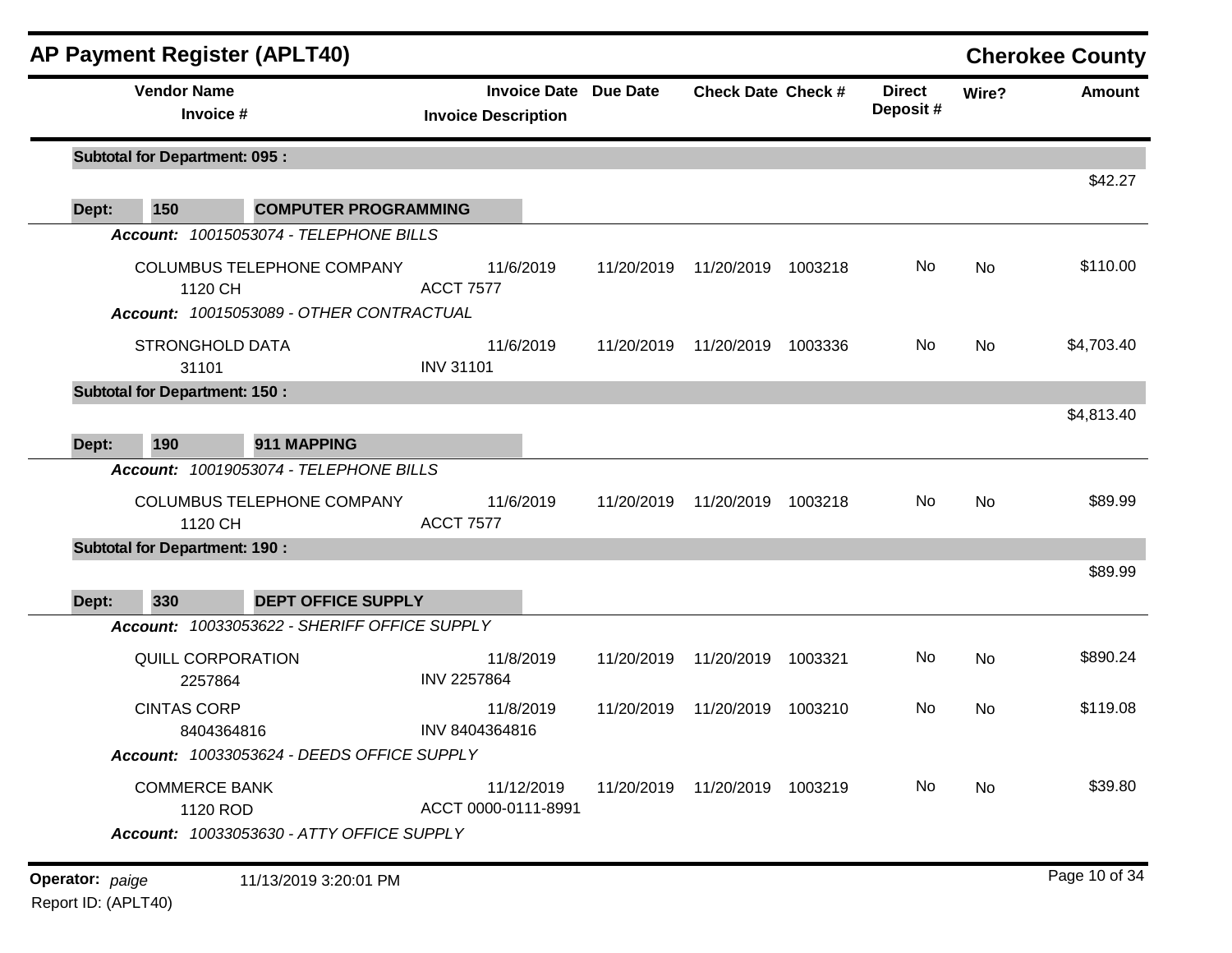|       |                                             | <b>AP Payment Register (APLT40)</b>                                            |                                                     |            |                           |                           |           | <b>Cherokee County</b> |
|-------|---------------------------------------------|--------------------------------------------------------------------------------|-----------------------------------------------------|------------|---------------------------|---------------------------|-----------|------------------------|
|       | <b>Vendor Name</b><br>Invoice #             |                                                                                | Invoice Date Due Date<br><b>Invoice Description</b> |            | <b>Check Date Check #</b> | <b>Direct</b><br>Deposit# | Wire?     | <b>Amount</b>          |
|       | 1120                                        | OFFICE DEPOT BUSINESS CREDIT<br>Account: 10033053631 - COURTHOUSE              | 11/12/2019<br>ACCT 6011 5685 1007 5203              | 11/20/2019 | 11/20/2019 1003314        | No                        | No        | \$173.45               |
|       | 5232400                                     | ETTINGER'S OFFICE SUPPLY<br>Account: 10033053632 - COUNTY CLERK                | 11/6/2019<br>INV 5232400                            | 11/20/2019 | 11/20/2019 1003234        | No                        | No        | \$37.47                |
|       | <b>MCCARTY'S</b><br>P6973000                |                                                                                | 11/8/2019<br><b>INV P6973000</b>                    | 11/20/2019 | 11/20/2019 1003296        | No.                       | No        | \$39.14                |
| Dept: | <b>Subtotal for Department: 330:</b><br>500 | <b>SOLID WASTE RECYCLING</b>                                                   |                                                     |            |                           |                           |           | \$1,299.18             |
|       | 11022019C                                   | Account: 10050053502 - SOLID WASTE EXPENSES<br>SOUTHEAST KANSAS RECYCLING, INC | 11/12/2019<br>INV 11022019C                         | 11/20/2019 | 11/20/2019 1003335        | No.                       | <b>No</b> | \$1,100.00             |
|       | <b>Subtotal for Department: 500:</b>        |                                                                                |                                                     |            |                           |                           |           | \$1,100.00             |
|       | <b>Subtotal for Fund: 100:</b>              |                                                                                |                                                     |            |                           |                           |           |                        |
| Fund: | 106                                         | <b>CLERK TECHNOLOGY FUN</b>                                                    |                                                     |            |                           |                           |           | \$31,141.84            |
| Dept: | 000                                         | <b>NON-DEPARTMENTAL</b>                                                        |                                                     |            |                           |                           |           |                        |
|       |                                             | Account: 10600053295 - OPERATIONAL EQUIPMENT                                   |                                                     |            |                           |                           |           |                        |
|       | COPY PRODUCTS INC<br>308992                 |                                                                                | 11/7/2019<br><b>INV 308992</b>                      | 11/20/2019 | 11/20/2019 1003222        | No                        | <b>No</b> | \$4,995.00             |
|       | <b>Subtotal for Department: 000:</b>        |                                                                                |                                                     |            |                           |                           |           | \$4,995.00             |
|       |                                             |                                                                                |                                                     |            |                           |                           |           |                        |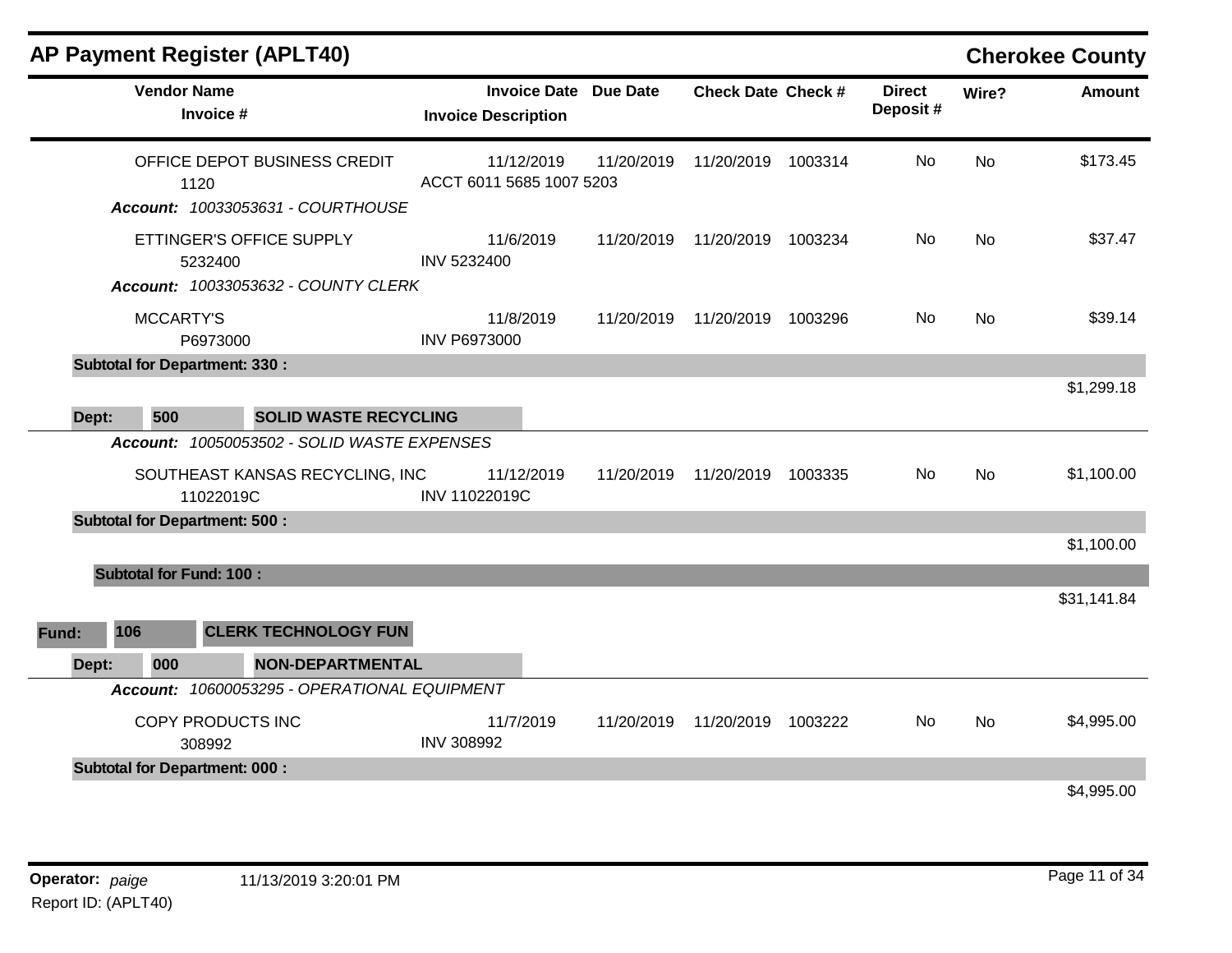|       |                                | <b>AP Payment Register (APLT40)</b>               |                                                            |            |                                 |         |                           |           | <b>Cherokee County</b> |
|-------|--------------------------------|---------------------------------------------------|------------------------------------------------------------|------------|---------------------------------|---------|---------------------------|-----------|------------------------|
|       | <b>Vendor Name</b>             | Invoice #                                         | <b>Invoice Date Due Date</b><br><b>Invoice Description</b> |            | <b>Check Date Check #</b>       |         | <b>Direct</b><br>Deposit# | Wire?     | <b>Amount</b>          |
|       | <b>Subtotal for Fund: 106:</b> |                                                   |                                                            |            |                                 |         |                           |           |                        |
| Fund: | 109                            | <b>TECHNOLOGY RESERVE F</b>                       |                                                            |            |                                 |         |                           |           | \$4,995.00             |
| Dept: | 000                            | <b>NON-DEPARTMENTAL</b>                           |                                                            |            |                                 |         |                           |           |                        |
|       |                                | Account: 10900053222 - TECHNOLOGY RESERVE EXPENSE |                                                            |            |                                 |         |                           |           |                        |
|       |                                | <b>COMPUTER INFORMATION CONCEPTS</b><br>PSI29880  | 11/12/2019<br><b>INV PSI29880</b>                          | 11/20/2019 | 11/20/2019                      | 1003221 | No                        | <b>No</b> | \$1,175.77             |
|       |                                | COMPUTER INFORMATION CONCEPTS<br>PSI29881         | 11/12/2019<br><b>INV PSI29881</b>                          | 11/20/2019 | 11/20/2019                      | 1003221 | No                        | No        | \$1,066.89             |
|       |                                | <b>Subtotal for Department: 000:</b>              |                                                            |            |                                 |         |                           |           |                        |
|       |                                |                                                   |                                                            |            |                                 |         |                           |           | \$2,242.66             |
|       | <b>Subtotal for Fund: 109:</b> |                                                   |                                                            |            |                                 |         |                           |           |                        |
|       |                                |                                                   |                                                            |            |                                 |         |                           |           | \$2,242.66             |
| Fund: | 110                            | <b>ROAD AND BRIDGE</b>                            |                                                            |            |                                 |         |                           |           |                        |
| Dept: | 000                            | <b>NON-DEPARTMENTAL</b>                           |                                                            |            |                                 |         |                           |           |                        |
|       |                                | Account: 11000053031 - DIESEL FUEL                |                                                            |            |                                 |         |                           |           |                        |
|       |                                | MFA OIL - NEOSHO 1055<br>1337399 HWY              | 10/31/2019<br>INV #1337399                                 | 11/20/2019 | 11/20/2019                      | 1003302 | No                        | No        | \$622.20               |
|       |                                | MFA OIL - NEOSHO 1055<br>1332244 HWY              | 10/29/2019<br>INV #1332244                                 | 11/20/2019 | 11/20/2019                      | 1003302 | No                        | No        | \$1,497.72             |
|       |                                | MFA OIL - NEOSHO 1055<br>1331604 HWY              | 10/29/2019<br>INV #1331604                                 | 11/20/2019 | 11/20/2019                      | 1003302 | No                        | No        | \$562.86               |
|       |                                | MFA OIL - NEOSHO 1055<br>1332246 HWY              | 10/29/2019<br>INV #1332246                                 |            | 11/20/2019  11/20/2019  1003302 |         | No                        | No        | \$636.16               |
|       |                                | MFA OIL - NEOSHO 1055<br>1342993 HWY              | 11/4/2019<br>INV #1342993                                  |            | 11/20/2019  11/20/2019  1003302 |         | No                        | No        | \$669.05               |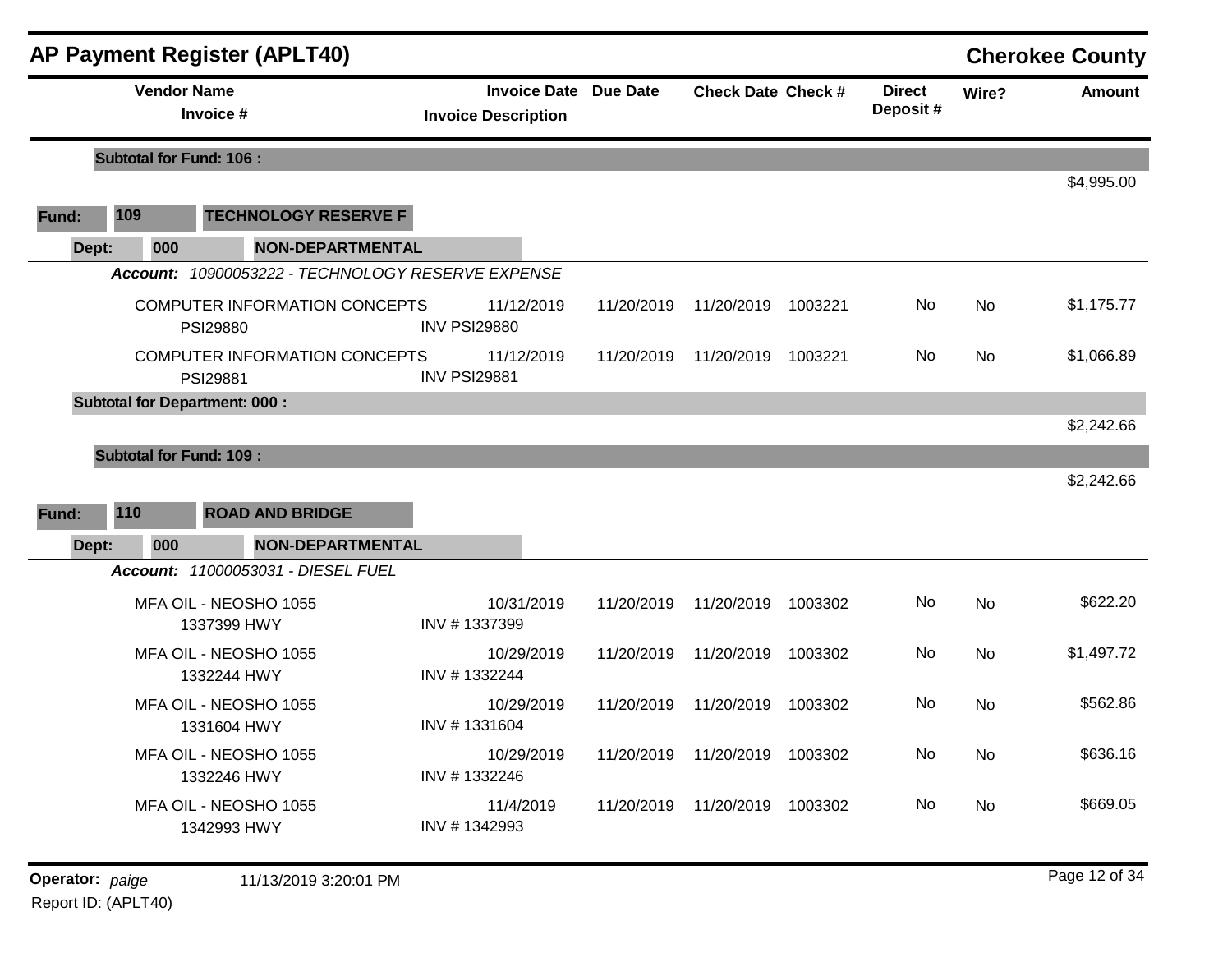| <b>AP Payment Register (APLT40)</b>                                          |                                                            |                                 |                           |           | <b>Cherokee County</b> |
|------------------------------------------------------------------------------|------------------------------------------------------------|---------------------------------|---------------------------|-----------|------------------------|
| <b>Vendor Name</b><br>Invoice #                                              | <b>Invoice Date Due Date</b><br><b>Invoice Description</b> | <b>Check Date Check #</b>       | <b>Direct</b><br>Deposit# | Wire?     | <b>Amount</b>          |
| MFA OIL - NEOSHO 1055<br>1351222 HWY                                         | 11/7/2019<br>INV #1351222                                  | 11/20/2019  11/20/2019  1003302 | No.                       | <b>No</b> | \$599.00               |
| MFA OIL - NEOSHO 1055<br>1361467 HWY                                         | 11/12/2019<br>INV #1361467                                 | 11/20/2019  11/20/2019  1003302 | No.                       | No        | \$608.61               |
| MFA OIL - NEOSHO 1055<br>1361469 HWY                                         | 11/12/2019<br>INV #1361469                                 | 11/20/2019  11/20/2019  1003302 | No.                       | No        | \$2,043.83             |
| MFA OIL - NEOSHO 1055<br>1342257 HWY                                         | 11/4/2019<br>INV #1342257                                  | 11/20/2019  11/20/2019  1003302 | No.                       | <b>No</b> | \$581.21               |
| Account: 11000053032 - OIL/GREASE<br>FROST OIL COMPANY<br>192008 HWY         | 10/25/2019<br>INV #192008-IN                               | 11/20/2019  11/20/2019  1003242 | No.                       | No        | \$1,824.37             |
| FROST OIL COMPANY<br>192007-IN HWY                                           | 10/25/2019<br>INV #192007-IN                               | 11/20/2019  11/20/2019  1003242 | No.                       | <b>No</b> | \$599.07               |
| Account: 11000053033 - TIRES                                                 |                                                            |                                 |                           |           |                        |
| PURCELL TIRE & RUBBER COMPANY<br>2635247 HWY                                 | 11/4/2019<br>INV #2635247                                  | 11/20/2019  11/20/2019  1003320 | No                        | <b>No</b> | \$615.00               |
| PURCELL TIRE & RUBBER COMPANY<br>2635302 HWY                                 | 11/7/2019<br>INV #2635302                                  | 11/20/2019  11/20/2019  1003320 | No.                       | No        | \$2,660.00             |
| CHAMPLIN TIRE RECYCLING INC<br>131178 HWY                                    | 10/31/2019<br>INV #131178                                  | 11/20/2019  11/20/2019  1003202 | No.                       | <b>No</b> | \$2,492.40             |
| KANSASLAND TIRE OF PITTSBURG<br>191407 HWY<br>Account: 11000053034 - ASPHALT | 11/7/2016<br>INV #191407                                   | 11/20/2019  11/20/2019  1003272 | No.                       | <b>No</b> | \$376.30               |
| TEETER'S ASPHALT & MATERIALS<br>7873 HWY<br>Account: 11000053035 - ROCK      | 10/30/2019<br>INV #7873                                    | 11/20/2019  11/20/2019  1003340 | No.                       | No.       | \$3,864.24             |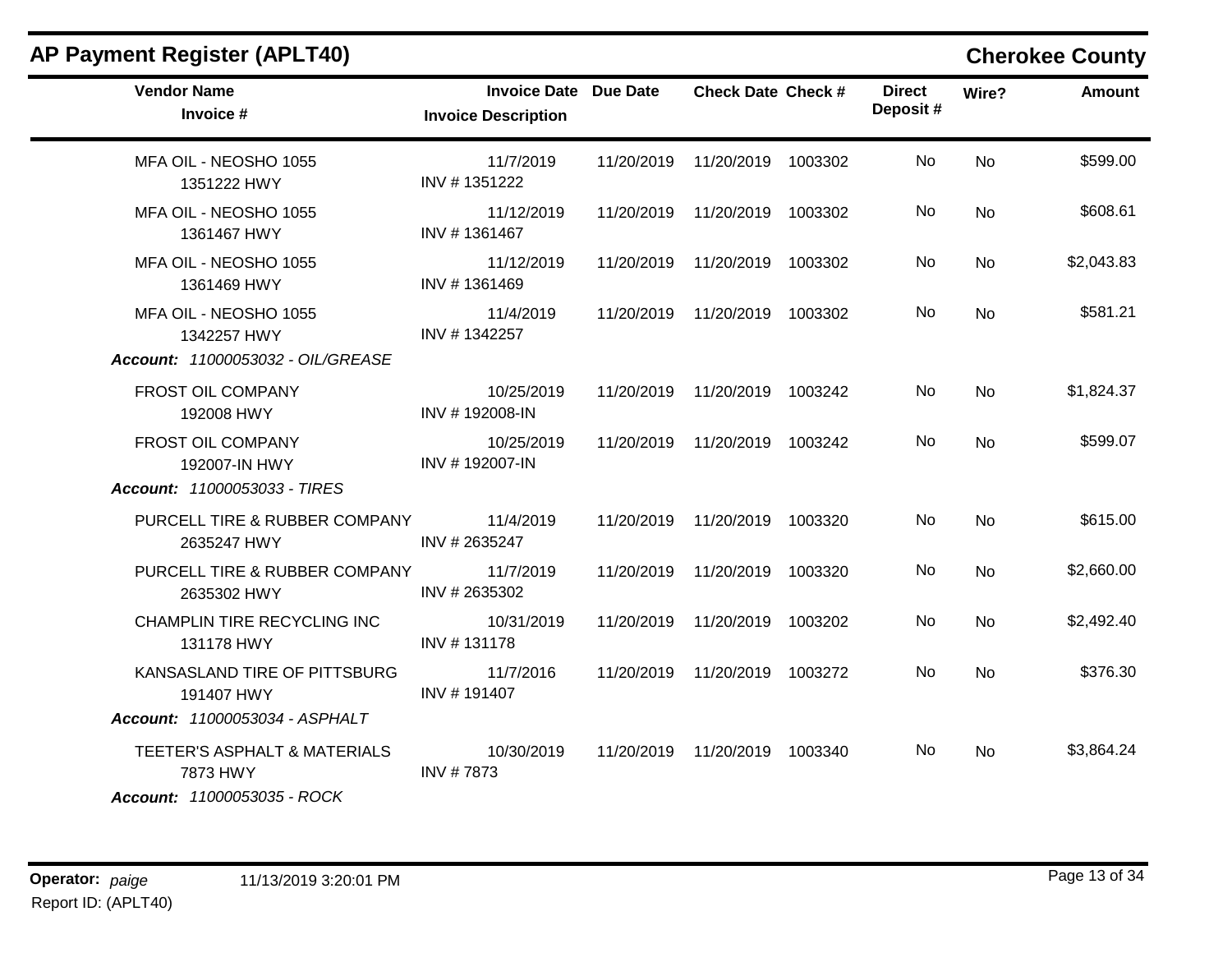| <b>Vendor Name</b><br>Invoice #                                                               | <b>Invoice Date Due Date</b><br><b>Invoice Description</b> |            | <b>Check Date Check #</b>       |         | <b>Direct</b><br>Deposit# | Wire?     | <b>Amount</b> |
|-----------------------------------------------------------------------------------------------|------------------------------------------------------------|------------|---------------------------------|---------|---------------------------|-----------|---------------|
| MULBERRY LIMESTONE QUARRY CO<br>23773 HWY<br>Account: 11000053074 - UTILITIES/TELEPHONE BILLS | 10/31/2019<br>INV #23773                                   |            | 11/20/2019  11/20/2019  1003306 |         | No                        | No        | \$31,011.90   |
| COLUMBUS TELEPHONE COMPANY<br>2586 HWY1                                                       | 11/1/2019<br>Acct # 2586                                   |            | 11/20/2019  11/20/2019  1003218 |         | No                        | <b>No</b> | \$228.54      |
| <b>CITY OF COLUMBUS</b><br>08-88010-00 HWY 4                                                  | 10/28/2019<br>08-88010-00                                  |            | 11/20/2019  11/20/2019  1003212 |         | No                        | <b>No</b> | \$110.00      |
| <b>US CELLULAR</b><br>0337254708 HWY<br>Account: 11000053075 - DUES/SUBSCRIPTIONS             | 10/20/2019<br>INV# 0337254708                              |            | 11/20/2019 11/20/2019           | 1003346 | No                        | <b>No</b> | \$52.73       |
| MERCY MAUDE NORTON HOSPITAL COLUM<br>3196 HWY 1<br>Account: 11000053079 - MACHINERY/EQUIPMENT | 11/3/2019<br>ACCT#3196                                     |            | 11/20/2019  11/20/2019  1003300 |         | No.                       | <b>No</b> | \$185.00      |
| <b>POWERPLAN</b><br>87002-40937 HWY 4                                                         | 10/26/2019<br>INV #87002-40937                             |            | 11/20/2019  11/20/2019  1003319 |         | No.                       | No        | \$121.22      |
| JOHN FABICK TRACTOR CO<br>PIJ00375586 HWY                                                     | 10/29/2019<br>INV # PIJ00375586                            |            | 11/20/2019  11/20/2019  1003261 |         | No.                       | <b>No</b> | \$45.57       |
| JOHN FABICK TRACTOR CO<br>PIJ00376636 HWY                                                     | 11/12/2019<br>INV # PIJ00376636                            |            | 11/20/2019  11/20/2019  1003261 |         | No.                       | <b>No</b> | \$119.72      |
| <b>HERITAGE TRACTOR</b><br>10549058 HWY                                                       | 11/7/2019<br>INV #10549058                                 |            | 11/20/2019  11/20/2019  1003252 |         | No.                       | <b>No</b> | \$16.00       |
| <b>HERITAGE TRACTOR</b><br>10544103 HWY                                                       | 11/1/2019<br>INV #10544103                                 |            | 11/20/2019  11/20/2019  1003252 |         | <b>No</b>                 | No.       | \$502.52      |
| JOHN FABICK TRACTOR CO<br>PIJ00376635 HWY                                                     | 11/12/2019<br>INV # PIJ00376635                            |            | 11/20/2019  11/20/2019  1003261 |         | No.                       | No        | \$22.58       |
| MUNICIPAL INDUSTRIAL SUPPLY<br>3078 HWY                                                       | 10/30/2019<br>INV #3078                                    | 11/20/2019 | 11/20/2019 1003307              |         | No.                       | No.       | \$1,103.47    |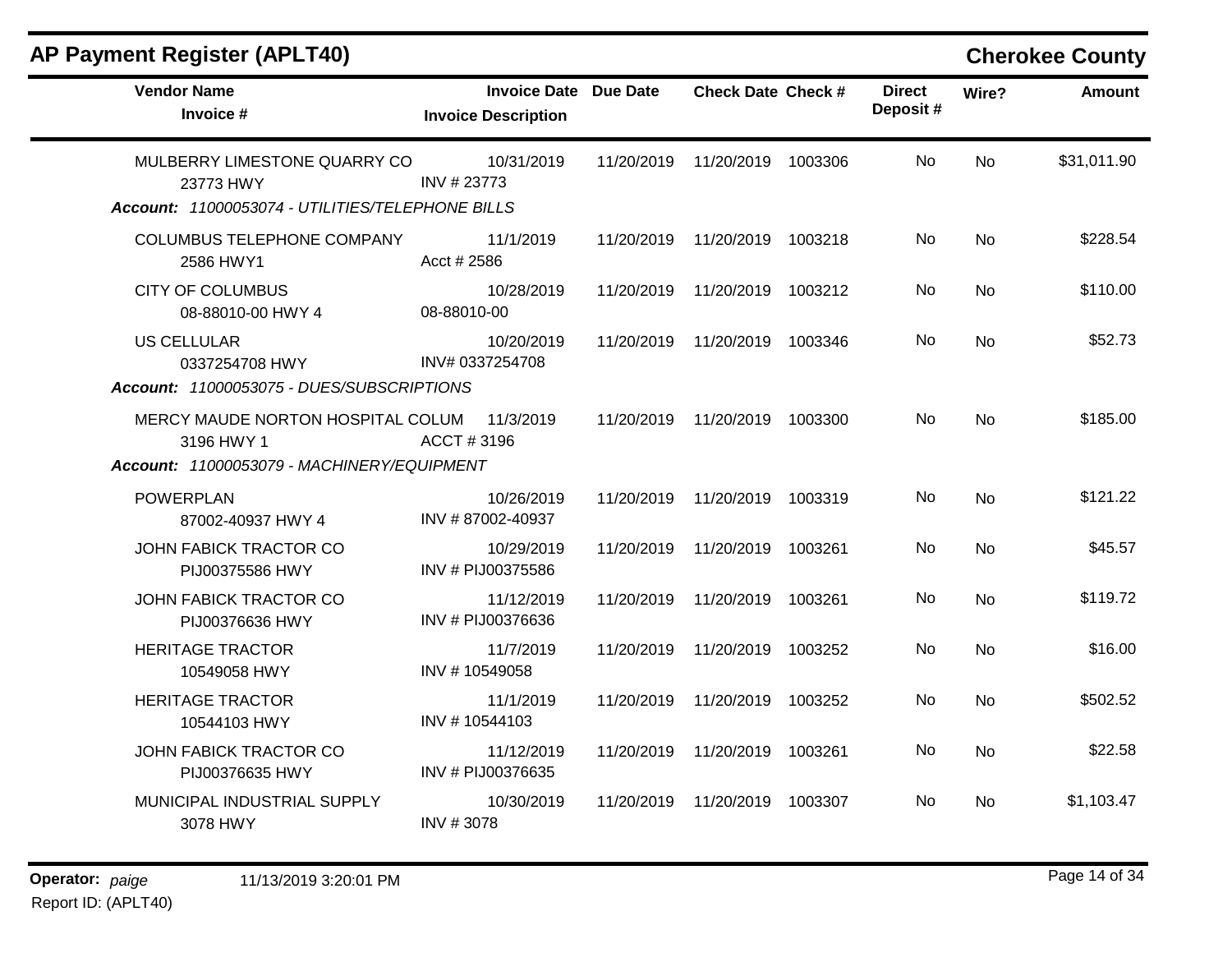| <b>AP Payment Register (APLT40)</b>           |                                                            |            |                                 |                           |           | <b>Cherokee County</b> |
|-----------------------------------------------|------------------------------------------------------------|------------|---------------------------------|---------------------------|-----------|------------------------|
| <b>Vendor Name</b><br>Invoice #               | <b>Invoice Date Due Date</b><br><b>Invoice Description</b> |            | <b>Check Date Check #</b>       | <b>Direct</b><br>Deposit# | Wire?     | Amount                 |
| NATALINIS AUTOMOTIVE<br>718828 HWY            | 10/30/2019<br>INV #718828                                  | 11/20/2019 | 11/20/2019 1003311              | No                        | <b>No</b> | \$6.58                 |
| NATALINIS AUTOMOTIVE<br>719648 HWY            | 11/7/2019<br>INV #719648                                   | 11/20/2019 | 11/20/2019 1003309              | No                        | No        | \$65.45                |
| NATALINIS AUTOMOTIVE<br>718675 HWY            | 10/29/2019<br>INV #718675                                  | 11/20/2019 | 11/20/2019 1003311              | No.                       | No        | \$71.92                |
| NATALINIS AUTOMOTIVE<br>719645 HWY            | 11/7/2019<br>INV #719645                                   | 11/20/2019 | 11/20/2019 1003309              | No                        | No        | \$15.49                |
| NATALINIS AUTOMOTIVE<br>718825 HWY            | 10/30/2019<br>INV #718825                                  | 11/20/2019 | 11/20/2019 1003311              | No                        | <b>No</b> | \$279.37               |
| FARMERS COOPERATIVE ASSOCIATION<br>262384 HWY | 11/1/2019<br>INV #262384                                   | 11/20/2019 | 11/20/2019 1003238              | No                        | No        | \$51.99                |
| NATALINIS AUTOMOTIVE<br>718868 HWY            | 10/30/2019<br>INV #718868                                  | 11/20/2019 | 11/20/2019 1003311              | No                        | No        | \$160.02               |
| <b>MHC</b><br>285600847750 HWY                | 10/31/2019<br>INV #285600847750                            | 11/20/2019 | 11/20/2019 1003303              | No                        | <b>No</b> | \$555.56               |
| NATALINIS AUTOMOTIVE<br>719881 HWY            | 11/11/2019<br>INV #719881                                  | 11/20/2019 | 11/20/2019 1003309              | No                        | <b>No</b> | \$9.99                 |
| NATALINIS AUTOMOTIVE<br>719553 HWY            | 11/6/2019<br>INV #719553                                   | 11/20/2019 | 11/20/2019 1003309              | No.                       | No        | \$4.40                 |
| <b>FLEETPRIDE</b><br>39791876 HWY             | 11/11/2019<br>INV #39791876                                | 11/20/2019 | 11/20/2019 1003240              | No                        | No        | \$137.64               |
| NATALINIS AUTOMOTIVE<br>718810 HWY            | 10/30/2019<br>INV #718810                                  | 11/20/2019 | 11/20/2019 1003311              | No                        | No        | \$12.12                |
| JOPLIN FREIGHTLINER SALES INC<br>57605206 HWY | 11/12/2019<br>INV #57605206                                |            | 11/20/2019  11/20/2019  1003263 | No                        | No        | \$260.05               |
| NATALINIS AUTOMOTIVE<br>718808 HWY            | 10/30/2019<br>INV #718808                                  |            | 11/20/2019  11/20/2019  1003311 | No                        | No        | \$13.21                |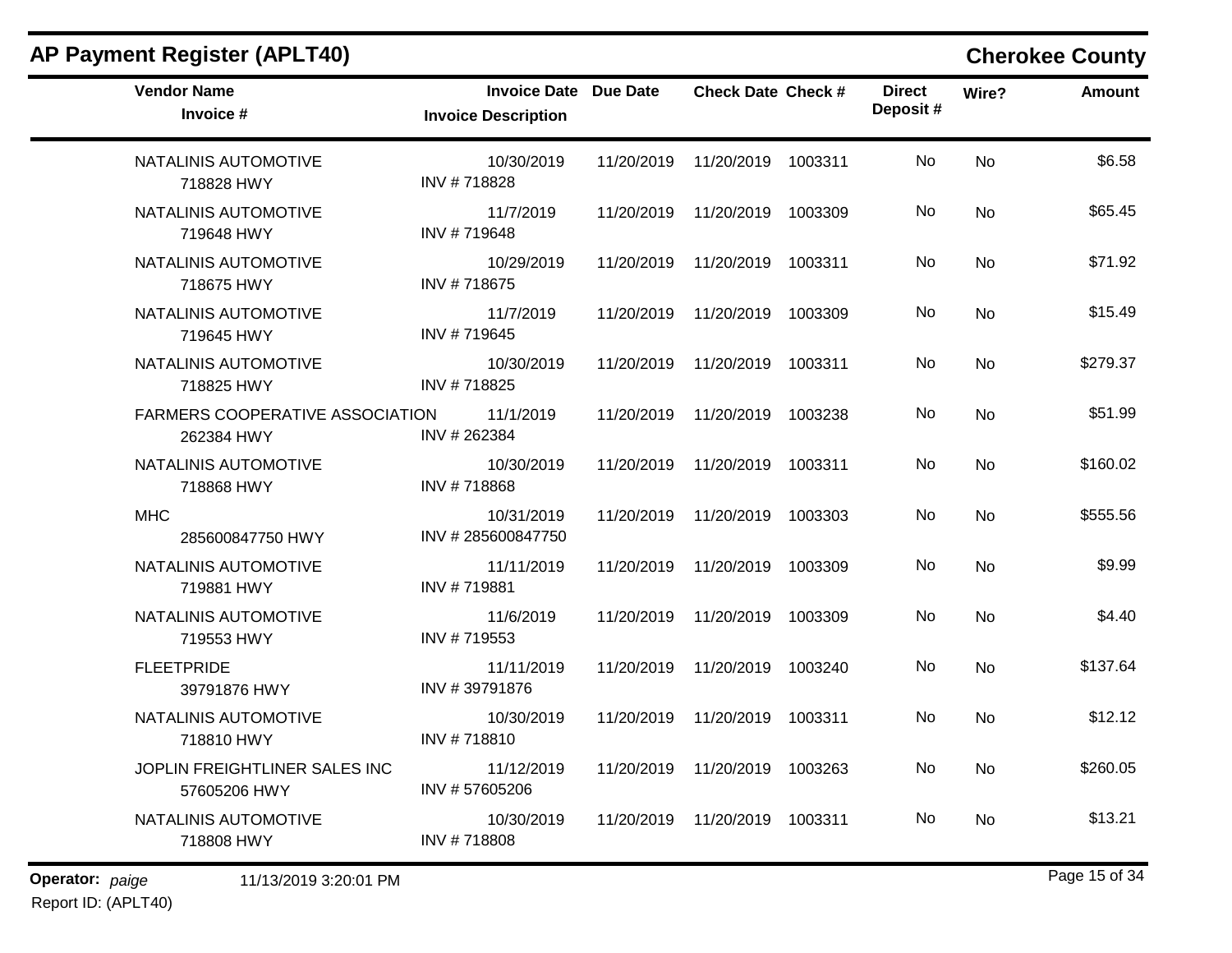| <b>AP Payment Register (APLT40)</b>                |                                                            |            |                           |         |                           |           | <b>Cherokee County</b> |
|----------------------------------------------------|------------------------------------------------------------|------------|---------------------------|---------|---------------------------|-----------|------------------------|
| <b>Vendor Name</b><br>Invoice #                    | <b>Invoice Date Due Date</b><br><b>Invoice Description</b> |            | <b>Check Date Check #</b> |         | <b>Direct</b><br>Deposit# | Wire?     | Amount                 |
| NATALINIS AUTOMOTIVE<br>718720 HWY                 | 10/29/2019<br>INV #718720                                  | 11/20/2019 | 11/20/2019                | 1003311 | No.                       | No        | \$70.65                |
| NATALINIS AUTOMOTIVE<br>718817 HWY                 | 10/30/2019<br>INV #718817                                  | 11/20/2019 | 11/20/2019                | 1003311 | No                        | <b>No</b> | \$17.36                |
| NATALINIS AUTOMOTIVE<br>719310 HWY                 | 11/4/2019<br>INV #719310                                   | 11/20/2019 | 11/20/2019                | 1003309 | No.                       | No        | \$25.45                |
| NATALINIS AUTOMOTIVE<br>720122 HWY                 | 11/13/2019<br>INV #720122                                  | 11/20/2019 | 11/20/2019                | 1003310 | No                        | <b>No</b> | \$65.10                |
| NATALINIS AUTOMOTIVE<br>718919 HWY                 | 10/31/2019<br>INV #718919                                  | 11/20/2019 | 11/20/2019                | 1003309 | No                        | <b>No</b> | \$45.48                |
| NATALINIS AUTOMOTIVE<br>720058 HWY                 | 11/12/2019<br>INV #720058                                  | 11/20/2019 | 11/20/2019                | 1003310 | No.                       | No.       | \$9.69                 |
| NATALINIS AUTOMOTIVE<br>720040 HWY                 | 11/12/2019<br>INV #720040                                  | 11/20/2019 | 11/20/2019                | 1003311 | No                        | No        | \$319.83               |
| NATALINIS AUTOMOTIVE<br>718926 HWY                 | 10/31/2019<br>INV #718926                                  | 11/20/2019 | 11/20/2019                | 1003309 | No.                       | <b>No</b> | \$16.37                |
| NATALINIS AUTOMOTIVE<br>719007 HWY                 | 10/31/2019<br>INV #719007 HWY                              | 11/20/2019 | 11/20/2019                | 1003309 | No.                       | No        | \$2.88                 |
| NATALINIS AUTOMOTIVE<br>719035 HWY                 | 11/1/2019<br>INV #719035                                   | 11/20/2019 | 11/20/2019                | 1003309 | No.                       | No        | \$91.28                |
| NATALINIS AUTOMOTIVE<br>719097 HWY                 | 11/1/2019<br>INV #719097                                   | 11/20/2019 | 11/20/2019                | 1003309 | No.                       | No.       | \$6.29                 |
| NATALINIS AUTOMOTIVE<br>719378 HWY                 | 11/5/2019<br>INV #719378                                   | 11/20/2019 | 11/20/2019                | 1003309 | No.                       | No        | \$5.18                 |
| Account: 11000053080 - MAINTENANCE/BLDGS & GROUNDS |                                                            |            |                           |         |                           |           |                        |
| CLEAN THE UNIFORM CO JOPLIN<br>20098590 HWY        | 11/4/2019<br>INV #200998590                                | 11/20/2019 | 11/20/2019                | 1003215 | No.                       | No        | \$94.67                |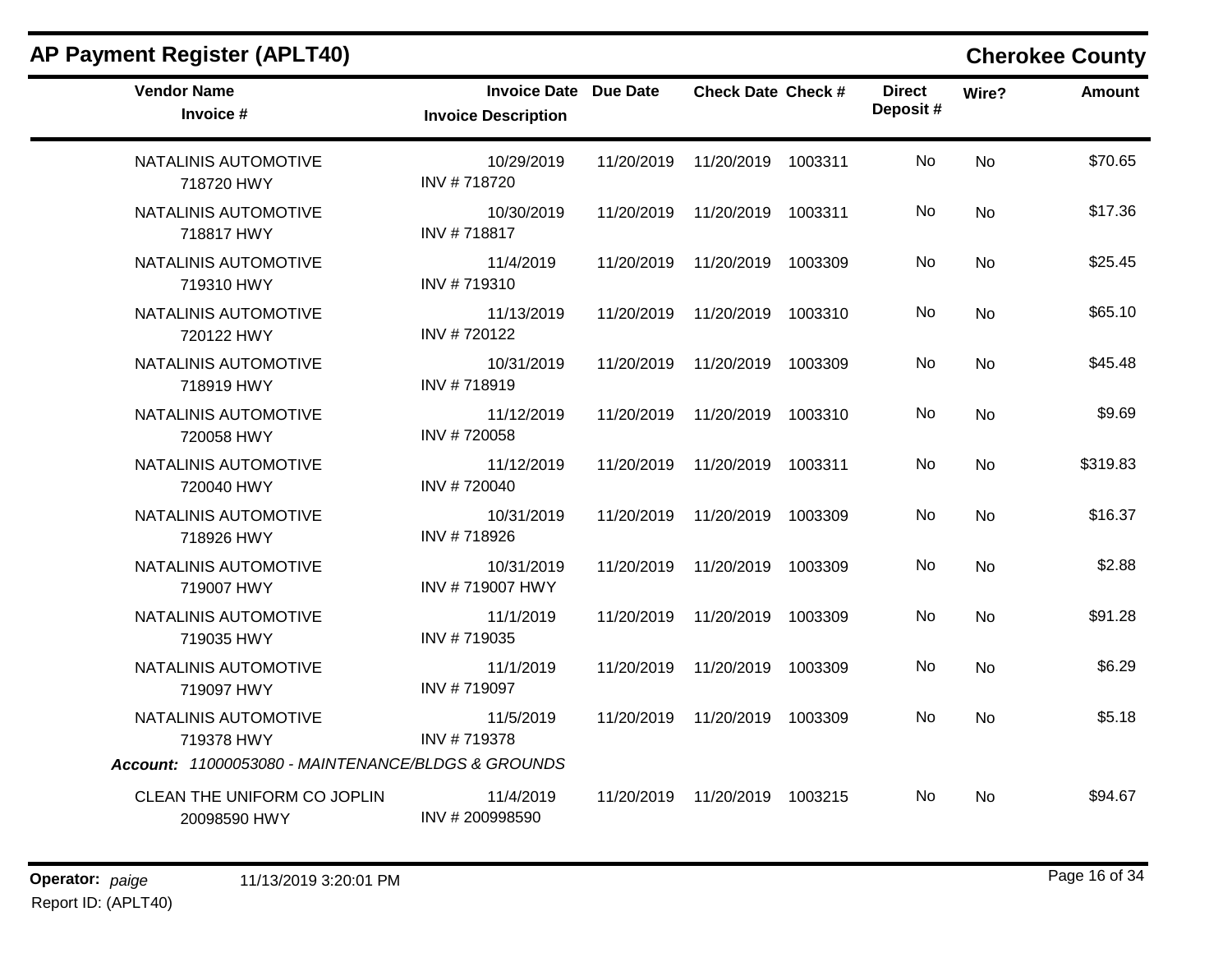|                 |                                | <b>AP Payment Register (APLT40)</b>                                                     |                                                            |            |                           |         |                           |           | <b>Cherokee County</b> |
|-----------------|--------------------------------|-----------------------------------------------------------------------------------------|------------------------------------------------------------|------------|---------------------------|---------|---------------------------|-----------|------------------------|
|                 | <b>Vendor Name</b>             | Invoice #                                                                               | <b>Invoice Date Due Date</b><br><b>Invoice Description</b> |            | <b>Check Date Check #</b> |         | <b>Direct</b><br>Deposit# | Wire?     | <b>Amount</b>          |
|                 |                                | CLEAN THE UNIFORM CO JOPLIN<br>20096989 HWY<br>Account: 11000053089 - OTHER CONTRACTUAL | 10/28/2019<br>INV #20096989                                | 11/20/2019 | 11/20/2019 1003215        |         | No                        | <b>No</b> | \$14.06                |
|                 |                                | <b>HERITAGE TRACTOR</b><br>10550139 HWY                                                 | 11/8/2019<br>10550139                                      | 11/20/2019 | 11/20/2019                | 1003252 | No                        | <b>No</b> | \$46.83                |
|                 |                                | OCCUPATIONAL HEALTH SERVICES<br>9471 HWY                                                | 10/18/2019<br>INV #9471                                    | 11/20/2019 | 11/20/2019                | 1003313 | No                        | <b>No</b> | \$75.00                |
|                 |                                | <b>MERCY JOPLIN</b><br>612119740 HWY                                                    | 10/26/2019<br>INV #612119740                               | 11/20/2019 | 11/20/2019                | 1003299 | No                        | No        | \$166.00               |
|                 |                                | OCCUPATIONAL HEALTH SERVICES<br>9362 HWY                                                | 11/1/2019<br>INV #9362                                     | 11/20/2019 | 11/20/2019                | 1003313 | No                        | <b>No</b> | \$199.00               |
|                 |                                | KDHE-BUREAU OF ENVIRONMENTAL REME<br>07854 HWY                                          | 11/4/2019<br>07854                                         | 11/20/2019 | 11/20/2019                | 1003275 | No                        | No        | \$30.00                |
|                 | <b>CINTAS CORP</b>             | 8404364815 HWY<br>Account: 11000053238 - ASPHALT - DISTRICT #1                          | 10/25/2019<br>INV #8404364815                              | 11/20/2019 | 11/20/2019                | 1003210 | No                        | No        | \$48.55                |
|                 |                                | TEETER'S ASPHALT & MATERIALS<br>7885 MYRA                                               | 11/6/2019<br>INV #7885                                     | 11/20/2019 | 11/20/2019 1003340        |         | No                        | <b>No</b> | \$25,802.18            |
|                 |                                | <b>Subtotal for Department: 000:</b>                                                    |                                                            |            |                           |         |                           |           | \$82,566.91            |
|                 | <b>Subtotal for Fund: 110:</b> |                                                                                         |                                                            |            |                           |         |                           |           |                        |
|                 |                                |                                                                                         |                                                            |            |                           |         |                           |           | \$82,566.91            |
| Fund:           | 130                            | <b>NOXIOUS WEED</b>                                                                     |                                                            |            |                           |         |                           |           |                        |
| Dept:           | 000                            | NON-DEPARTMENTAL                                                                        |                                                            |            |                           |         |                           |           |                        |
|                 |                                | Account: 13000053025 - PARTS/VEHICLE REPAIRS<br><b>COMMERCE BANK</b><br>1120 NX         | 11/12/2019<br>ACCT 0000-6648-3165                          | 11/20/2019 | 11/20/2019 1003219        |         | No                        | No        | \$109.78               |
| Operator: paige | Report ID: (APLT40)            | 11/13/2019 3:20:01 PM                                                                   |                                                            |            |                           |         |                           |           | Page 17 of 34          |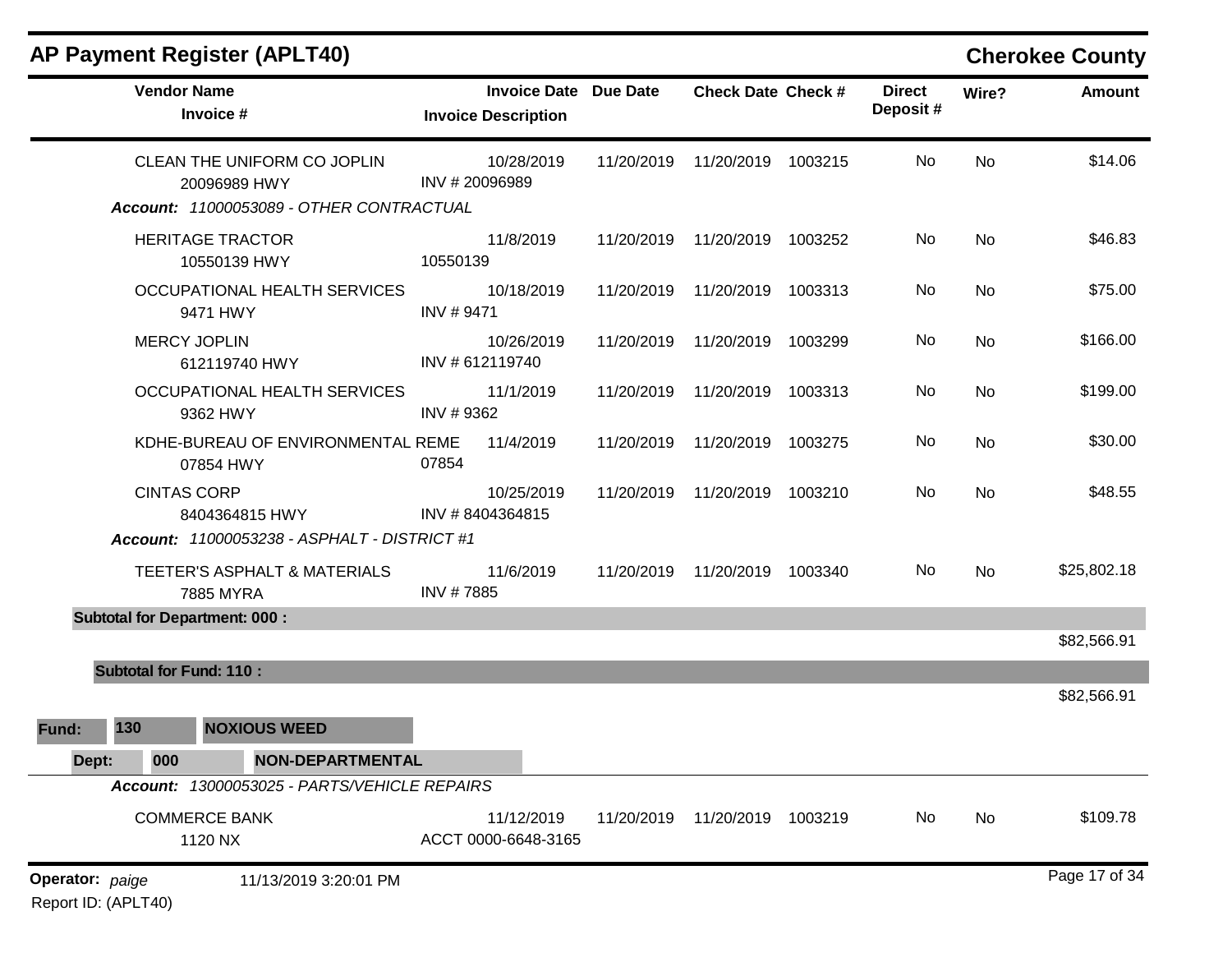| <b>AP Payment Register (APLT40)</b>                                          |                  |                                                            |            |                                 |         |                           |           | <b>Cherokee County</b> |
|------------------------------------------------------------------------------|------------------|------------------------------------------------------------|------------|---------------------------------|---------|---------------------------|-----------|------------------------|
| <b>Vendor Name</b><br>Invoice #                                              |                  | <b>Invoice Date Due Date</b><br><b>Invoice Description</b> |            | <b>Check Date Check #</b>       |         | <b>Direct</b><br>Deposit# | Wire?     | <b>Amount</b>          |
| Account: 13000053074 - TELEPHONE BILLS                                       |                  |                                                            |            |                                 |         |                           |           |                        |
| COLUMBUS TELEPHONE COMPANY<br>1120 NOX                                       | <b>ACCT 2293</b> | 11/6/2019                                                  | 11/20/2019 | 11/20/2019                      | 1003218 | No.                       | <b>No</b> | \$110.89               |
| <b>Subtotal for Department: 000:</b>                                         |                  |                                                            |            |                                 |         |                           |           |                        |
|                                                                              |                  |                                                            |            |                                 |         |                           |           | \$220.67               |
| <b>Subtotal for Fund: 130:</b>                                               |                  |                                                            |            |                                 |         |                           |           |                        |
|                                                                              |                  |                                                            |            |                                 |         |                           |           | \$220.67               |
| 140<br><b>HEALTH</b><br>Fund:                                                |                  |                                                            |            |                                 |         |                           |           |                        |
| <b>NON-DEPARTMENTAL</b><br>Dept:<br>000                                      |                  |                                                            |            |                                 |         |                           |           |                        |
| Account: 14000053021 - PRINTING/OFFICE SUPPLIES                              |                  |                                                            |            |                                 |         |                           |           |                        |
| <b>CHASE CARD SERVICES</b><br>1120                                           |                  | 11/12/2019<br>ACCT 4246311970005747                        | 11/20/2019 | 11/20/2019                      | 1003204 | No                        | <b>No</b> | \$426.76               |
| <b>MCCARTY'S</b><br>01598900                                                 | INV 01598900     | 11/6/2019                                                  | 11/20/2019 | 11/20/2019                      | 1003296 | No                        | <b>No</b> | \$19.50                |
| QUILL CORPORATION<br>2256773                                                 | INV 2256773      | 11/6/2019                                                  | 11/20/2019 | 11/20/2019                      | 1003321 | No                        | <b>No</b> | \$51.07                |
| Account: 14000053025 - PARTS/VEHICLE REPAIRS                                 |                  |                                                            |            |                                 |         |                           |           |                        |
| <b>WEX BANK</b><br>62030418                                                  | INV 62030418     | 11/6/2019                                                  | 11/20/2019 | 11/20/2019                      | 1003352 | No.                       | <b>No</b> | \$64.70                |
| Account: 14000053043 - HEALTH DEPT MED SUPPLIES<br>MCKESSON MEDICAL-SURGICAL |                  | 11/6/2019                                                  | 11/20/2019 | 11/20/2019                      | 1003297 | No                        | No        | \$158.67               |
| 67134225                                                                     | INV 67134225     |                                                            |            |                                 |         |                           |           |                        |
| <b>GLAXOSMITHKLINE PHARMACEUTICALS</b><br>8253014163                         | INV 8253014163   | 11/6/2019                                                  |            | 11/20/2019  11/20/2019  1003248 |         | No                        | No        | \$384.10               |
| Account: 14000053072 - GAS, ELECTRIC, WATER/PHONE                            |                  |                                                            |            |                                 |         |                           |           |                        |
| <b>CITY OF COLUMBUS</b><br>1120                                              |                  | 11/6/2019<br>ACCT 07-17240-00                              |            | 11/20/2019  11/20/2019  1003213 |         | No                        | No        | \$55.00                |
| Operator: paige<br>11/13/2019 3:20:01 PM                                     |                  |                                                            |            |                                 |         |                           |           | Page 18 of 34          |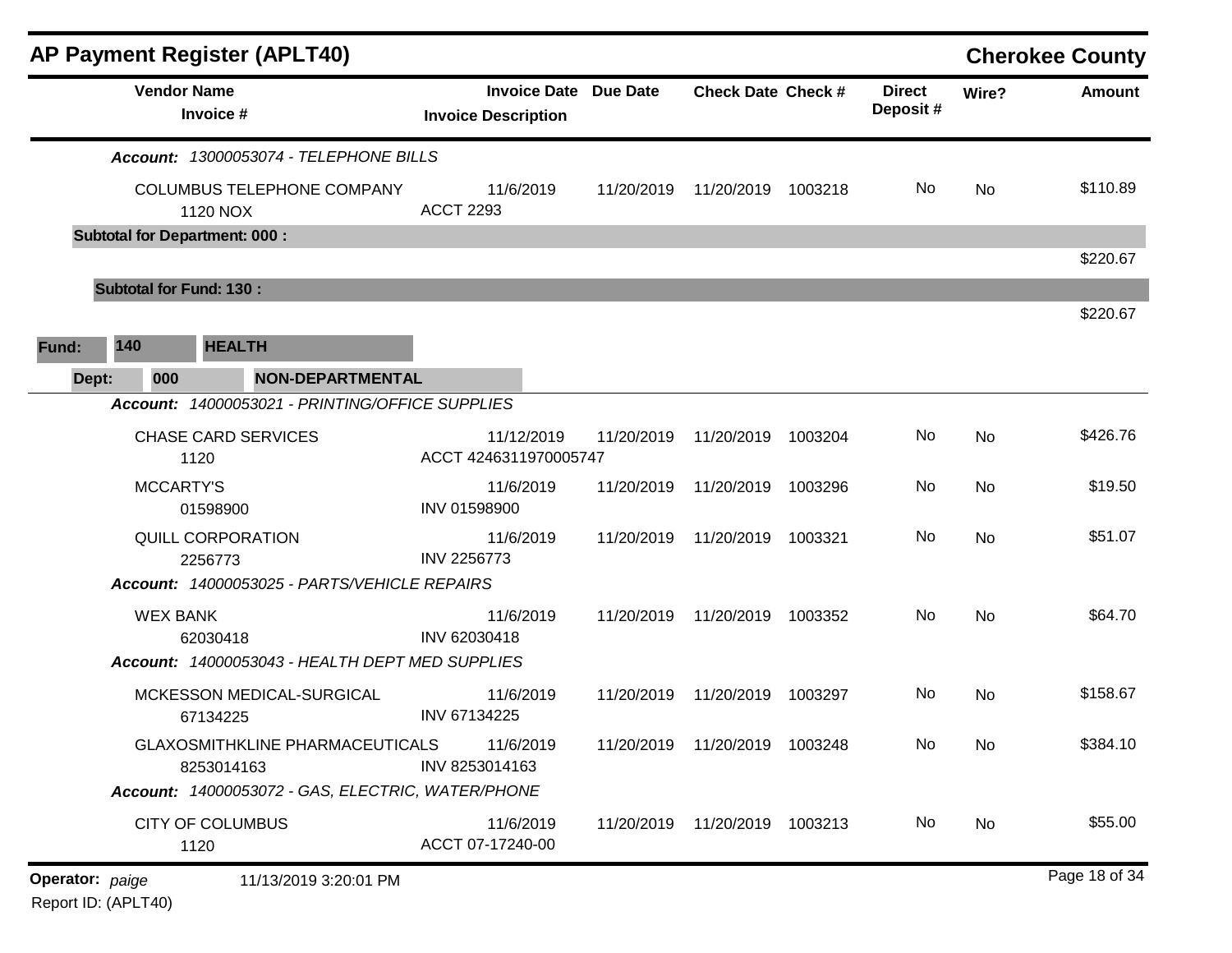| <b>Vendor Name</b><br><b>Invoice Date Due Date</b><br><b>Direct</b><br><b>Check Date Check #</b><br>Wire?<br>Deposit#<br>Invoice #<br><b>Invoice Description</b><br>11/6/2019<br>No<br><b>COLUMBUS TELEPHONE COMPANY</b><br>11/20/2019<br>11/20/2019 1003218<br><b>No</b><br>ACCT 2060, 2311<br>1120<br>COLUMBUS TELEPHONE COMPANY<br>11/6/2019<br>No<br>11/20/2019<br>11/20/2019 1003218<br><b>No</b><br>ACCT 2060, 2311<br>1120<br>CRAW-KAN TELEPHONE COOPERATIVE INC 11/6/2019<br>11/20/2019<br>11/20/2019 1003225<br>No.<br><b>No</b><br><b>ACCTJ 129793</b><br>1120<br>Account: 14000053073 - MEETING COSTS<br><b>COMMERCE BANK</b><br>No.<br>11/12/2019<br>11/20/2019  11/20/2019  1003219<br><b>No</b><br>ACCT 0000-9941-0540<br>1120 HE<br>Account: 14000053075 - DUES/SUBSCRIPTIONS<br><b>COLUMBUS NEWS REPORT</b><br>11/6/2019<br>11/20/2019  11/20/2019  1003217<br>No.<br>No.<br>FLU SHOT ADVERTISING<br>1013<br>Account: 14000053087 - BUILDING RENTAL<br><b>CITY OF GALENA</b><br>11/12/2019<br>11/20/2019  11/20/2019  1003214<br>No.<br><b>No</b><br><b>BUILDING RENTAL</b><br>1120 HE<br><b>CITY OF BAXTER SPRINGS</b><br>No<br>11/12/2019<br>11/20/2019<br>11/20/2019 1003211<br><b>No</b><br><b>BUILDING RENTAL</b><br>1120<br>Account: 14000053182 - CONTRACTS<br>CRAWFORD COUNTY HEALTH DEPT<br>No<br>11/12/2019<br>11/20/2019<br>11/20/2019 1003224<br><b>No</b><br><b>CONTRACTED SERVICES</b><br>1120 HE<br>DR JONATHAN MANZER<br>No<br>11/12/2019<br>11/20/2019<br>11/20/2019 1003230<br>No<br><b>CONTRACTED SERVICES</b><br>1120<br>CRAWFORD COUNTY HEALTH DEPT<br>11/6/2019<br>11/20/2019 1003224<br>No<br><b>No</b><br>11/20/2019<br><b>CONTRACTED LABOR/L TIMME</b><br>1120<br><b>Subtotal for Department: 000:</b> | <b>AP Payment Register (APLT40)</b> |  |  |  | <b>Cherokee County</b> |
|-------------------------------------------------------------------------------------------------------------------------------------------------------------------------------------------------------------------------------------------------------------------------------------------------------------------------------------------------------------------------------------------------------------------------------------------------------------------------------------------------------------------------------------------------------------------------------------------------------------------------------------------------------------------------------------------------------------------------------------------------------------------------------------------------------------------------------------------------------------------------------------------------------------------------------------------------------------------------------------------------------------------------------------------------------------------------------------------------------------------------------------------------------------------------------------------------------------------------------------------------------------------------------------------------------------------------------------------------------------------------------------------------------------------------------------------------------------------------------------------------------------------------------------------------------------------------------------------------------------------------------------------------------------------------------------------------------------------------------------------------|-------------------------------------|--|--|--|------------------------|
|                                                                                                                                                                                                                                                                                                                                                                                                                                                                                                                                                                                                                                                                                                                                                                                                                                                                                                                                                                                                                                                                                                                                                                                                                                                                                                                                                                                                                                                                                                                                                                                                                                                                                                                                                 |                                     |  |  |  | <b>Amount</b>          |
|                                                                                                                                                                                                                                                                                                                                                                                                                                                                                                                                                                                                                                                                                                                                                                                                                                                                                                                                                                                                                                                                                                                                                                                                                                                                                                                                                                                                                                                                                                                                                                                                                                                                                                                                                 |                                     |  |  |  | \$399.02               |
|                                                                                                                                                                                                                                                                                                                                                                                                                                                                                                                                                                                                                                                                                                                                                                                                                                                                                                                                                                                                                                                                                                                                                                                                                                                                                                                                                                                                                                                                                                                                                                                                                                                                                                                                                 |                                     |  |  |  | \$53.42                |
|                                                                                                                                                                                                                                                                                                                                                                                                                                                                                                                                                                                                                                                                                                                                                                                                                                                                                                                                                                                                                                                                                                                                                                                                                                                                                                                                                                                                                                                                                                                                                                                                                                                                                                                                                 |                                     |  |  |  | \$22.45                |
|                                                                                                                                                                                                                                                                                                                                                                                                                                                                                                                                                                                                                                                                                                                                                                                                                                                                                                                                                                                                                                                                                                                                                                                                                                                                                                                                                                                                                                                                                                                                                                                                                                                                                                                                                 |                                     |  |  |  |                        |
|                                                                                                                                                                                                                                                                                                                                                                                                                                                                                                                                                                                                                                                                                                                                                                                                                                                                                                                                                                                                                                                                                                                                                                                                                                                                                                                                                                                                                                                                                                                                                                                                                                                                                                                                                 |                                     |  |  |  | \$234.90               |
|                                                                                                                                                                                                                                                                                                                                                                                                                                                                                                                                                                                                                                                                                                                                                                                                                                                                                                                                                                                                                                                                                                                                                                                                                                                                                                                                                                                                                                                                                                                                                                                                                                                                                                                                                 |                                     |  |  |  |                        |
|                                                                                                                                                                                                                                                                                                                                                                                                                                                                                                                                                                                                                                                                                                                                                                                                                                                                                                                                                                                                                                                                                                                                                                                                                                                                                                                                                                                                                                                                                                                                                                                                                                                                                                                                                 |                                     |  |  |  | \$12.00                |
|                                                                                                                                                                                                                                                                                                                                                                                                                                                                                                                                                                                                                                                                                                                                                                                                                                                                                                                                                                                                                                                                                                                                                                                                                                                                                                                                                                                                                                                                                                                                                                                                                                                                                                                                                 |                                     |  |  |  |                        |
|                                                                                                                                                                                                                                                                                                                                                                                                                                                                                                                                                                                                                                                                                                                                                                                                                                                                                                                                                                                                                                                                                                                                                                                                                                                                                                                                                                                                                                                                                                                                                                                                                                                                                                                                                 |                                     |  |  |  | \$10.00                |
|                                                                                                                                                                                                                                                                                                                                                                                                                                                                                                                                                                                                                                                                                                                                                                                                                                                                                                                                                                                                                                                                                                                                                                                                                                                                                                                                                                                                                                                                                                                                                                                                                                                                                                                                                 |                                     |  |  |  | \$20.00                |
|                                                                                                                                                                                                                                                                                                                                                                                                                                                                                                                                                                                                                                                                                                                                                                                                                                                                                                                                                                                                                                                                                                                                                                                                                                                                                                                                                                                                                                                                                                                                                                                                                                                                                                                                                 |                                     |  |  |  |                        |
|                                                                                                                                                                                                                                                                                                                                                                                                                                                                                                                                                                                                                                                                                                                                                                                                                                                                                                                                                                                                                                                                                                                                                                                                                                                                                                                                                                                                                                                                                                                                                                                                                                                                                                                                                 |                                     |  |  |  | \$191.61               |
|                                                                                                                                                                                                                                                                                                                                                                                                                                                                                                                                                                                                                                                                                                                                                                                                                                                                                                                                                                                                                                                                                                                                                                                                                                                                                                                                                                                                                                                                                                                                                                                                                                                                                                                                                 |                                     |  |  |  | \$100.00               |
|                                                                                                                                                                                                                                                                                                                                                                                                                                                                                                                                                                                                                                                                                                                                                                                                                                                                                                                                                                                                                                                                                                                                                                                                                                                                                                                                                                                                                                                                                                                                                                                                                                                                                                                                                 |                                     |  |  |  | \$335.77               |
|                                                                                                                                                                                                                                                                                                                                                                                                                                                                                                                                                                                                                                                                                                                                                                                                                                                                                                                                                                                                                                                                                                                                                                                                                                                                                                                                                                                                                                                                                                                                                                                                                                                                                                                                                 |                                     |  |  |  |                        |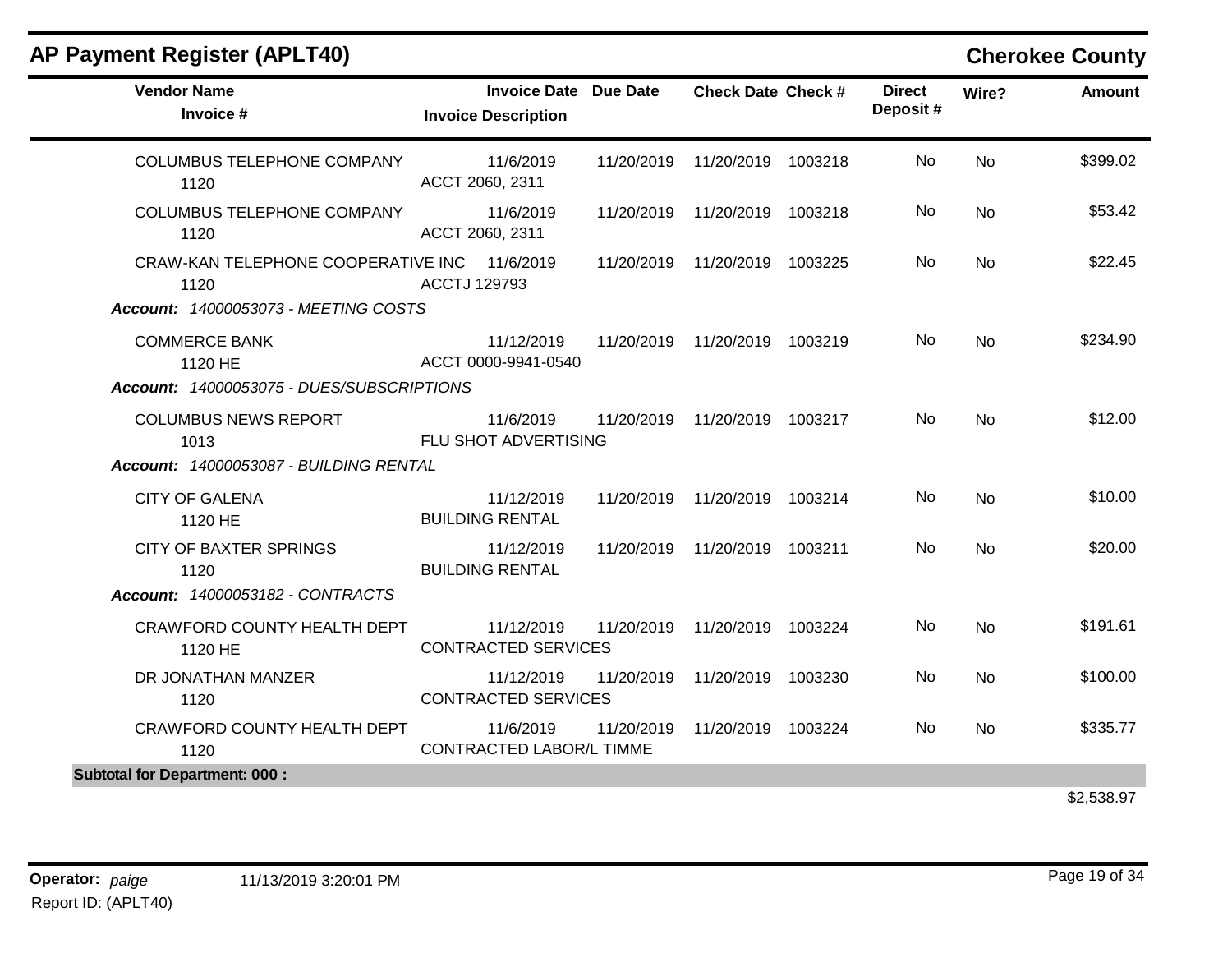|       |                                | <b>AP Payment Register (APLT40)</b>             |                                                            |            |                                 |         |                           |           | <b>Cherokee County</b> |
|-------|--------------------------------|-------------------------------------------------|------------------------------------------------------------|------------|---------------------------------|---------|---------------------------|-----------|------------------------|
|       | <b>Vendor Name</b>             | Invoice #                                       | <b>Invoice Date Due Date</b><br><b>Invoice Description</b> |            | <b>Check Date Check #</b>       |         | <b>Direct</b><br>Deposit# | Wire?     | <b>Amount</b>          |
|       | <b>Subtotal for Fund: 140:</b> |                                                 |                                                            |            |                                 |         |                           |           |                        |
|       |                                |                                                 |                                                            |            |                                 |         |                           |           | \$2,538.97             |
| Fund: | 160                            | <b>DIRECT ELECTION</b>                          |                                                            |            |                                 |         |                           |           |                        |
| Dept: | 000                            | <b>NON-DEPARTMENTAL</b>                         |                                                            |            |                                 |         |                           |           |                        |
|       |                                | Account: 16000053021 - PRINTING/OFFICE SUPPLIES |                                                            |            |                                 |         |                           |           |                        |
|       |                                | ELECTION SYSTEMS & SOFTWARE<br>1106707          | 11/12/2019<br><b>INV 1106707</b>                           | 11/20/2019 | 11/20/2019                      | 1003231 | No.                       | <b>No</b> | \$2,420.75             |
|       |                                | ELECTION SYSTEMS & SOFTWARE<br>1105664          | 11/6/2019<br>INV 1105664                                   | 11/20/2019 | 11/20/2019                      | 1003231 | No.                       | No.       | \$5,310.27             |
|       |                                | ELECTION SYSTEMS & SOFTWARE<br>1106698          | 11/12/2019<br><b>INV 1106698</b>                           | 11/20/2019 | 11/20/2019                      | 1003231 | No                        | <b>No</b> | \$3,442.25             |
|       |                                | ELECTION SYSTEMS & SOFTWARE<br>1106695          | 11/12/2019<br>INV 1106695                                  |            | 11/20/2019  11/20/2019  1003231 |         | No.                       | <b>No</b> | \$4,933.36             |
|       |                                | Account: 16000053023 - EMPLOYEE FOOD/MEALS      |                                                            |            |                                 |         |                           |           |                        |
|       |                                | <b>COMMERCE BANK</b><br>1120 EL1                | 11/12/2019<br>ACCT 0001-1617-9771                          |            | 11/20/2019  11/20/2019  1003219 |         | No.                       | <b>No</b> | \$40.50                |
|       |                                | <b>COMMERCE BANK</b><br>1120 EL2                | 11/12/2019<br>ACCT 0000-3163-7671                          |            | 11/20/2019 11/20/2019           | 1003219 | No.                       | <b>No</b> | \$114.58               |
|       |                                | Account: 16000053029 - MISC SUPPLIES            |                                                            |            |                                 |         |                           |           |                        |
|       |                                | <b>COMMERCE BANK</b><br>1120 EL2                | 11/12/2019<br>ACCT 0000-3163-7671                          | 11/20/2019 | 11/20/2019 1003219              |         | No.                       | <b>No</b> | \$63.08                |
|       |                                | <b>COMMERCE BANK</b><br>1120 EL                 | 11/12/2019<br>ACCT 0000-1003-7232                          |            | 11/20/2019  11/20/2019  1003219 |         | No                        | No.       | \$40.00                |
|       |                                | Account: 16000053073 - TRANSPORTATION           |                                                            |            |                                 |         |                           |           |                        |
|       |                                | PAULA R CHENEY<br>1120                          | 11/12/2019<br>MILEAGE/ELECTION                             | 11/20/2019 | 11/20/2019                      | 1003318 | No.                       | No        | \$224.46               |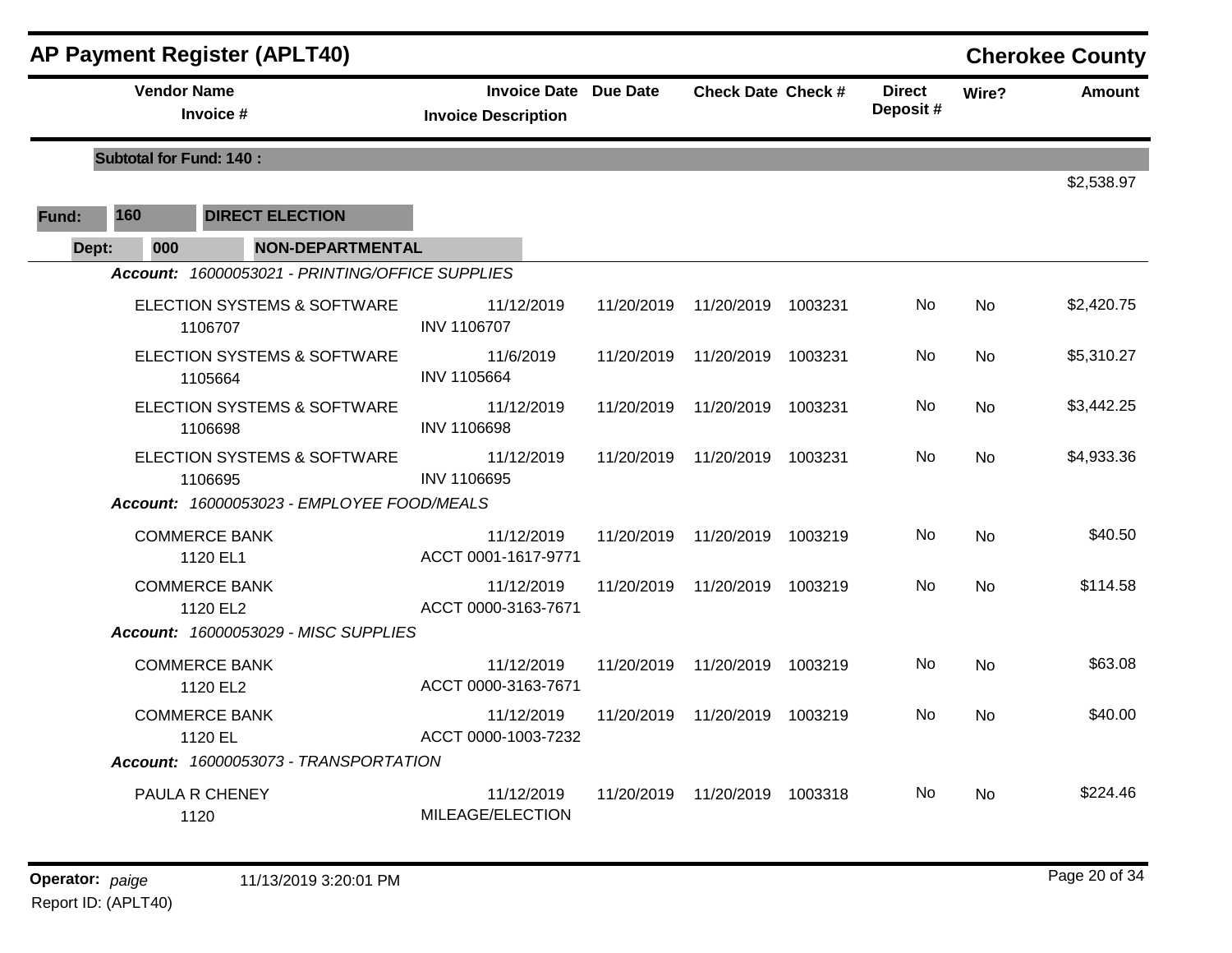| <b>AP Payment Register (APLT40)</b>                                             |                                                            |            |                                 |         |                           |           | <b>Cherokee County</b> |
|---------------------------------------------------------------------------------|------------------------------------------------------------|------------|---------------------------------|---------|---------------------------|-----------|------------------------|
| <b>Vendor Name</b><br>Invoice #                                                 | <b>Invoice Date Due Date</b><br><b>Invoice Description</b> |            | <b>Check Date Check #</b>       |         | <b>Direct</b><br>Deposit# | Wire?     | <b>Amount</b>          |
| RODNEY D EDMONDSON<br>1120<br>Account: 16000053078 - LEGAL PRINTING/ADVERTISING | 11/7/2019<br>MILEAGE/ELECTION DAY                          | 11/20/2019 | 11/20/2019 1003324              |         | No.                       | <b>No</b> | \$80.62                |
| <b>COLUMBUS NEWS REPORT</b><br>1101                                             | 11/6/2019<br><b>BALLOT AUDIT</b>                           |            | 11/20/2019  11/20/2019  1003217 |         | No.                       | <b>No</b> | \$20.00                |
| <b>COLUMBUS NEWS REPORT</b><br>1104                                             | 11/6/2019<br>NOTICE OF CANVASS                             | 11/20/2019 | 11/20/2019 1003217              |         | No                        | <b>No</b> | \$16.00                |
| <b>COLUMBUS NEWS REPORT</b><br>1028                                             | 11/6/2019<br>NOTICE OF TESTING                             |            | 11/20/2019  11/20/2019  1003217 |         | No.                       | <b>No</b> | \$20.00                |
| Account: 16000053087 - BUILDING RENTAL                                          |                                                            |            |                                 |         |                           |           |                        |
| ROSELAND CITY HALL<br>1120                                                      | 11/8/2019<br><b>BUILDING RENTAL</b>                        | 11/20/2019 | 11/20/2019 1003326              |         | <b>No</b>                 | <b>No</b> | \$50.00                |
| <b>GALENA CITY HALL</b><br>1120                                                 | 11/8/2019<br><b>BUILDING RENTAL</b>                        | 11/20/2019 | 11/20/2019                      | 1003245 | No.                       | <b>No</b> | \$50.00                |
| RIVERTON HOUSE OF PRAYER CHURCH<br>1120                                         | 11/8/2019<br><b>BUILDING RENTAL</b>                        | 11/20/2019 | 11/20/2019                      | 1003323 | No.                       | <b>No</b> | \$50.00                |
| <b>SCAMMON CITY HALL</b><br>1120                                                | 11/8/2019<br><b>BUILDING RENTAL</b>                        | 11/20/2019 | 11/20/2019                      | 1003330 | No                        | <b>No</b> | \$50.00                |
| <b>WEIR CIVIC CLUB</b><br>1120                                                  | 11/8/2019<br><b>ELECTION</b>                               | 11/20/2019 | 11/20/2019 1003350              |         | No                        | <b>No</b> | \$50.00                |
| <b>BAXTER SPRINGS COMM BLDG</b><br>1120                                         | 11/8/2019<br><b>BUILDING RENTAL</b>                        | 11/20/2019 | 11/20/2019 1003189              |         | No                        | <b>No</b> | \$50.00                |
| <b>GALENA SENIOR CITIZEN</b><br>1120                                            | 11/8/2019<br><b>BUILDING RENTAL</b>                        | 11/20/2019 | 11/20/2019 1003246              |         | No                        | <b>No</b> | \$50.00                |
| WEST MINERAL VOLUNTEER FIREFIGHTER<br>1120                                      | 11/8/2019<br><b>BUILDING RENTAL</b>                        | 11/20/2019 | 11/20/2019 1003351              |         | No.                       | No.       | \$100.00               |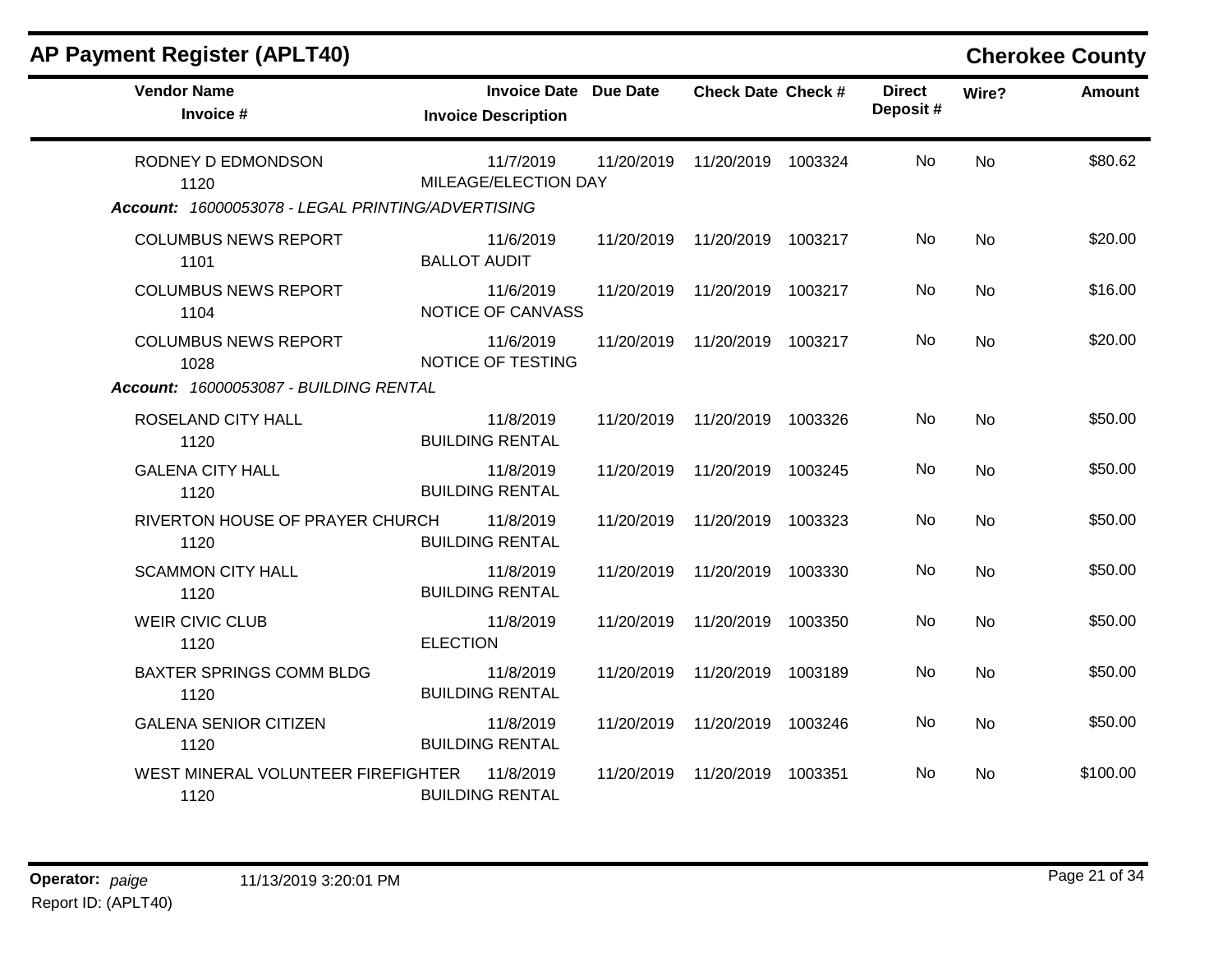| <b>Vendor Name</b><br>Invoice #     | Invoice Date Due Date<br><b>Invoice Description</b> | <b>Check Date Check #</b>       | <b>Direct</b><br>Deposit# | Wire?     | <b>Amount</b> |
|-------------------------------------|-----------------------------------------------------|---------------------------------|---------------------------|-----------|---------------|
| CENTER CHRISTIAN CHURCH<br>1120     | 11/8/2019<br><b>BUILDING RENTAL</b>                 | 11/20/2019  11/20/2019  1003199 | No.                       | No        | \$50.00       |
| Account: 16000053280 - POLL WORKERS |                                                     |                                 |                           |           |               |
| RHONDA HIBBARD<br>1120              | 11/8/2019<br><b>ELECTION</b>                        | 11/20/2019  11/20/2019  1003322 | No                        | No        | \$250.00      |
| <b>MAMIE HOUSER</b><br>1120         | 11/8/2019<br><b>ELECTION</b>                        | 11/20/2019  11/20/2019  1003292 | No.                       | No        | \$250.00      |
| <b>LINDA GRANT</b><br>1120          | 11/8/2019<br><b>ELECTION</b>                        | 11/20/2019  11/20/2019  1003289 | No                        | No        | \$300.00      |
| <b>GAIL HOUSER</b><br>1120          | 11/8/2019<br><b>ELECTION</b>                        | 11/20/2019  11/20/2019  1003244 | No.                       | No.       | \$250.00      |
| <b>GENEVA L GRUBBS</b><br>1120      | 11/8/2019<br><b>ELECTION</b>                        | 11/20/2019  11/20/2019  1003247 | <b>No</b>                 | <b>No</b> | \$250.00      |
| <b>CHERYL HAINES</b><br>1120        | 11/8/2019<br><b>ELECTION</b>                        | 11/20/2019  11/20/2019  1003206 | No.                       | <b>No</b> | \$250.00      |
| <b>JAMIE S HALE</b><br>1120         | 11/8/2019<br><b>ELECTION</b>                        | 11/20/2019  11/20/2019  1003255 | No.                       | <b>No</b> | \$300.00      |
| NANCY P HERRENBRUCK<br>1120         | 11/8/2019<br><b>ELECTION</b>                        | 11/20/2019  11/20/2019  1003308 | No.                       | <b>No</b> | \$250.00      |
| PATRICIA A HALE<br>1120             | 11/8/2019<br><b>ELECTION</b>                        | 11/20/2019  11/20/2019  1003316 | No                        | No        | \$325.00      |
| <b>COLEEN GRANT</b><br>1120         | 11/8/2019<br><b>ELECTION TRAINING</b>               | 11/20/2019  11/20/2019  1003216 | No.                       | No        | \$50.00       |
| <b>MIKE HIBBARD</b><br>1120         | 11/8/2019<br><b>ELECTION</b>                        | 11/20/2019  11/20/2019  1003305 | No.                       | No        | \$100.00      |
| <b>PAM HESS</b><br>1120             | 11/8/2019<br><b>ELECTION</b>                        | 11/20/2019  11/20/2019  1003315 | No.                       | No.       | \$150.00      |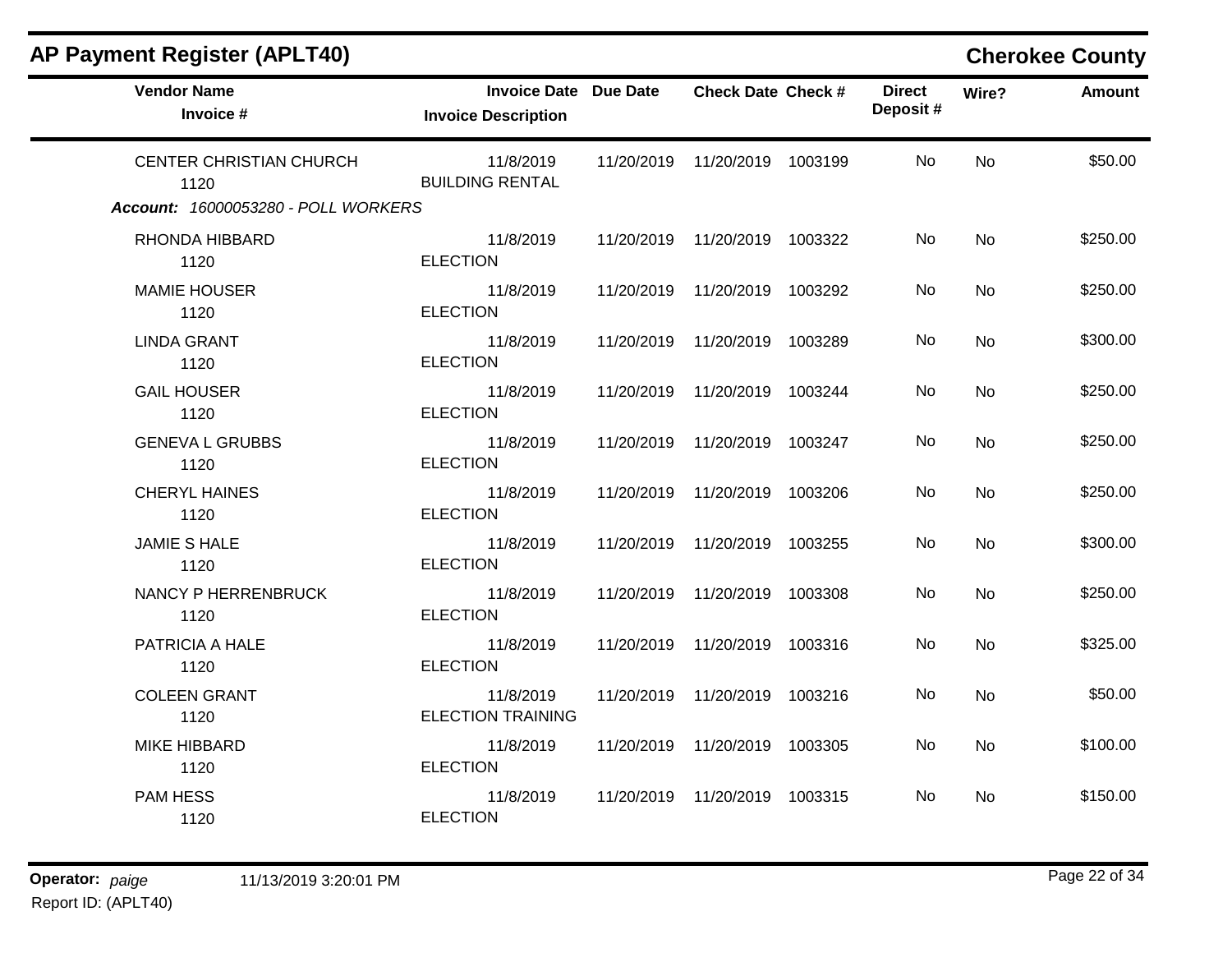| <b>Vendor Name</b><br>Invoice # | <b>Invoice Date Due Date</b><br><b>Invoice Description</b> | <b>Check Date Check #</b>       | <b>Direct</b><br>Deposit# | Wire?     | <b>Amount</b> |
|---------------------------------|------------------------------------------------------------|---------------------------------|---------------------------|-----------|---------------|
| <b>LESTA HALL</b><br>1120       | 11/8/2019<br><b>ELECTION</b>                               | 11/20/2019  11/20/2019  1003287 | No                        | <b>No</b> | \$300.00      |
| <b>CATHY D HOLDEN</b><br>1120   | 11/8/2019<br><b>ELECTION</b>                               | 11/20/2019  11/20/2019  1003198 | No.                       | No.       | \$300.00      |
| <b>MARY E CROSBY</b><br>1120    | 11/8/2019<br><b>ELECTION</b>                               | 11/20/2019  11/20/2019  1003294 | <b>No</b>                 | No        | \$250.00      |
| <b>BRENDA L AYERS</b><br>1120   | 11/8/2019<br><b>ELECTION</b>                               | 11/20/2019  11/20/2019  1003193 | No                        | No        | \$300.00      |
| <b>SARAH BENNETT</b><br>1120    | 11/8/2019<br><b>ELECTION</b>                               | 11/20/2019  11/20/2019  1003329 | No                        | No        | \$250.00      |
| <b>KATHY BOECKMAN</b><br>1120   | 11/8/2019<br><b>ELECTION</b>                               | 11/20/2019  11/20/2019  1003274 | No.                       | <b>No</b> | \$250.00      |
| JOY LEA BRANNON<br>1120         | 11/8/2019<br><b>ELECTION</b>                               | 11/20/2019  11/20/2019  1003265 | No.                       | No.       | \$250.00      |
| <b>ANGELA BURGER</b><br>1120    | 11/8/2019<br><b>ELECTION</b>                               | 11/20/2019  11/20/2019  1003180 | No                        | <b>No</b> | \$275.00      |
| <b>SHANNON PERRY</b><br>1120    | 11/8/2019<br><b>ELECTION</b>                               | 11/20/2019  11/20/2019  1003332 | No                        | <b>No</b> | \$250.00      |
| <b>KATHRYN R HOWELL</b><br>1120 | 11/8/2019<br><b>ELECTION</b>                               | 11/20/2019  11/20/2019  1003273 | No                        | No        | \$300.00      |
| <b>DEBORAH M CAREY</b><br>1120  | 11/8/2019<br><b>ELECTION</b>                               | 11/20/2019  11/20/2019  1003229 | No.                       | No        | \$275.00      |
| SHERRY CASSELL<br>1120          | 11/8/2019<br><b>ELECTION</b>                               | 11/20/2019  11/20/2019  1003333 | No.                       | <b>No</b> | \$300.00      |
| ANITA M DAVOLT<br>1120          | 11/8/2019<br><b>ELECTION</b>                               | 11/20/2019  11/20/2019  1003182 | No.                       | No        | \$250.00      |
| <b>G MARLENE CLARK</b><br>1120  | 11/8/2019<br><b>ELECTION</b>                               | 11/20/2019  11/20/2019  1003243 | No                        | <b>No</b> | \$300.00      |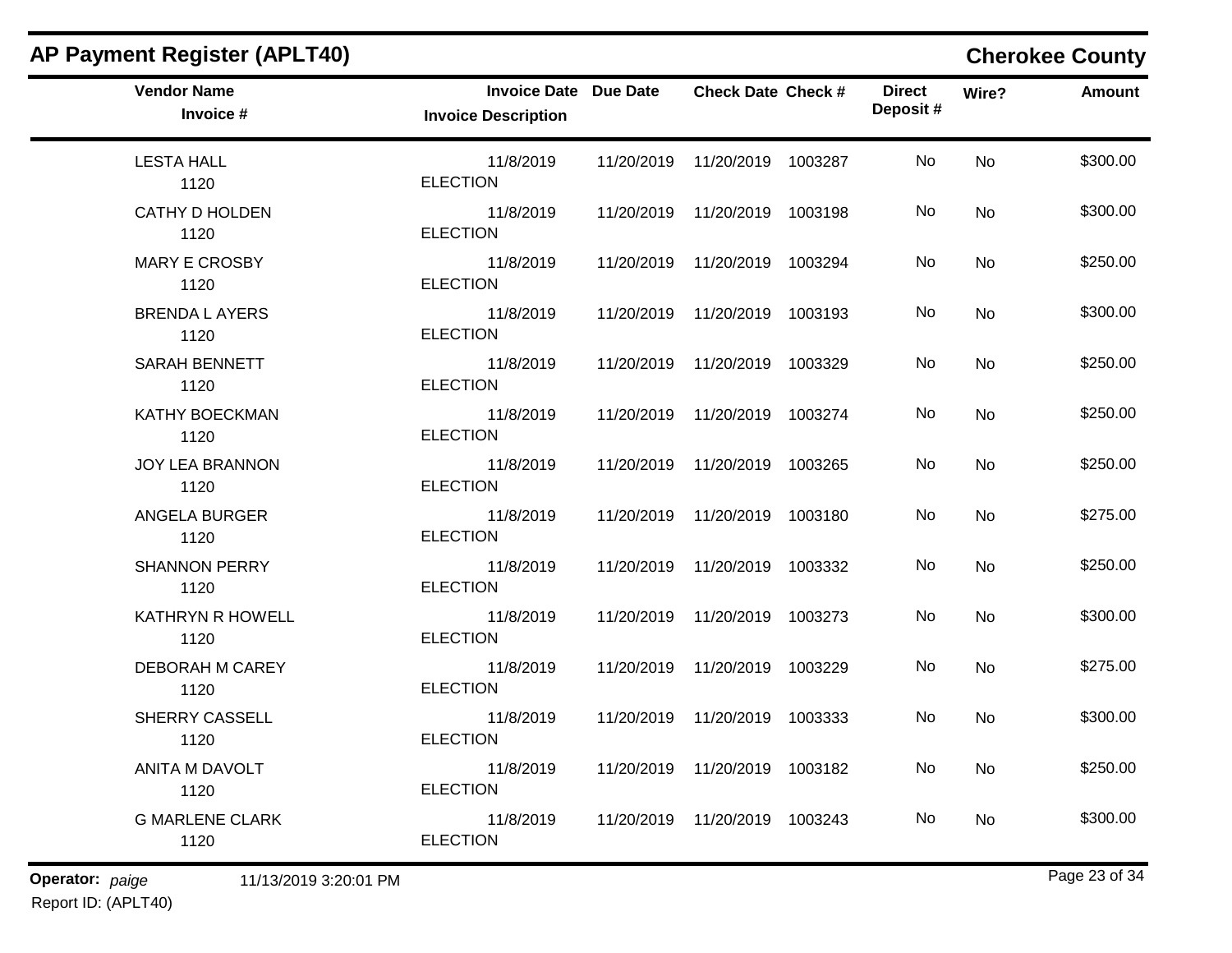| <b>Vendor Name</b><br>Invoice #  | <b>Invoice Date Due Date</b><br><b>Invoice Description</b> | <b>Check Date Check #</b>       | <b>Direct</b><br>Deposit# | Wire?     | <b>Amount</b> |
|----------------------------------|------------------------------------------------------------|---------------------------------|---------------------------|-----------|---------------|
| <b>MEAGAN GODFREY</b><br>1120    | 11/8/2019<br><b>ELECTION</b>                               | 11/20/2019  11/20/2019  1003298 | No                        | <b>No</b> | \$275.00      |
| <b>ASHTIN DANNER</b><br>1120     | 11/8/2019<br><b>ELECTION</b>                               | 11/20/2019  11/20/2019  1003184 | No.                       | No.       | \$275.00      |
| <b>ALICIA N BURTON</b><br>1120   | 11/8/2019<br><b>ELECTION</b>                               | 11/20/2019  11/20/2019  1003178 | No                        | No        | \$250.00      |
| <b>LINDA K ESTRADA</b><br>1120   | 11/8/2019<br><b>ELECTION</b>                               | 11/20/2019  11/20/2019  1003290 | No                        | No        | \$250.00      |
| JOYCE COLLEEN FORREST<br>1120    | 11/8/2019<br><b>ELECTION</b>                               | 11/20/2019  11/20/2019  1003266 | No                        | No        | \$250.00      |
| <b>BONNIE FREEMAN</b><br>1120    | 11/8/2019<br><b>ELECTION</b>                               | 11/20/2019  11/20/2019  1003191 | No.                       | <b>No</b> | \$250.00      |
| <b>LORI ANN FREEMAN</b><br>1120  | 11/8/2019<br><b>ELECTION</b>                               | 11/20/2019  11/20/2019  1003291 | No.                       | No.       | \$300.00      |
| <b>JONA FRENCH</b><br>1120       | 11/8/2019<br><b>ELECTION</b>                               | 11/20/2019  11/20/2019  1003262 | No                        | <b>No</b> | \$300.00      |
| <b>JOREE FRENCH</b><br>1120      | 11/8/2019<br><b>ELECTION</b>                               | 11/20/2019  11/20/2019  1003264 | No                        | <b>No</b> | \$275.00      |
| <b>HEATHER GODFREY</b><br>1120   | 11/8/2019<br><b>ELECTION</b>                               | 11/20/2019  11/20/2019  1003250 | No                        | No        | \$275.00      |
| <b>CAROLINE A CATER</b><br>1120  | 11/8/2019<br><b>ELECTION</b>                               | 11/20/2019  11/20/2019  1003197 | No.                       | No        | \$275.00      |
| LESLIE JO WESTON<br>1120         | 11/8/2019<br><b>ELECTION</b>                               | 11/20/2019  11/20/2019  1003286 | No.                       | <b>No</b> | \$300.00      |
| <b>LADONNA KAY SMITH</b><br>1120 | 11/8/2019<br><b>ELECTION</b>                               | 11/20/2019  11/20/2019  1003281 | No.                       | No        | \$250.00      |
| <b>AMY SOPER</b><br>1120         | 11/8/2019<br><b>ELECTION</b>                               | 11/20/2019  11/20/2019  1003179 | No                        | <b>No</b> | \$250.00      |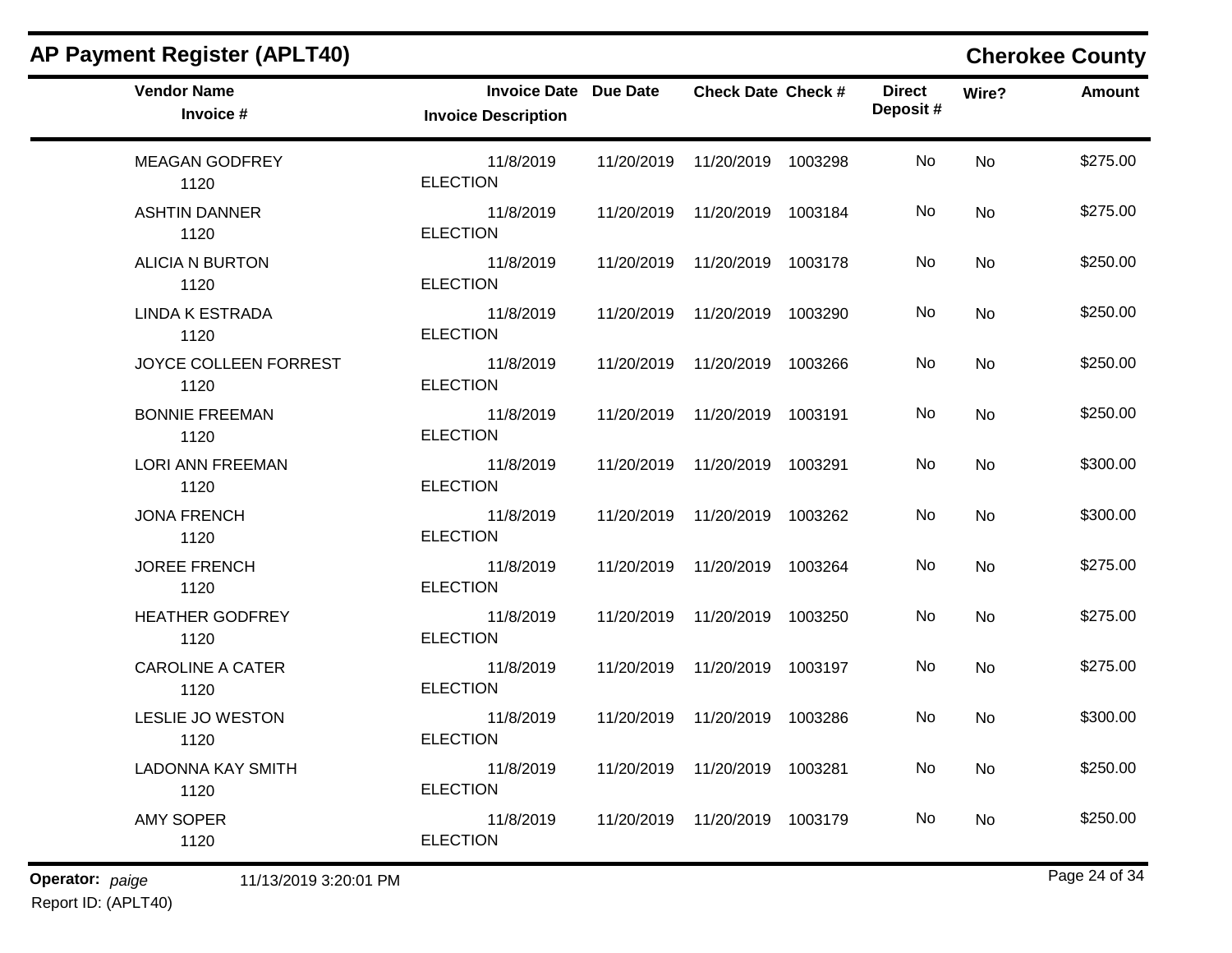| <b>Vendor Name</b><br>Invoice #  | <b>Invoice Date Due Date</b><br><b>Invoice Description</b> | <b>Check Date Check #</b>       | <b>Direct</b><br>Deposit# | Wire?     | <b>Amount</b> |
|----------------------------------|------------------------------------------------------------|---------------------------------|---------------------------|-----------|---------------|
| <b>BECKIE M THOMAS</b><br>1120   | 11/8/2019<br><b>ELECTION</b>                               | 11/20/2019  11/20/2019  1003190 | No                        | <b>No</b> | \$250.00      |
| LADONNA L THOMPSON<br>1120       | 11/8/2019<br><b>ELECTION</b>                               | 11/20/2019  11/20/2019  1003282 | No.                       | No.       | \$275.00      |
| <b>MARCIA K TREASE</b><br>1120   | 11/8/2019<br><b>ELECTION</b>                               | 11/20/2019  11/20/2019  1003293 | No.                       | <b>No</b> | \$250.00      |
| <b>JANESSE VICKERS</b><br>1120   | 11/8/2019<br><b>ELECTION</b>                               | 11/20/2019  11/20/2019  1003256 | No.                       | No.       | \$250.00      |
| <b>JENNIFER VICKERS</b><br>1120  | 11/8/2019<br><b>ELECTION</b>                               | 11/20/2019  11/20/2019  1003259 | No.                       | No        | \$250.00      |
| SHERYLL A VOGEL<br>1120          | 11/8/2019<br><b>ELECTION</b>                               | 11/20/2019  11/20/2019  1003334 | No                        | <b>No</b> | \$250.00      |
| <b>VIVIAN L WALDON</b><br>1120   | 11/8/2019<br><b>ELECTION</b>                               | 11/20/2019  11/20/2019  1003349 | No                        | <b>No</b> | \$50.00       |
| LINDA D JOHNSON<br>1120          | 11/8/2019<br><b>ELECTION</b>                               | 11/20/2019  11/20/2019  1003288 | No.                       | No        | \$250.00      |
| <b>JAMIE ANN SHELTON</b><br>1120 | 11/8/2019<br><b>ELECTION</b>                               | 11/20/2019  11/20/2019  1003254 | No                        | No        | \$250.00      |
| ANGIE PERRY<br>1120              | 11/8/2019<br><b>ELECTION</b>                               | 11/20/2019  11/20/2019  1003181 | No                        | No        | \$250.00      |
| <b>SAMI JO WARSTLER</b><br>1120  | 11/8/2019<br><b>ELECTION</b>                               | 11/20/2019  11/20/2019  1003327 | No                        | No        | \$275.00      |
| <b>VICKI WINLUND</b><br>1120     | 11/8/2019<br><b>ELECTION</b>                               | 11/20/2019  11/20/2019  1003348 | No                        | No        | \$250.00      |
| ASHTON WOODCOCK<br>1120          | 11/8/2019<br><b>ELECTION</b>                               | 11/20/2019  11/20/2019  1003185 | No                        | No        | \$425.00      |
| JANET E ZWAHLEN<br>1120          | 11/8/2019<br><b>ELECTION</b>                               | 11/20/2019  11/20/2019  1003257 | No                        | No        | \$250.00      |

**Operator:** paige 11/13/2019 3:20:01 PM Report ID: (APLT40)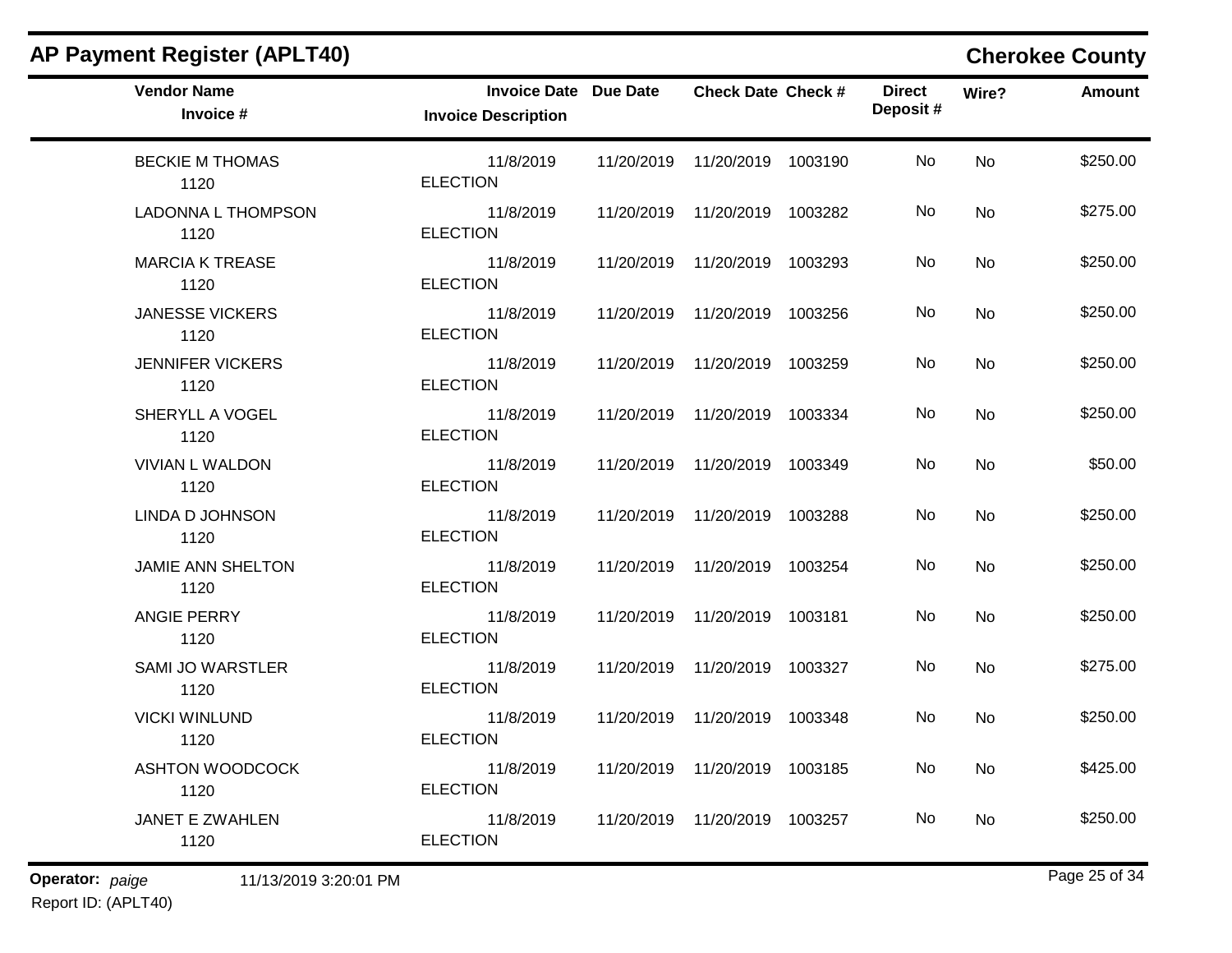| <b>AP Payment Register (APLT40)</b>  |                                                            |            |                                 |         |                           |           | <b>Cherokee County</b> |
|--------------------------------------|------------------------------------------------------------|------------|---------------------------------|---------|---------------------------|-----------|------------------------|
| <b>Vendor Name</b><br>Invoice #      | <b>Invoice Date Due Date</b><br><b>Invoice Description</b> |            | <b>Check Date Check #</b>       |         | <b>Direct</b><br>Deposit# | Wire?     | <b>Amount</b>          |
| <b>KALEY MURILLO</b><br>1120         | 11/8/2019<br><b>ELECTION</b>                               | 11/20/2019 | 11/20/2019 1003267              |         | No                        | <b>No</b> | \$325.00               |
| <b>SCHULTZ, ANISTYN</b><br>1120      | 11/8/2019<br><b>ELECTION</b>                               | 11/20/2019 | 11/20/2019 1003331              |         | No                        | No        | \$275.00               |
| <b>TUCKER PAUL COBLE</b><br>1120     | 11/8/2019<br><b>ELECTION</b>                               | 11/20/2019 | 11/20/2019 1003343              |         | No                        | No        | \$250.00               |
| <b>TAMATHA LYNN COOK</b><br>1120     | 11/8/2019<br><b>ELECTION</b>                               | 11/20/2019 | 11/20/2019                      | 1003339 | No                        | <b>No</b> | \$275.00               |
| <b>KELLY DENISE KARSTEN</b><br>1120  | 11/8/2019<br><b>ELECTION</b>                               | 11/20/2019 | 11/20/2019                      | 1003278 | No                        | <b>No</b> | \$275.00               |
| <b>BRANDON PERRY</b><br>1120         | 11/8/2019<br><b>ELECTION</b>                               | 11/20/2019 | 11/20/2019 1003192              |         | No                        | No        | \$200.00               |
| <b>CHERYL VANATTA</b><br>1120        | 11/8/2019<br><b>ELECTION</b>                               | 11/20/2019 | 11/20/2019 1003207              |         | No                        | No        | \$250.00               |
| <b>APRIL FRAZIER</b><br>1120QQ       | 11/8/2019<br><b>ELECTION</b>                               | 11/20/2019 | 11/20/2019                      | 1003183 | No                        | <b>No</b> | \$300.00               |
| <b>CINDY DAWN WELLS</b><br>1120      | 11/8/2019<br><b>ELECTION</b>                               | 11/20/2019 | 11/20/2019                      | 1003208 | No                        | No        | \$300.00               |
| PATRICIA J MCCORKLE<br>1120          | 11/8/2019<br><b>ELECTION</b>                               | 11/20/2019 | 11/20/2019 1003317              |         | No                        | No        | \$300.00               |
| <b>BRIANNE KIRK</b><br>1120          | 11/8/2019<br><b>ELECTION</b>                               | 11/20/2019 | 11/20/2019                      | 1003195 | No                        | No        | \$250.00               |
| <b>KAMI NICOLE MAIN</b><br>1120      | 11/8/2019<br><b>ELECTION</b>                               | 11/20/2019 | 11/20/2019                      | 1003268 | No                        | No        | \$250.00               |
| <b>ABBY SHELTON</b><br>1120          | 11/8/2019<br><b>ELECTION</b>                               |            | 11/20/2019  11/20/2019  1003175 |         | No                        | No        | \$250.00               |
| <b>KELLEY ELLIS MCGEORGE</b><br>1120 | 11/8/2019<br><b>ELECTION</b>                               |            | 11/20/2019  11/20/2019  1003277 |         | No                        | No        | \$275.00               |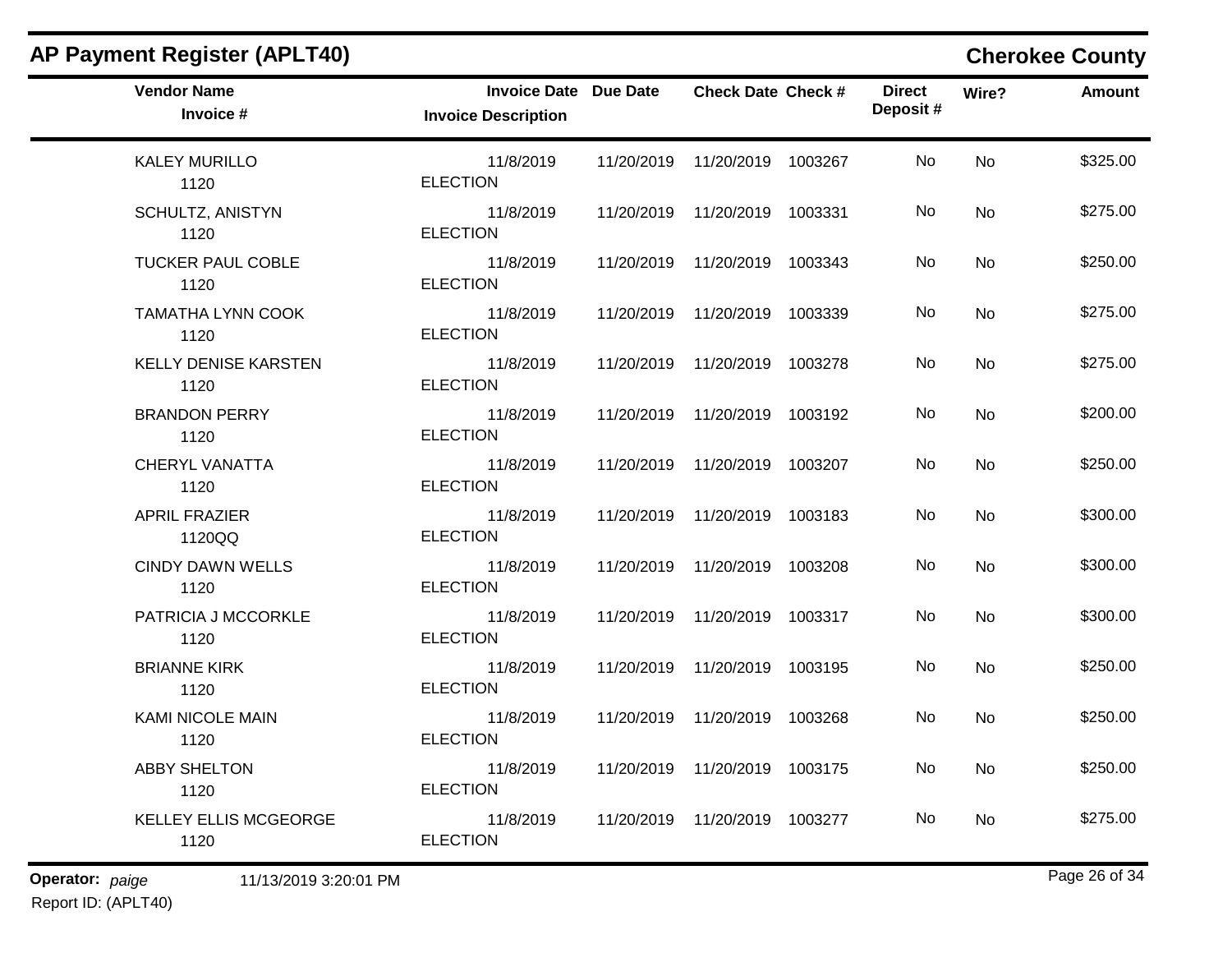| <b>AP Payment Register (APLT40)</b> |                                                            |            |                                 |         |                           |           | <b>Cherokee County</b> |
|-------------------------------------|------------------------------------------------------------|------------|---------------------------------|---------|---------------------------|-----------|------------------------|
| <b>Vendor Name</b><br>Invoice #     | <b>Invoice Date Due Date</b><br><b>Invoice Description</b> |            | <b>Check Date Check #</b>       |         | <b>Direct</b><br>Deposit# | Wire?     | <b>Amount</b>          |
| <b>KRISTIN DANAE NEAL</b><br>1120   | 11/8/2019<br><b>ELECTION</b>                               | 11/20/2019 | 11/20/2019 1003279              |         | No                        | <b>No</b> | \$300.00               |
| <b>MARY L NEWPORT</b><br>1120       | 11/8/2019<br><b>ELECTION</b>                               | 11/20/2019 | 11/20/2019 1003295              |         | No                        | <b>No</b> | \$250.00               |
| <b>SARA J NORTH</b><br>1120         | 11/8/2019<br><b>ELECTION</b>                               | 11/20/2019 | 11/20/2019 1003328              |         | No                        | No        | \$250.00               |
| <b>JAY PERRY</b><br>1120            | 11/8/2019<br><b>ELECTION</b>                               | 11/20/2019 | 11/20/2019                      | 1003258 | No                        | No        | \$275.00               |
| <b>TALYN PERRY</b><br>1120          | 11/8/2019<br><b>ELECTION</b>                               | 11/20/2019 | 11/20/2019                      | 1003338 | No                        | No        | \$325.00               |
| <b>TY PERRY</b><br>1120             | 11/8/2019<br><b>ELECTION</b>                               | 11/20/2019 | 11/20/2019 1003345              |         | No                        | No        | \$350.00               |
| <b>EMILY PETERSON</b><br>1120       | 11/8/2019<br><b>ELECTION</b>                               | 11/20/2019 | 11/20/2019 1003232              |         | No                        | No        | \$275.00               |
| <b>BARBARA A POOR</b><br>1120       | 11/8/2019<br><b>ELECTION</b>                               | 11/20/2019 | 11/20/2019 1003187              |         | No                        | <b>No</b> | \$250.00               |
| <b>LAVENE RAYMA REDDEN</b><br>1120  | 11/8/2019<br><b>ELECTION</b>                               | 11/20/2019 | 11/20/2019                      | 1003284 | No                        | No        | \$250.00               |
| NILA J ROBINSON<br>1120             | 11/8/2019<br><b>ELECTION</b>                               | 11/20/2019 | 11/20/2019                      | 1003312 | No                        | No        | \$250.00               |
| <b>LAURIE ANN SHEA</b><br>1120      | 11/8/2019<br><b>ELECTION</b>                               | 11/20/2019 | 11/20/2019 1003283              |         | No                        | No        | \$250.00               |
| DAYNA LE ANNE RAY<br>1120           | 11/8/2019<br><b>ELECTION</b>                               | 11/20/2019 | 11/20/2019                      | 1003228 | No                        | No        | \$325.00               |
| <b>BRENDA MAE ROGERS</b><br>1120    | 11/8/2019<br><b>ELECTION</b>                               |            | 11/20/2019  11/20/2019  1003194 |         | No                        | No        | \$325.00               |
| <b>DAVID E RUDDICK</b><br>1120      | 11/8/2019<br><b>BUILDING SET UP</b>                        |            | 11/20/2019  11/20/2019  1003227 |         | No                        | No        | \$50.00                |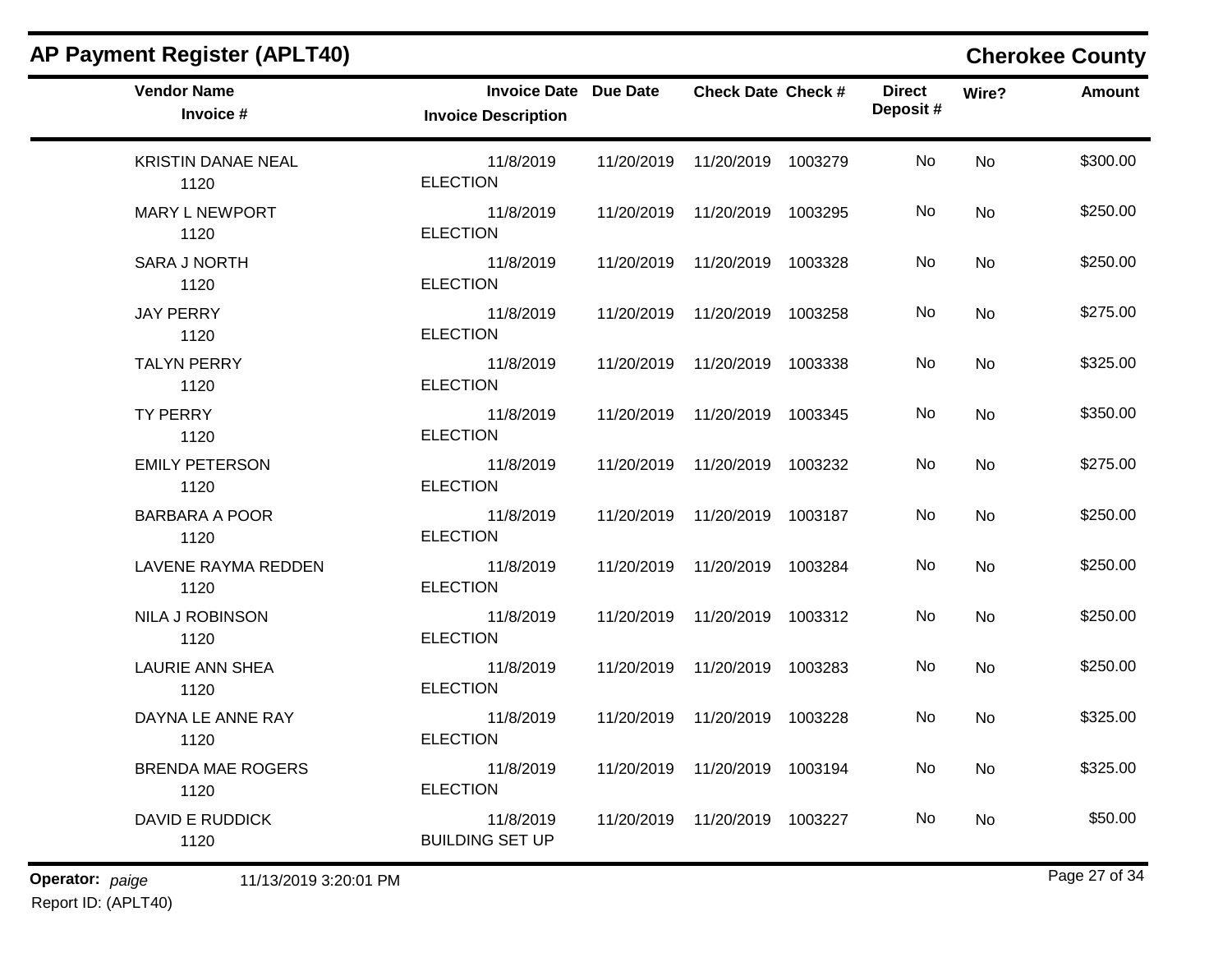|       |                                      | <b>AP Payment Register (APLT40)</b>                      |                                                   |                 |                                 |         |                           |       | <b>Cherokee County</b> |
|-------|--------------------------------------|----------------------------------------------------------|---------------------------------------------------|-----------------|---------------------------------|---------|---------------------------|-------|------------------------|
|       | <b>Vendor Name</b>                   | Invoice #                                                | <b>Invoice Date</b><br><b>Invoice Description</b> | <b>Due Date</b> | <b>Check Date Check #</b>       |         | <b>Direct</b><br>Deposit# | Wire? | <b>Amount</b>          |
|       |                                      | <b>LELIA DIANE SHAW</b><br>1120                          | 11/8/2019<br><b>ELECTION</b>                      | 11/20/2019      | 11/20/2019                      | 1003285 | No                        | No    | \$275.00               |
|       |                                      | <b>EVELYN JUNE RUMBLE</b><br>1120                        | 11/8/2019<br><b>ELECTION</b>                      | 11/20/2019      | 11/20/2019                      | 1003236 | No                        | No    | \$275.00               |
|       |                                      | <b>CAROL SAPORITO</b><br>1120                            | 11/8/2019<br><b>ELECTION</b>                      | 11/20/2019      | 11/20/2019                      | 1003196 | No                        | No    | \$250.00               |
|       | <b>Subtotal for Department: 000:</b> |                                                          |                                                   |                 |                                 |         |                           |       |                        |
|       |                                      |                                                          |                                                   |                 |                                 |         |                           |       | \$39,400.87            |
|       | <b>Subtotal for Fund: 160:</b>       |                                                          |                                                   |                 |                                 |         |                           |       |                        |
|       |                                      |                                                          |                                                   |                 |                                 |         |                           |       | \$39,400.87            |
| Fund: | 190                                  | <b>SPECIAL BRIDGE BUILDIN</b>                            |                                                   |                 |                                 |         |                           |       |                        |
|       | Dept:<br>000                         | <b>NON-DEPARTMENTAL</b>                                  |                                                   |                 |                                 |         |                           |       |                        |
|       |                                      | Account: 19000053089 - OTHER CONTRACTUAL                 |                                                   |                 |                                 |         |                           |       |                        |
|       |                                      | <b>CITY OF COLUMBUS</b><br>1012019 190 BRIDGE            | 10/1/2019<br>INV #1012019                         | 11/20/2019      | 11/20/2019                      | 1003213 | No                        | No    | \$40.00                |
|       | <b>Subtotal for Department: 000:</b> |                                                          |                                                   |                 |                                 |         |                           |       |                        |
|       |                                      |                                                          |                                                   |                 |                                 |         |                           |       | \$40.00                |
|       | <b>Subtotal for Fund: 190:</b>       |                                                          |                                                   |                 |                                 |         |                           |       |                        |
|       |                                      |                                                          |                                                   |                 |                                 |         |                           |       | \$40.00                |
| Fund: | 224                                  | <b>CHEROKEE COUNTY 911</b>                               |                                                   |                 |                                 |         |                           |       |                        |
|       | 000<br>Dept:                         | <b>NON-DEPARTMENTAL</b>                                  |                                                   |                 |                                 |         |                           |       |                        |
|       |                                      | Account: 22400053300 - MISC PAID OUT                     |                                                   |                 |                                 |         |                           |       |                        |
|       |                                      | CRAW-KAN TELEPHONE COOPERATIVE INC 11/6/2019<br>1120 224 | INV 1818SZ10901.041                               |                 | 11/20/2019  11/20/2019  1003225 |         | No                        | No    | \$98.00                |
|       | <b>CENTURYLINK</b>                   | 1120 224                                                 | 11/8/2019<br>ACCT 313409961                       |                 | 11/20/2019  11/20/2019  1003201 |         | No                        | No    | \$476.00               |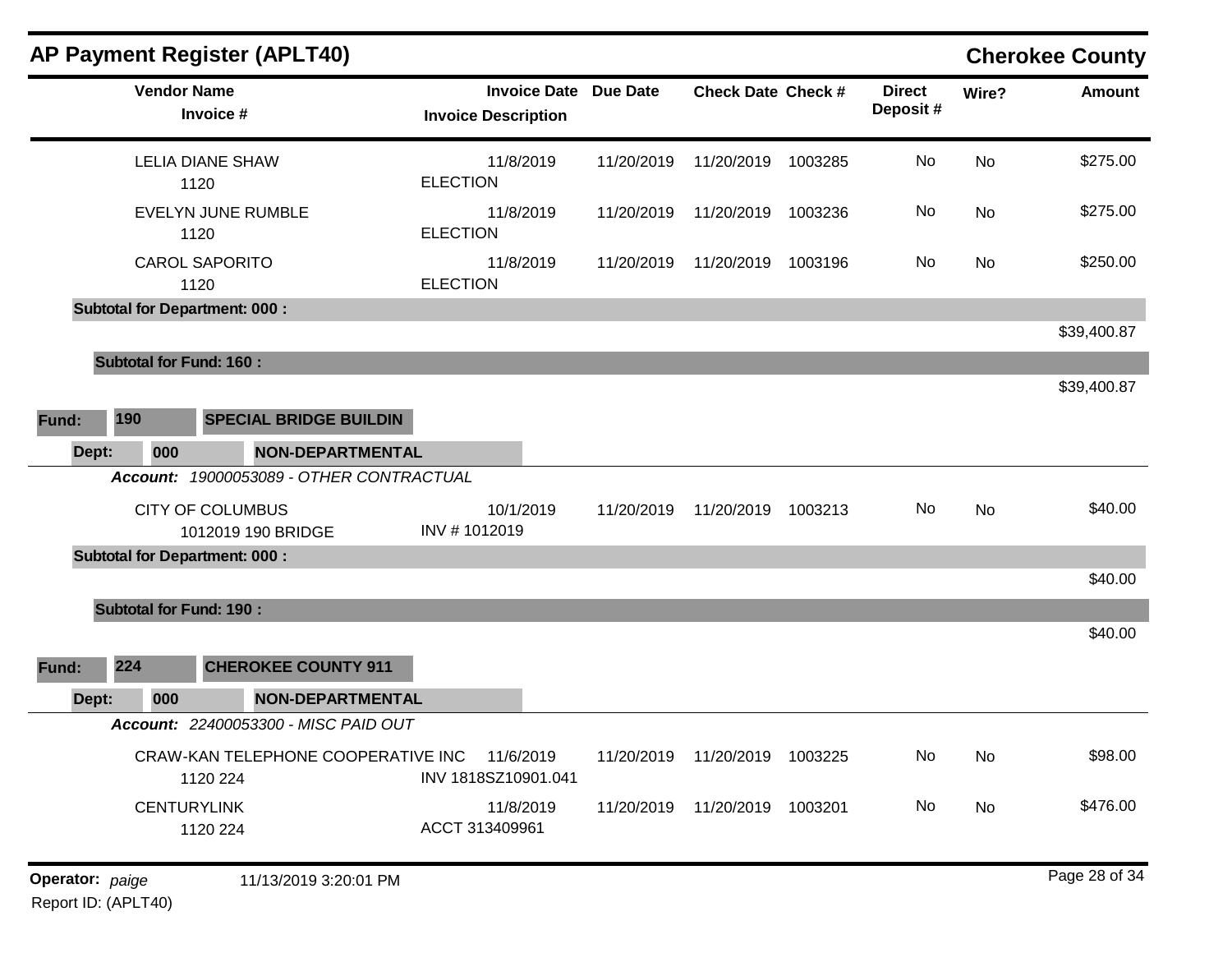|       |                                      | <b>AP Payment Register (APLT40)</b>                                   |                                                            |            |                           |         |                           |                | <b>Cherokee County</b> |
|-------|--------------------------------------|-----------------------------------------------------------------------|------------------------------------------------------------|------------|---------------------------|---------|---------------------------|----------------|------------------------|
|       | <b>Vendor Name</b>                   | Invoice #                                                             | <b>Invoice Date Due Date</b><br><b>Invoice Description</b> |            | <b>Check Date Check #</b> |         | <b>Direct</b><br>Deposit# | Wire?          | <b>Amount</b>          |
|       | <b>COMMERCE BANK</b>                 | 1120 SH7                                                              | 11/13/2019<br>ACCT 0000-2193-5978                          | 11/20/2019 | 11/20/2019                | 1003220 | No                        | <b>No</b>      | \$665.37               |
|       | AT&T<br>1120                         |                                                                       | 11/12/2019<br>ACCT 316 140 0100 497 8                      | 11/20/2019 | 11/20/2019 1003186        |         | No.                       | No.            | \$307.67               |
|       | <b>Subtotal for Department: 000:</b> |                                                                       |                                                            |            |                           |         |                           |                |                        |
|       |                                      |                                                                       |                                                            |            |                           |         |                           |                | \$1,547.04             |
|       | <b>Subtotal for Fund: 224:</b>       |                                                                       |                                                            |            |                           |         |                           |                | \$1,547.04             |
| Fund: | 230                                  | <b>APPRAISER COSTS</b>                                                |                                                            |            |                           |         |                           |                |                        |
| Dept: | 000                                  | <b>NON-DEPARTMENTAL</b><br>Account: 23000053023 - EMPLOYEE FOOD/MEALS |                                                            |            |                           |         |                           |                |                        |
|       | <b>COMMERCE BANK</b><br>1120         | <b>Account: 23000053030 - GASOLINE</b>                                | 11/12/2019<br>ACCT 0001-1891-6253                          | 11/20/2019 | 11/20/2019 1003219        |         | No                        | N <sub>o</sub> | \$18.12                |
|       | <b>COMMERCE BANK</b><br>1120         |                                                                       | 11/12/2019<br>ACCT 0001-1891-6253                          | 11/20/2019 | 11/20/2019 1003219        |         | No                        | No             | \$21.41                |
|       |                                      | Account: 23000053074 - TELEPHONE BILLS                                |                                                            |            |                           |         |                           |                |                        |
|       |                                      | COLUMBUS TELEPHONE COMPANY<br>1120 CH                                 | 11/6/2019<br><b>ACCT 7577</b>                              | 11/20/2019 | 11/20/2019 1003218        |         | <b>No</b>                 | N <sub>o</sub> | \$271.24               |
|       |                                      | Account: 23000053075 - DUES/SUBSCRIPTIONS                             |                                                            |            |                           |         |                           |                |                        |
|       | <b>SUMNERONE</b>                     | 2341602<br>Account: 23000053076 - PROFESSIONAL SERVICES               | 11/6/2019<br>INV 2341602                                   | 11/20/2019 | 11/20/2019 1003337        |         | No.                       | No             | \$92.78                |
|       |                                      | <b>RODNEY SANDERS</b><br>20191009                                     | 11/6/2019<br>INV 20191009                                  | 11/20/2019 | 11/20/2019 1003325        |         | No                        | No.            | \$1,443.75             |
|       |                                      | Account: 23000053077 - HOTEL RENTALS                                  |                                                            |            |                           |         |                           |                |                        |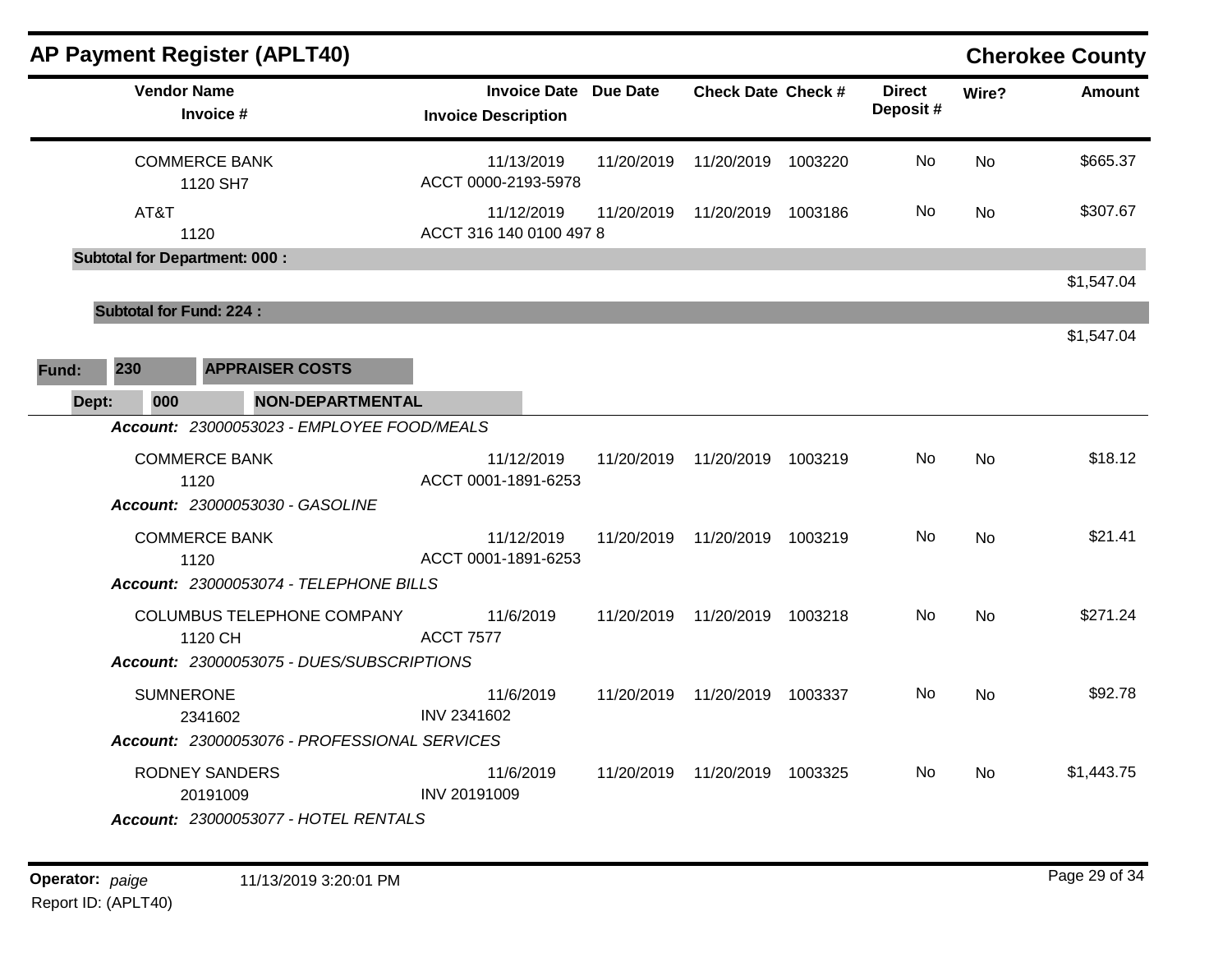|                 |                                | <b>AP Payment Register (APLT40)</b>                                             |                                                            |            |                                 |         |                           |           | <b>Cherokee County</b> |
|-----------------|--------------------------------|---------------------------------------------------------------------------------|------------------------------------------------------------|------------|---------------------------------|---------|---------------------------|-----------|------------------------|
|                 | <b>Vendor Name</b>             | Invoice #                                                                       | <b>Invoice Date Due Date</b><br><b>Invoice Description</b> |            | <b>Check Date Check #</b>       |         | <b>Direct</b><br>Deposit# | Wire?     | <b>Amount</b>          |
|                 |                                | <b>COMMERCE BANK</b><br>1120<br>Account: 23000053088 - PROFESSIONAL DEVELOPMENT | 11/12/2019<br>ACCT 0001-1891-6253                          | 11/20/2019 | 11/20/2019 1003219              |         | No                        | <b>No</b> | \$347.39               |
|                 |                                | KANSAS CO APPRAISERS ASSOC<br>2007                                              | 11/6/2019<br><b>INV 2007</b>                               | 11/20/2019 | 11/20/2019                      | 1003269 | No                        | No        | \$450.00               |
|                 |                                | <b>COMMERCE BANK</b><br>1120 APP 1                                              | 11/12/2019<br>ACCT 0000-8660-5508                          | 11/20/2019 | 11/20/2019                      | 1003219 | No.                       | No        | \$150.00               |
|                 |                                | <b>Subtotal for Department: 000:</b>                                            |                                                            |            |                                 |         |                           |           | \$2,794.69             |
|                 | <b>Subtotal for Fund: 230:</b> |                                                                                 |                                                            |            |                                 |         |                           |           |                        |
|                 |                                |                                                                                 |                                                            |            |                                 |         |                           |           | \$2,794.69             |
| Fund:           | 260                            | <b>EMPLOYEE BENEFITS</b>                                                        |                                                            |            |                                 |         |                           |           |                        |
| Dept:           | 000                            | <b>NON-DEPARTMENTAL</b>                                                         |                                                            |            |                                 |         |                           |           |                        |
|                 |                                | Account: 26000053005 - EMPLOYEE BENEFITS                                        |                                                            |            |                                 |         |                           |           |                        |
|                 |                                | CHEROKEE COUNTY HEALTH DEPT<br>2345                                             | 11/6/2019<br>INV 2345/FLU SHOT                             | 11/20/2019 | 11/20/2019 1003205              |         | No                        | No        | \$1,008.00             |
|                 |                                | Account: 26000053215 - MERITAIN HEALTH                                          |                                                            |            |                                 |         |                           |           |                        |
|                 |                                | <b>MERITAIN HEALTH</b><br>1120                                                  | 11/12/2019<br>GROUP 02438, CHEROKEE CO, DECEMBER 2019      |            | 11/20/2019  11/20/2019  1003301 |         | No                        | No        | \$54,232.67            |
|                 |                                | <b>Subtotal for Department: 000:</b>                                            |                                                            |            |                                 |         |                           |           |                        |
|                 |                                |                                                                                 |                                                            |            |                                 |         |                           |           | \$55,240.67            |
|                 | <b>Subtotal for Fund: 260:</b> |                                                                                 |                                                            |            |                                 |         |                           |           |                        |
|                 |                                |                                                                                 |                                                            |            |                                 |         |                           |           | \$55,240.67            |
| Fund:           | 300                            | <b>SERVICE FOR ELDERLY</b>                                                      |                                                            |            |                                 |         |                           |           |                        |
| Dept:           | 000                            | <b>NON-DEPARTMENTAL</b>                                                         |                                                            |            |                                 |         |                           |           |                        |
|                 |                                | Account: 30000053072 - GAS, ELECTRIC, WATER                                     |                                                            |            |                                 |         |                           |           |                        |
| Operator: paige |                                | 11/13/2019 3:20:01 PM                                                           |                                                            |            |                                 |         |                           |           | Page 30 of 34          |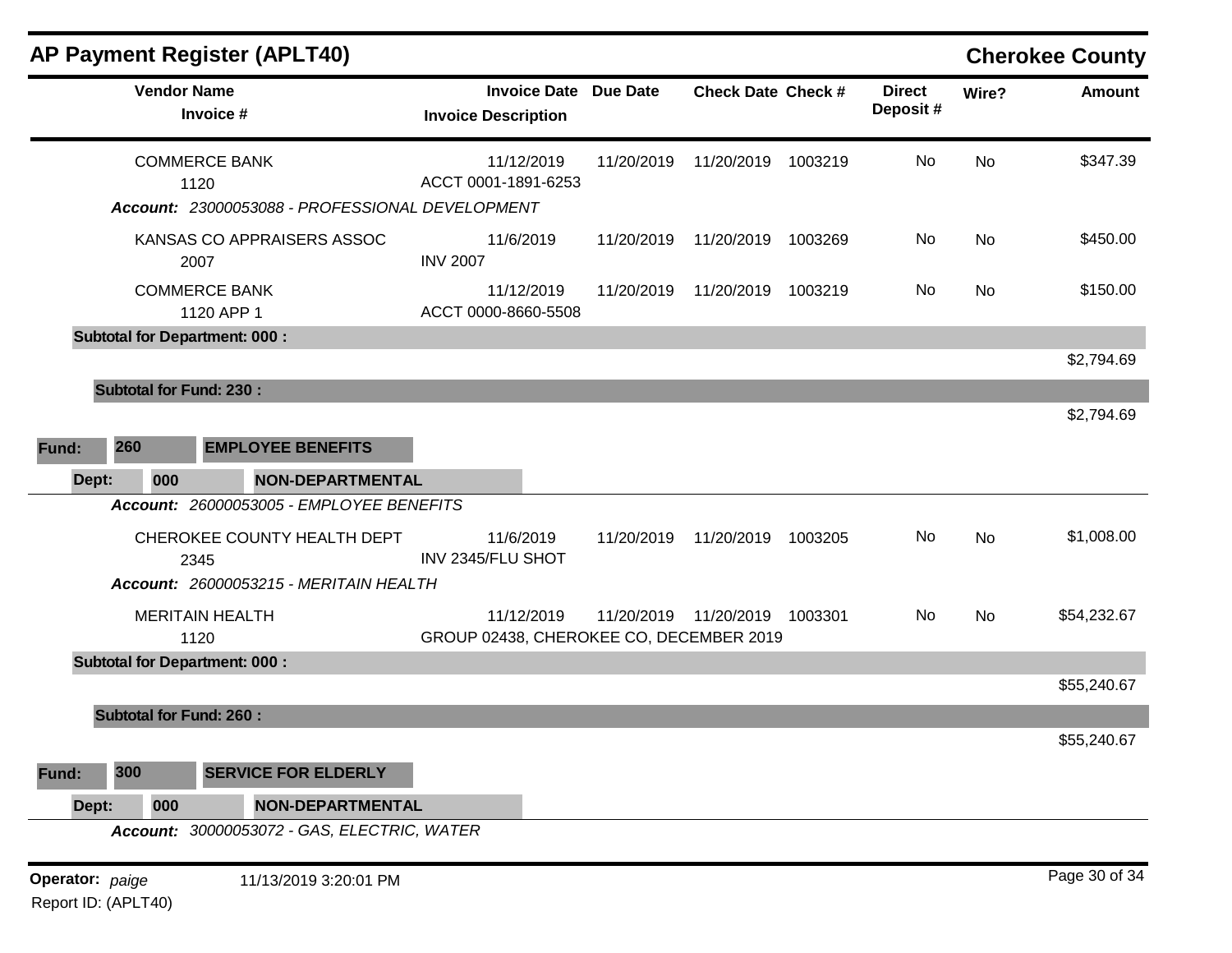| <b>AP Payment Register (APLT40)</b>                                                    |                                                            |            |                           |         |                           |           | <b>Cherokee County</b> |
|----------------------------------------------------------------------------------------|------------------------------------------------------------|------------|---------------------------|---------|---------------------------|-----------|------------------------|
| <b>Vendor Name</b><br>Invoice #                                                        | <b>Invoice Date Due Date</b><br><b>Invoice Description</b> |            | <b>Check Date Check #</b> |         | <b>Direct</b><br>Deposit# | Wire?     | <b>Amount</b>          |
| <b>CITY OF COLUMBUS</b><br>1120 EL                                                     | 11/6/2019<br>ACCT 07-48820-01                              | 11/20/2019 | 11/20/2019                | 1003213 | No                        | <b>No</b> | \$54.56                |
| <b>KANSAS GAS SERVICE</b><br>1120 EL                                                   | 11/6/2019<br>ACCT 510074383 1179346 45                     | 11/20/2019 | 11/20/2019                | 1003271 | No.                       | <b>No</b> | \$40.11                |
| <b>CITY OF GALENA</b><br>1120<br>Account: 30000053074 - TELEPHONE BILLS                | 11/6/2019<br>ACCT 10006000                                 | 11/20/2019 | 11/20/2019                | 1003214 | No.                       | <b>No</b> | \$97.11                |
| <b>CENTURYLINK</b><br>1120                                                             | 11/8/2019<br>ACCT 313355170                                | 11/20/2019 | 11/20/2019                | 1003201 | No.                       | <b>No</b> | \$105.97               |
| <b>CENTURYLINK</b><br>1120 EL                                                          | 11/6/2019<br>ACCT 320497874                                | 11/20/2019 | 11/20/2019                | 1003200 | No.                       | <b>No</b> | \$10.80                |
| <b>CENTURYLINK</b><br>1120 EL                                                          | 11/8/2019<br>ACCT 313571296                                | 11/20/2019 | 11/20/2019                | 1003201 | No                        | <b>No</b> | \$67.87                |
| <b>CENTURYLINK</b><br>1120                                                             | 11/6/2019<br>ACCT 320494722                                | 11/20/2019 | 11/20/2019                | 1003200 | No                        | <b>No</b> | \$10.80                |
| <b>Subtotal for Department: 000:</b>                                                   |                                                            |            |                           |         |                           |           | \$387.22               |
| <b>Subtotal for Fund: 300:</b>                                                         |                                                            |            |                           |         |                           |           | \$387.22               |
| 330<br><b>SEWER DISTRICT#1 OPER</b><br>Fund:                                           |                                                            |            |                           |         |                           |           |                        |
| Dept:<br>000<br><b>NON-DEPARTMENTAL</b><br>Account: 33000053072 - GAS, ELECTRIC, WATER |                                                            |            |                           |         |                           |           |                        |
| EMPIRE DISTRICT ELECTRIC COMPANY<br>059522-21-9 SEWER 6                                | 10/28/2019<br>INV # 059522                                 | 11/20/2019 | 11/20/2019                | 1003233 | No.                       | <b>No</b> | \$61.82                |
| EMPIRE DISTRICT ELECTRIC COMPANY<br>547731-85-1 SEWER 7                                | 10/28/2019<br>INV #547731-85-1                             | 11/20/2019 | 11/20/2019                | 1003233 | No.                       | No        | \$86.32                |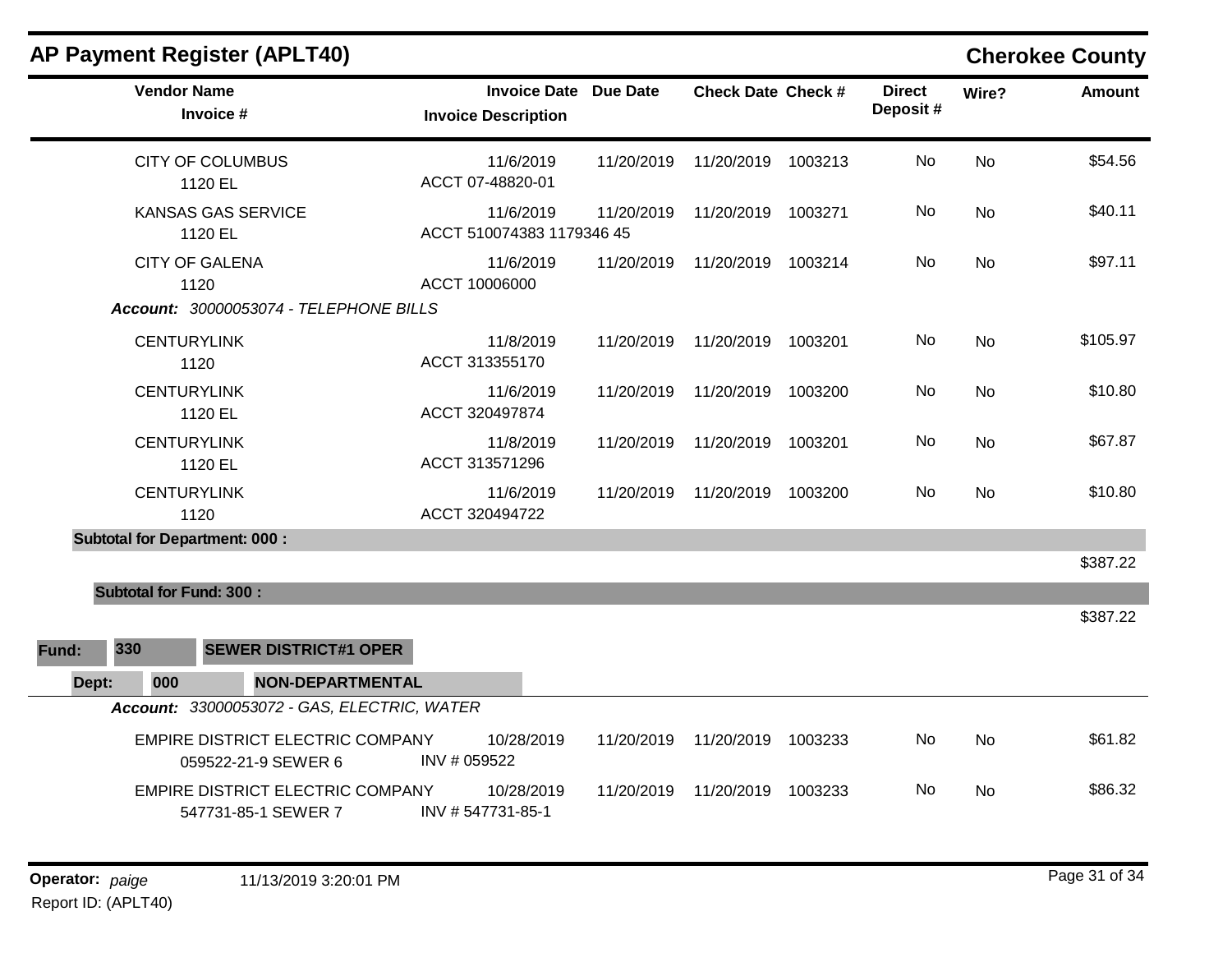| <b>Vendor Name</b><br>Invoice # |                                                         |                                                                                                                                                                                                                                                                                                                                                                         | <b>Invoice Date</b>                                                            | <b>Due Date</b>                                                                      | <b>Check Date Check #</b> |                                                                            | <b>Direct</b> | Wire?     | <b>Amount</b> |
|---------------------------------|---------------------------------------------------------|-------------------------------------------------------------------------------------------------------------------------------------------------------------------------------------------------------------------------------------------------------------------------------------------------------------------------------------------------------------------------|--------------------------------------------------------------------------------|--------------------------------------------------------------------------------------|---------------------------|----------------------------------------------------------------------------|---------------|-----------|---------------|
|                                 |                                                         |                                                                                                                                                                                                                                                                                                                                                                         | <b>Invoice Description</b>                                                     |                                                                                      |                           |                                                                            | Deposit#      |           |               |
|                                 | EMPIRE DISTRICT ELECTRIC COMPANY<br>866807-56-3 SEWER 6 |                                                                                                                                                                                                                                                                                                                                                                         | 10/30/2019<br>ACCT #866807-56-3                                                | 11/20/2019                                                                           | 11/20/2019                | 1003233                                                                    | No            | <b>No</b> | \$96.05       |
|                                 | EMPIRE DISTRICT ELECTRIC COMPANY                        |                                                                                                                                                                                                                                                                                                                                                                         | 10/29/2019<br>ACCT #369339-68-4                                                | 11/20/2019                                                                           | 11/20/2019                | 1003233                                                                    | No            | No        | \$141.46      |
|                                 |                                                         |                                                                                                                                                                                                                                                                                                                                                                         |                                                                                |                                                                                      |                           |                                                                            |               |           |               |
|                                 |                                                         |                                                                                                                                                                                                                                                                                                                                                                         |                                                                                |                                                                                      |                           |                                                                            |               |           | \$385.65      |
|                                 |                                                         |                                                                                                                                                                                                                                                                                                                                                                         |                                                                                |                                                                                      |                           |                                                                            |               |           |               |
|                                 |                                                         |                                                                                                                                                                                                                                                                                                                                                                         |                                                                                |                                                                                      |                           |                                                                            |               |           | \$385.65      |
|                                 |                                                         |                                                                                                                                                                                                                                                                                                                                                                         |                                                                                |                                                                                      |                           |                                                                            |               |           |               |
|                                 |                                                         |                                                                                                                                                                                                                                                                                                                                                                         |                                                                                |                                                                                      |                           |                                                                            |               |           |               |
|                                 |                                                         |                                                                                                                                                                                                                                                                                                                                                                         |                                                                                |                                                                                      |                           |                                                                            |               |           |               |
| 1054                            |                                                         |                                                                                                                                                                                                                                                                                                                                                                         | 11/8/2019                                                                      | 11/20/2019                                                                           | 11/20/2019                | 1003270                                                                    | No            | <b>No</b> | \$225.00      |
|                                 |                                                         |                                                                                                                                                                                                                                                                                                                                                                         | 11/12/2019                                                                     | 11/20/2019                                                                           | 11/20/2019                | 1003220                                                                    | No            | <b>No</b> | \$1,137.18    |
|                                 |                                                         |                                                                                                                                                                                                                                                                                                                                                                         | 11/12/2019                                                                     | 11/20/2019                                                                           | 11/20/2019                | 1003220                                                                    | No            | No        | \$202.28      |
|                                 |                                                         |                                                                                                                                                                                                                                                                                                                                                                         | 11/12/2019                                                                     | 11/20/2019                                                                           | 11/20/2019                | 1003220                                                                    | No            | <b>No</b> | \$318.95      |
| 7655                            |                                                         |                                                                                                                                                                                                                                                                                                                                                                         | 11/8/2019                                                                      | 11/20/2019                                                                           | 11/20/2019                | 1003188                                                                    | No            | <b>No</b> | (\$30.00)     |
| 7655                            |                                                         |                                                                                                                                                                                                                                                                                                                                                                         | 11/8/2019                                                                      | 11/20/2019                                                                           | 11/20/2019                | 1003188                                                                    | No            | <b>No</b> | \$8.95        |
| 7655                            |                                                         |                                                                                                                                                                                                                                                                                                                                                                         | 11/8/2019                                                                      | 11/20/2019                                                                           | 11/20/2019                | 1003188                                                                    | No            | <b>No</b> | \$120.95      |
|                                 | 000                                                     | 369339-68-4 SEWER 5<br><b>Subtotal for Department: 000:</b><br><b>Subtotal for Fund: 330:</b><br><b>SPECIAL LAW ENFORCEM</b><br>Account: 49000053300 - MISC PAID OUT<br><b>COMMERCE BANK</b><br>1120 SH4<br><b>COMMERCE BANK</b><br>1120 SH3<br><b>COMMERCE BANK</b><br>1120 SH2<br><b>BATTERY OUTFITTERS</b><br><b>BATTERY OUTFITTERS</b><br><b>BATTERY OUTFITTERS</b> | <b>NON-DEPARTMENTAL</b><br>KANSAS FEDERAL STATE SURPLUS PROPE<br><b>CREDIT</b> | <b>INV 1054</b><br>ACCT 0000-1930-1258<br>ACCT 0000-0198-5019<br>ACCT 0000-2193-5994 |                           | 20363708, 20363709, 20365679 CREDIT<br>20363708, 20363709, 20365679 CREDIT |               |           |               |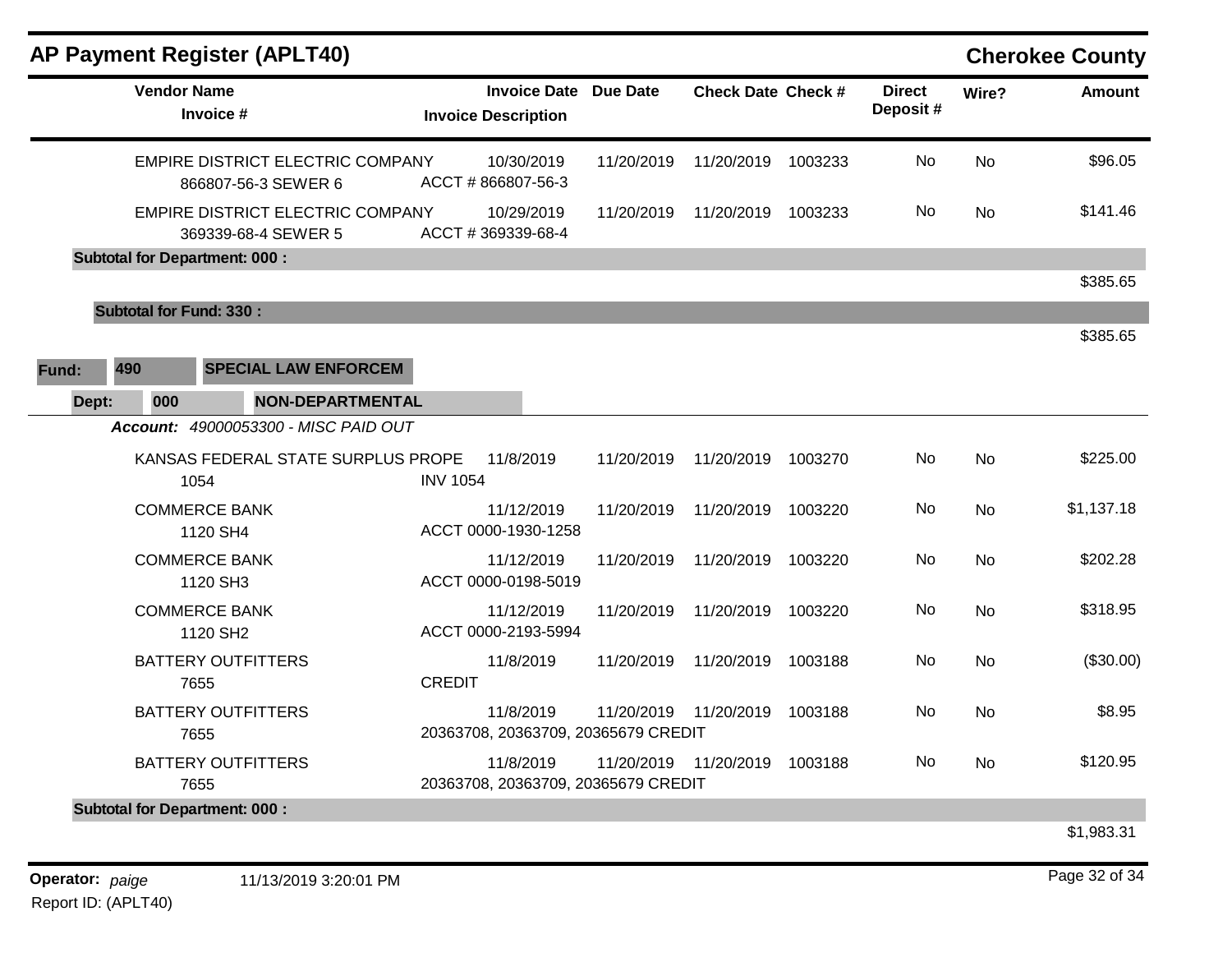| <b>AP Payment Register (APLT40)</b> |                                                            |                                   |                           |       | <b>Cherokee County</b> |
|-------------------------------------|------------------------------------------------------------|-----------------------------------|---------------------------|-------|------------------------|
| <b>Vendor Name</b><br>Invoice #     | <b>Invoice Date Due Date</b><br><b>Invoice Description</b> | <b>Check Date Check #</b>         | <b>Direct</b><br>Deposit# | Wire? | <b>Amount</b>          |
| <b>Subtotal for Fund: 490:</b>      |                                                            |                                   |                           |       |                        |
|                                     |                                                            |                                   |                           |       | \$1,983.31             |
|                                     |                                                            | Total for Bank 1 Account 1120298: |                           |       | \$225,485.50           |
|                                     |                                                            | ***** Total Invoices Paid:        |                           |       | \$225,485.50           |